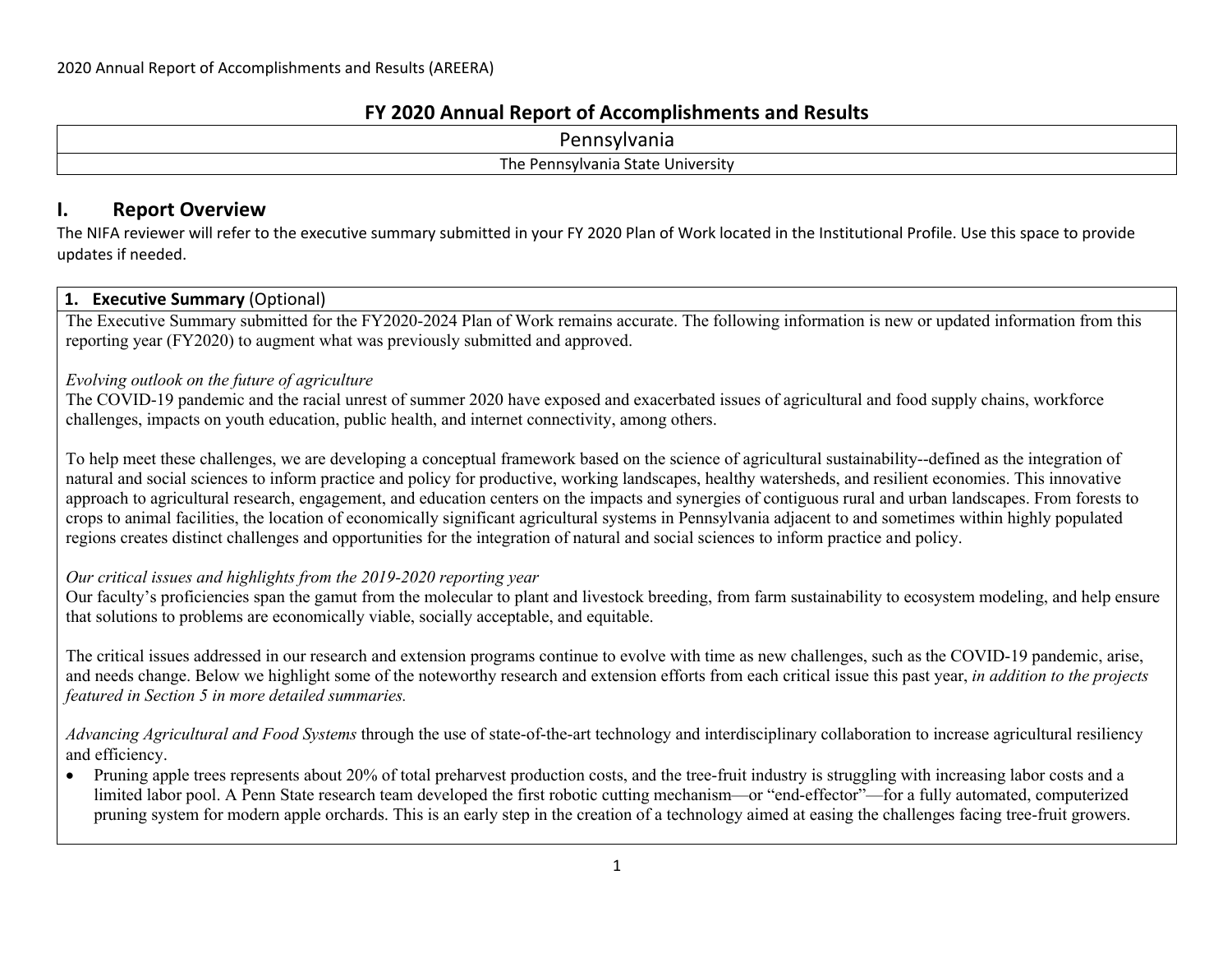• More than 99% of all known Holstein artificial insemination bulls (AI) in the U.S. can be traced through their male lineage to just two bulls born in the 1950s. Because the Y chromosome is passed exclusively from sire to son, this suggests that variation is limited for much of the Y chromosome. Two additional male lineages that are separate from modern lineages before 1890 were present at the start of the AI era and had semen available from the USDA National Animal Germplasm Program. A Penn State–led team used semen from those lineages for in vitro embryo production by mating to elite modern genetic females. Genomic evaluation of the resulting sons suggested that lineages from the beginning of the AI era could be reconstituted to breed average for total economic merit in one generation when mated to elite females. Semen from the bulls is commercially available to facilitate efforts to restore lost genetic diversity.

*Developing Biologically Based Materials and Products* to meet the promise of sustainable clean energy, beneficial reuse of agricultural waste, and income generation through new, value-added bioproducts to support struggling economies.

- A team of agricultural and biological engineers successfully used biofilm reactors to enhance the fermentation process that creates the most potent form of vitamin K, Menaquinone-7 (MK-7). The innovative approach promises to reduce industrial-scale production costs for the supplement, which has been shown to reduce risks of cardiovascular disease, strokes, osteoporosis, and cancer. The Penn State Research Foundation is pursuing intellectual property protection for this technology.
- A team of interdisciplinary researchers used models to simulate switchgrass cultivation, biofuel production, and carbon capture and storage, tracking the carbon and ecosystem impacts. They compared the results with other ways to store carbon on land, such as growing forests or grasslands. They found that growing switchgrass, a leading candidate for next-generation biofuels, on lands transitioning away from crops or pasture has climate benefits comparable with reforestation and greater than grassland restoration. The findings offer a roadmap for how and where to pursue biofuels, and reassert the prominent role the technology can play in combating climate change.

*Building Community Resilience and Capacity* through integrated research and extension programming that promotes economic and social well-being by encouraging agritourism and entrepreneurship, community health, and sustainability in infrastructure, food, and energy systems.

- An analysis of hops growing in the U.S. showed that the number of hop farms in a state is related to the number of craft breweries. The study suggests that in areas where hop production is possible and not cost-prohibitive, breweries are expanding markets for farmers and providing an opportunity to diversify farm income. The university's Business, Entrepreneurship and Community Development Extension team sent out a hops producer survey to improve their outreach to this portion of the farming community.
- In cooperation with the Pennsylvania Department of Conservation and Natural Resources, a Green Industry Extension team member annually teaches an arborist short course at the State Correctional Institution–Rockview to about 15 inmates soon to be released. The course covers tree anatomy, pruning, landscaping, chainsaw safety, and arboriculture. At least seven participants are now working in arboriculture. The course is on hold because of the pandemic.

*Promoting Environmental Resilience* by assessing and protecting ecosystems and ecosystem services, helping agriculture meet its environmental challenges, promoting ecosystem resilience and health, and mitigation and adaptation to climate change.

• A 6-year comparison of two types of crop rotations under no-till production found that by diversifying crop rotations to create conditions that promote beneficial, predatory insects to combat pests, farmers can reduce their reliance on insecticides to control early-season crop pests, such as caterpillars, and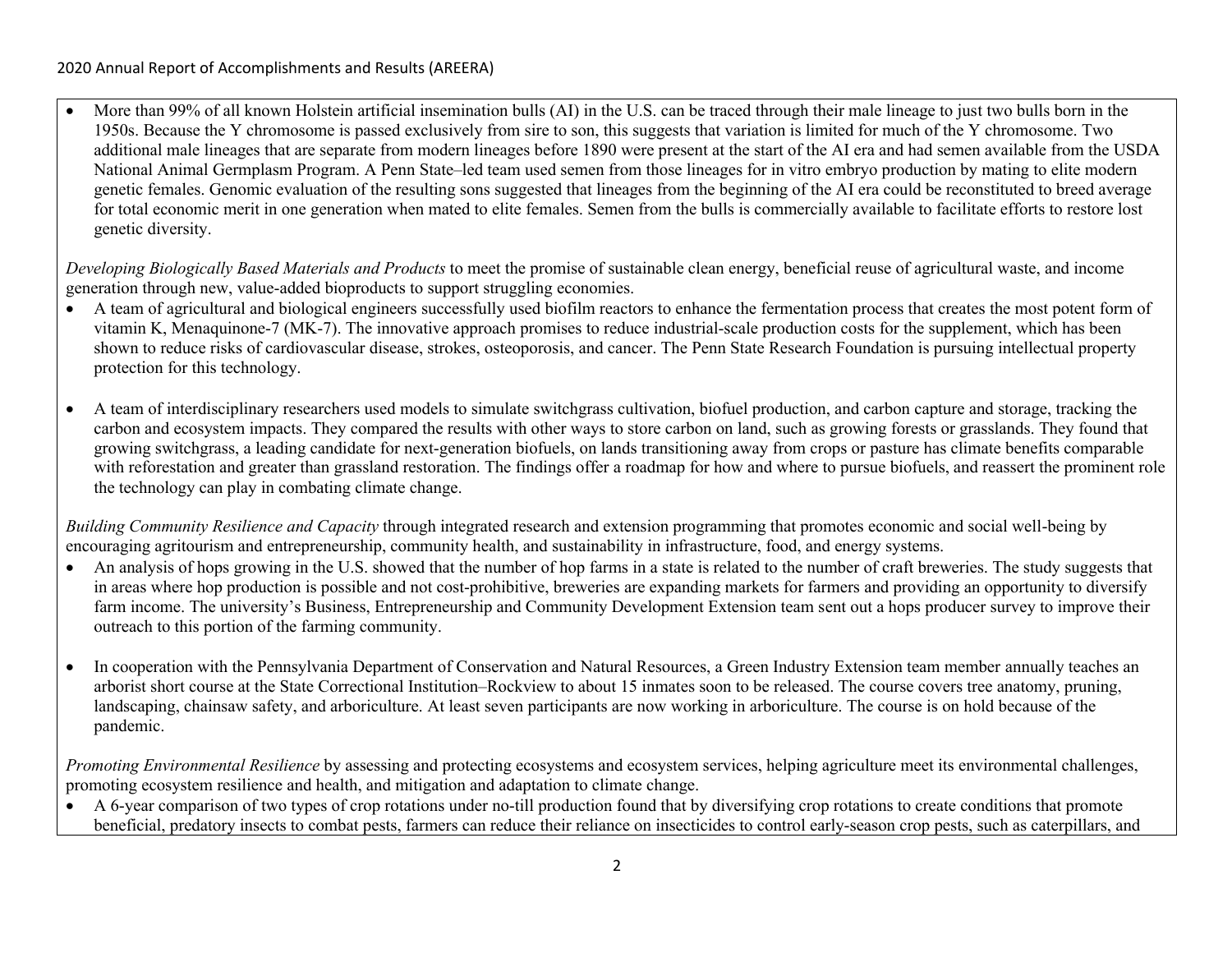still produce competitive yields of corn and soybeans. Comparison was between a standard corn and soybeans rotation in which preventive insecticides were used twice annually to suppress caterpillars and other pests, and a diversified rotation of corn, soybeans, winter wheat, and cover crops that used insecticides only as needed. All of the crop Extension teams work extensively with farmers on integrated pest management.

• A Penn State–USDA study modeled and compared runoff and pollution from Spring Creek watershed in central Pennsylvania under two scenarios: using all of the best management practices (BMPs) identified for a watershed and a customized, most cost-effective set of BMPs tailored for that watershed. The team concluded that using site-specific watershed data to determine the most cost-effective agricultural best management practices—rather than requiring all the recommended practices be implemented across the entire watershed—could make staying below the Chesapeake Bay's acceptable pollution load considerably less expensive. The Field and Forage Crops Extension team works extensively with farmers on nutrient management.

*Supporting Integrated Health Solutions* by developing functional foods for positive health outcomes, overcoming food safety concerns, fostering human and livestock health, and fighting insect-borne diseases and parasites.

- Pulsed UV light is an emerging microbial inactivation technology that can be used in the food industry. A team of agricultural and biological engineers found a 3.18 log reduction in the number of Salmonella colonies on shelled walnuts with pulsed UV light treatment. A 3 log reduction corresponds to inactivating 99.9% of the target microorganism, with the microorganism count being reduced by a factor of 1,000. The treatment produced no significant difference in the quality and color of the treated walnuts. The team is also working on use of UV light to inactivate *Escherichia coli* and Salmonella Enteritidis in liquid egg whites. The Industrial Food Safety Extension team collaborates with industry as requested to develop and help implement new technologies for food safety.
- An international team of researchers found that perfluorooctane sulfonate (PFOS), an industrial chemical phased out since 2002, but previously used in stain- and water-repellent products and firefighting foam, alters composition and function of the gut microbiome of mice and could have implications for human health. PFOS persists in the environment and in the bodies of living organisms. The U.S. Environmental Protection Agency designated PFOS a "contaminant of emerging concern" and its production was voluntarily stopped in the U.S., but it is still detected in the blood of up to 99% of the U.S. population.

*Fostering a Positive Future for Youth, Families, and Communities* by providing a wide range of evidence-based programming to support healthy families, build positive youth skills, strengthen intergenerational relationships within communities, and promote farm safety.

- The Census of Fatal Occupational Injuries covers all occupational agriculture fatalities, but excludes child and non-worker bystanders and public roadway collision victims who were not working, even if a working farm machine was directly involved. A team of farm safety experts analyzed cases in this database and considered what we lose by excluding non-occupational victims of farm injuries. They argue that if injury prevention is a primary goal, we should continue to analyze data related to agricultural injury, regardless of victims' occupational status. Results from this study point to the gaps in current agricultural injury surveillance and help move the conversation toward federal policy discussions. The Farm Safety Extension team conducts extensive outreach to reduce farm-related injuries.
- Penn State's Access, Equity, and Inclusion 4-H Working Group, established in fall 2019, identified its mission/purpose as "to support the enhancement of an inclusive 4-H Youth Development program in Pennsylvania, striving to increase reach with high quality, long term relationships to connect with underrepresented audiences in all communities." The working group is aligning its work with the National 4-H Strategic Plan, 4-H Youth Development: A 2025 Vision, through which National 4-H has made a promise to America's children that by 2025, 4-H will reflect the demographics, vulnerable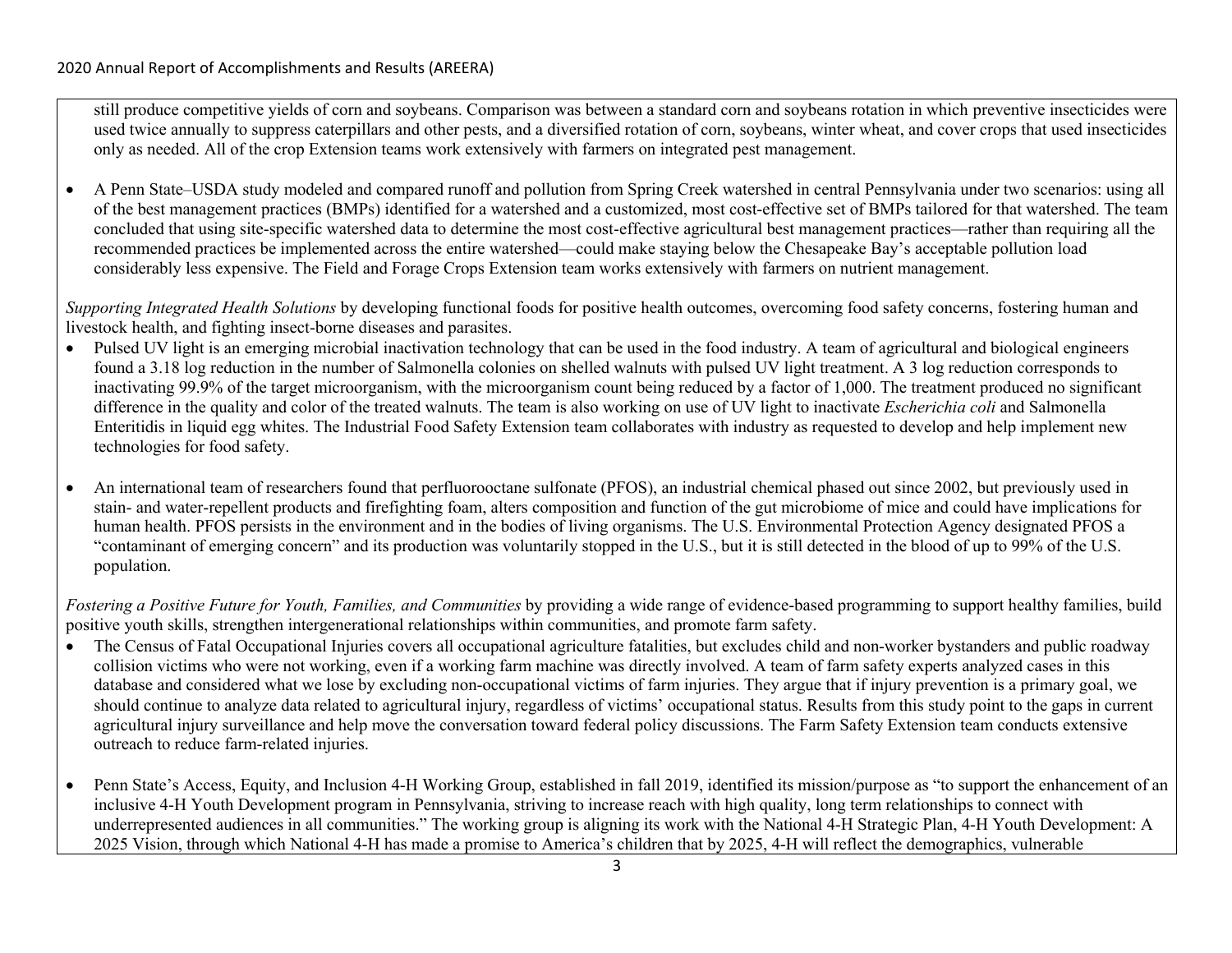populations, diverse needs, and social conditions of the country. This vision has caring adults, serving at minimum 1 in 5 youth, and the volunteers and staff reflect the diversity of the population. National 4-H has identified the following audiences that have been underrepresented within 4-H programs:

- Incarcerated youth
- Immigrant and refugee youth
- LGBTO+ youth/community
- Youth experiencing mental health and wellbeing challenges
- Youth experiencing homelessness
- Youth in foster care
- Youth with disabilities
- Youth living in poverty
- Racial and ethnic youth
- African American youth
- Asian/Pacific Islander youth
- Latino/Hispanic youth
- Native American youth
- First-generation 4-H members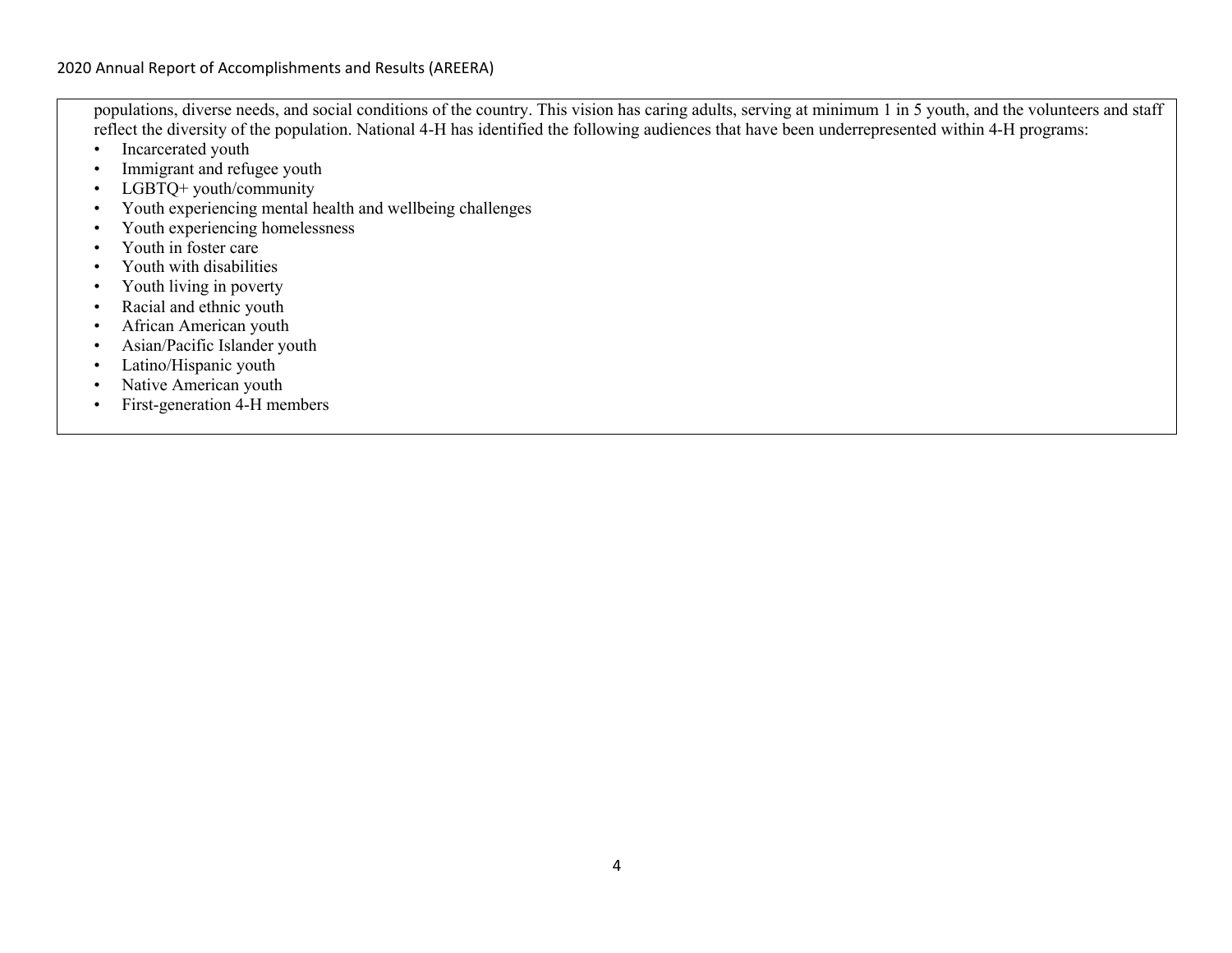#### **II. Merit and Scientific Peer Review Processes**

The NIFA reviewer will refer to your 2020 Plan of Work. Use this space to provide updates as needed or activities that you would like to bring to NIFA's attention.

|                                       | <b>Process</b>                     | <b>Updates ONLY</b>                                                                                       |
|---------------------------------------|------------------------------------|-----------------------------------------------------------------------------------------------------------|
| <b>The Merit Review Process</b><br>1. |                                    | The Merit Review Process submitted for the FY2020-2024 Plan of Work remains accurate and up-to-date.      |
|                                       |                                    |                                                                                                           |
| 2.                                    | The Scientific Peer Review Process | The Scientific Peer Review Process submitted for the FY2020-2024 Plan of Work remains accurate and up-to- |
|                                       |                                    | date.                                                                                                     |
|                                       |                                    |                                                                                                           |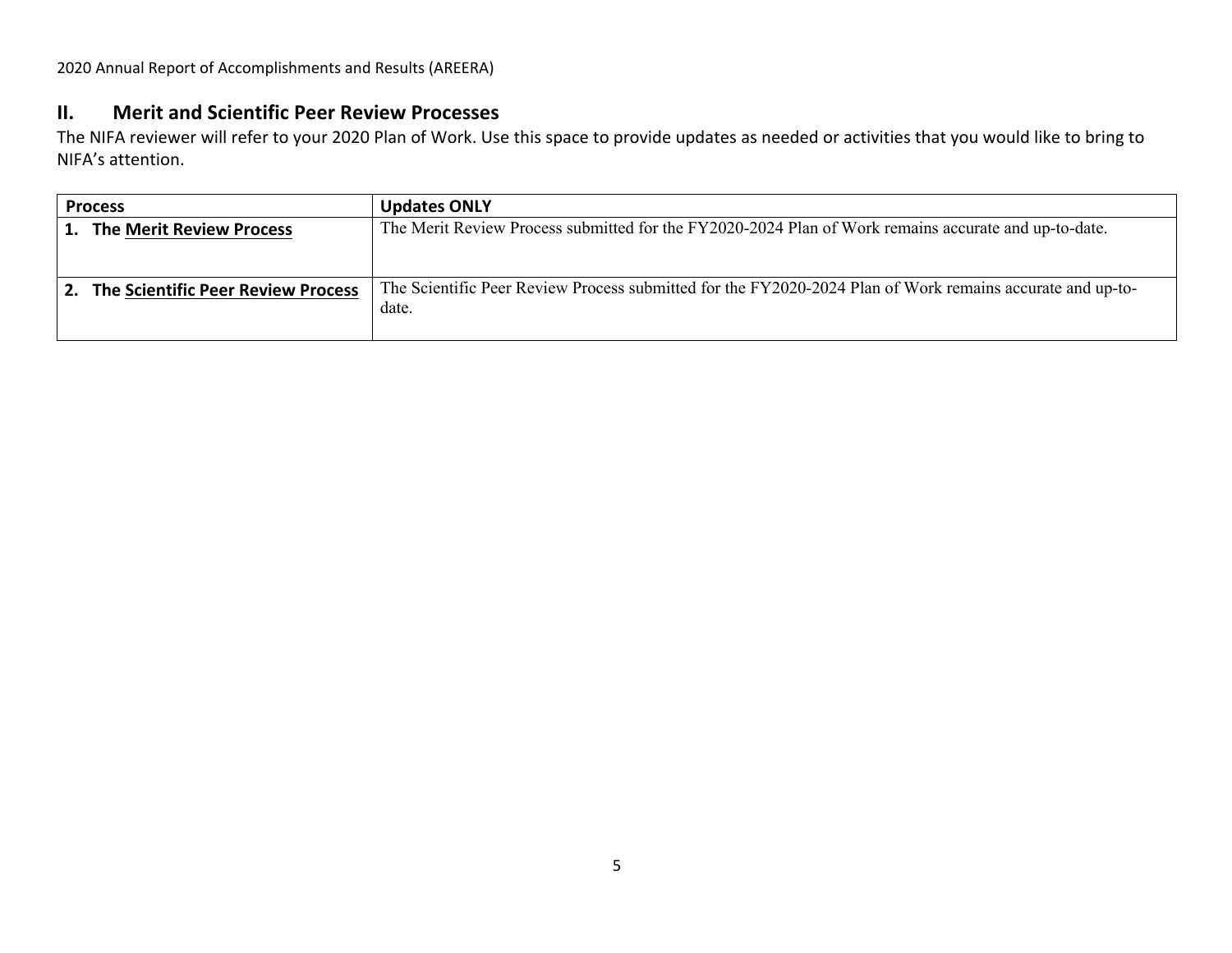# **III. Stakeholder Input**

The NIFA reviewer will refer to your 2020 Plan of Work. Use this space to provide updates as needed or activities that you would like to bring to NIFA's attention.

| <b>Stakeholder Input Aspects</b> |                                                                                                                               | <b>Updates ONLY</b>                                                                                                                                                                                                                                                                                                                                                                                                                                                                                                                                                                                                                                                                                                                                                                             |
|----------------------------------|-------------------------------------------------------------------------------------------------------------------------------|-------------------------------------------------------------------------------------------------------------------------------------------------------------------------------------------------------------------------------------------------------------------------------------------------------------------------------------------------------------------------------------------------------------------------------------------------------------------------------------------------------------------------------------------------------------------------------------------------------------------------------------------------------------------------------------------------------------------------------------------------------------------------------------------------|
|                                  | 1. Actions taken to seek stakeholder<br>input that encouraged their<br>participation with a brief explanation                 | The following information is new or updated information from this reporting year (FY2020) to augment what<br>was previously submitted and approved in the FY2020-2024 Plan of Work.<br>The results of assessments will be incorporated into our Extension Program SharePoint site and our Extension<br>Beyond Civil Rights One Drive folder. The former Extension Program Activity System (EPAS) is no longer<br>utilized.                                                                                                                                                                                                                                                                                                                                                                      |
|                                  | 2. Methods to identify individuals and<br>groups and brief explanation.                                                       | The Methods to Identify Individuals and Groups submitted for the FY2020-2024 Plan of Work remains<br>accurate and up-to-date.                                                                                                                                                                                                                                                                                                                                                                                                                                                                                                                                                                                                                                                                   |
|                                  | 3. Methods for collecting stakeholder<br>input and brief explanation.                                                         | The Methods for Collecting Stakeholder Input submitted for the FY2020-2024 Plan of Work remains accurate<br>and up-to-date.                                                                                                                                                                                                                                                                                                                                                                                                                                                                                                                                                                                                                                                                     |
|                                  | 4. A Statement of how the input will be<br>considered and brief explanation of<br>what you learned from your<br>stakeholders. | The following information is new or updated information from this reporting year (FY2020) to augment what<br>was previously submitted and approved in the FY2020-2024 Plan of Work.<br>To Identify Emerging Issues: Stakeholder feedback will help to identify emerging issues, such as the<br>effects of the COVID-19 pandemic on agricultural operations and food safety, that would benefit from<br>extension programming and/or research.<br>To Determine How and Where Programs are Offered: All former considerations remain, but Extension<br>will also take what we've learned this past year into rigorous evaluation strategies to determine the best<br>practices and lessons learned from the pandemic to influence future face-to-face and online engagement<br>with stakeholders. |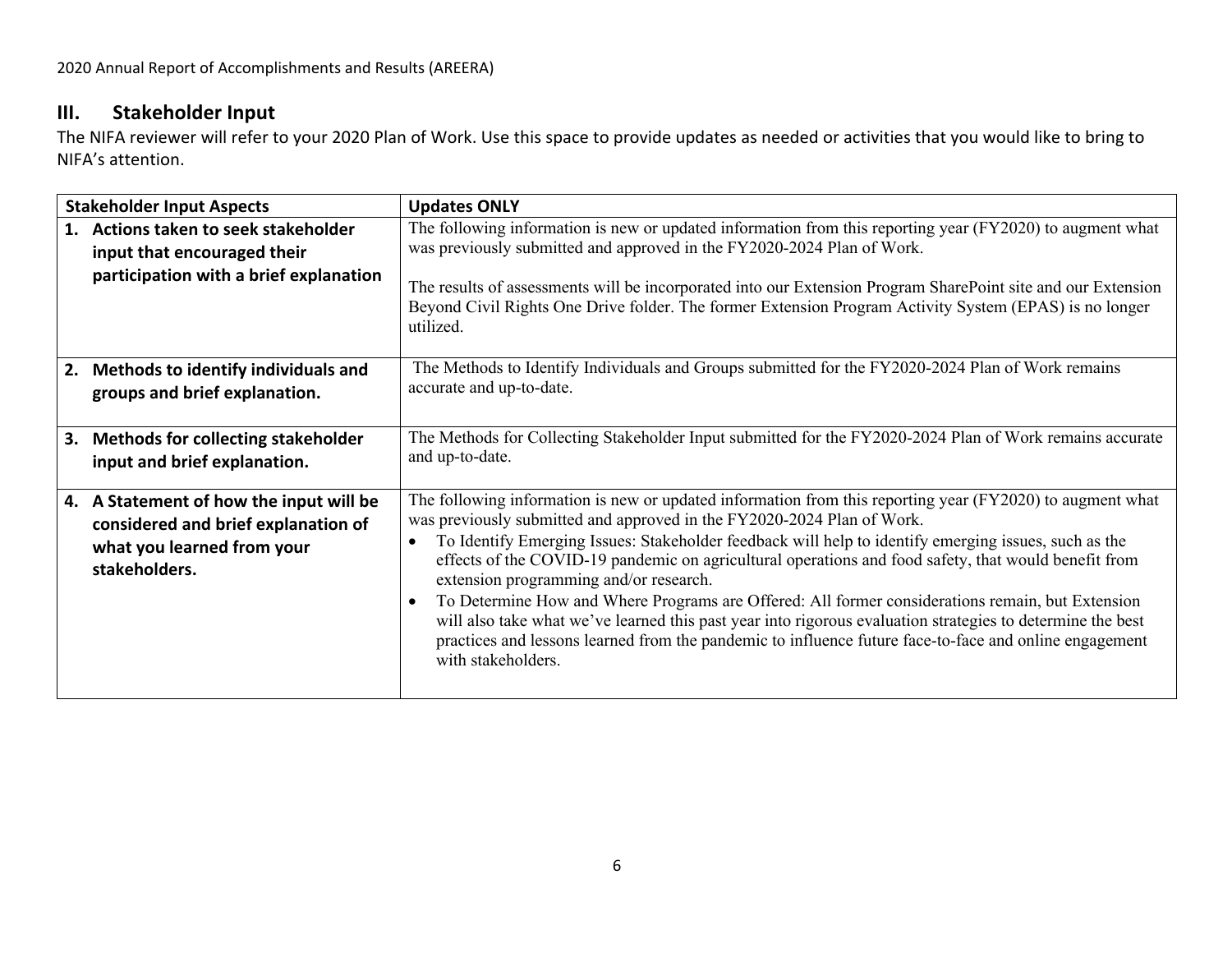### **IV. Critical Issues Table of Contents**

| No.             | Critical Issues in order of appearance in Table V. Activities and Accomplishments |
|-----------------|-----------------------------------------------------------------------------------|
|                 | Advancing Agricultural and Food Systems                                           |
|                 | Developing Biologically Based Materials & Products                                |
|                 | Building Community Resilience and Capacity                                        |
|                 | <b>Promoting Environmental Resilience</b>                                         |
| <sup>1</sup> 5. | Supporting Integrated Health Solutions                                            |
|                 | Fostering a Positive Future for Youth, Families, & Communities                    |

# **V. Activities and Accomplishments**

Please provide information for activities that represent the best work of your institution(s). In your outcome or impact statement, please include the following elements (in any order): 1) the issue and its significance (e.g. who cares and why); 2) a brief description of key activities undertaken to achieve the goals and objectives; 3) changes in knowledge, behavior, or condition resulting from the project or program's activities; 4) who benefited and how. Please weave supporting data into the narrative.

| No. | <b>Project or Program Title</b>                                                        | <b>Outcome/Impact Statement</b>                                                                                                                                                                                                                                                                                                                                                                                                                                                                                                                                                                                                                                                                                                                                                                                                                                                                                                                                        | <b>Critical Issue Name or</b> |
|-----|----------------------------------------------------------------------------------------|------------------------------------------------------------------------------------------------------------------------------------------------------------------------------------------------------------------------------------------------------------------------------------------------------------------------------------------------------------------------------------------------------------------------------------------------------------------------------------------------------------------------------------------------------------------------------------------------------------------------------------------------------------------------------------------------------------------------------------------------------------------------------------------------------------------------------------------------------------------------------------------------------------------------------------------------------------------------|-------------------------------|
|     |                                                                                        |                                                                                                                                                                                                                                                                                                                                                                                                                                                                                                                                                                                                                                                                                                                                                                                                                                                                                                                                                                        | No.                           |
| 1.  | Penn State Extension poultry team<br>helps the industry withstand<br>COVID-19 outbreak | Issue: During the pandemic, large grocery store meat shelves were not fully<br>stocked and worried consumers looked to buy food locally or raise their own.<br>Demand at small, local meat processing businesses grew so much that they could<br>barely keep up, and most were temporarily shut down or slowed by the need to<br>address workers' COVID-19 infections or minimize potential exposures.<br>Target audience: No part of animal agriculture or society has been immune to the<br>effects of the pandemic on the food chain. Extension educators have been acting as<br>farm advisers and resources for the agriculture industry and government. The<br>owners of affected farms and processing plants benefit from their expertise in<br>helping to keep their operations running safely, humanely, and profitably. Citizens<br>and businesses benefit from a more stable and adaptable food supply and<br>sustainable farm and food industry operations. |                               |
|     |                                                                                        | What has been done: Before the pandemic some Pennsylvania small-scale meat<br>processors took the Penn State Extension course "Hazard Analysis Critical Control                                                                                                                                                                                                                                                                                                                                                                                                                                                                                                                                                                                                                                                                                                                                                                                                        |                               |
|     |                                                                                        | Point for Meat and Poultry Processors" (HACCP). This allowed their shops to be                                                                                                                                                                                                                                                                                                                                                                                                                                                                                                                                                                                                                                                                                                                                                                                                                                                                                         |                               |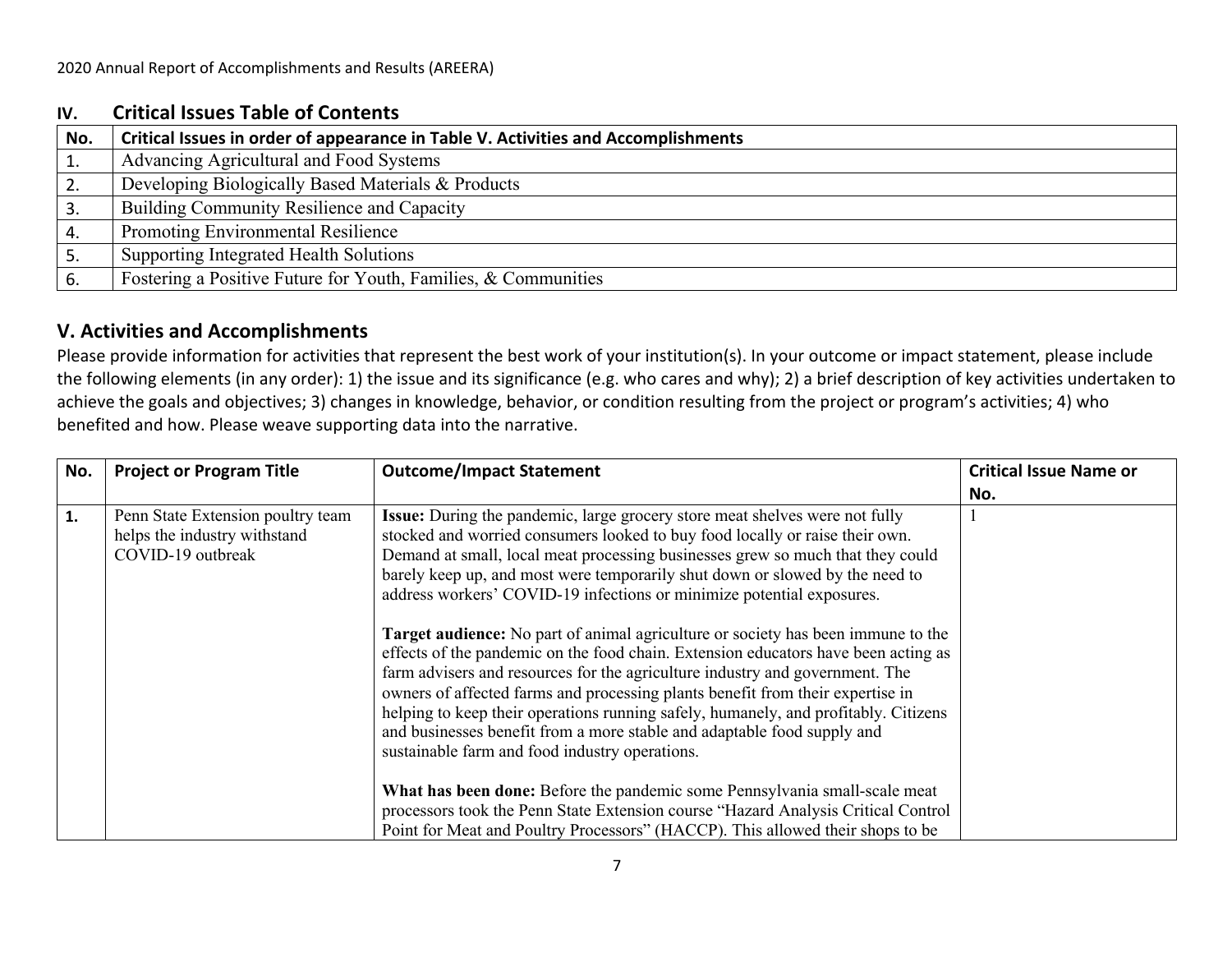|  | inspected and certified by the USDA Food Safety and Inspection Service. This<br>allowed one shop, for example, to quickly scale up their meat sales by 75-80% in<br>spring 2020 to meet growing demand.                                                                                                                                                                                                                                                                         |  |
|--|---------------------------------------------------------------------------------------------------------------------------------------------------------------------------------------------------------------------------------------------------------------------------------------------------------------------------------------------------------------------------------------------------------------------------------------------------------------------------------|--|
|  | The Penn State Extension poultry team helped Pennsylvania egg farms and meat<br>processors with preharvest HACCP training; worker safety protocols; biosecurity;<br>bird euthanasia requirements, as well as safe composting and disposal and<br>information about USDA financial assistance with these processes; preparation of<br>poultry houses for rehousing flocks; poultry disease awareness and management;<br>and animal welfare.                                      |  |
|  | The team launched the Small Flock Program in April 2020 and offered 12<br>programs through September 2020 for people wanting information about small and<br>backyard poultry flocks. More than 1,900 people viewed the program. Many<br>people found that starting their own backyard flock gave them peace of mind in<br>food security, but also fed their spirit and gave them something to look forward to.<br>The team experienced a 158% increase in service in this area. |  |
|  | <b>Results:</b> Here's just one example of a business that the Extension poultry team<br>helped: When Empire Kosher Poultry, Inc., decided it had to close its plant in<br>Mifflintown because workers were infected by COVID-19, the Extension poultry<br>team was called in. The largest producer of kosher poultry in the United States, the<br>plant had thousands of birds in the queue to be processed when it shut down.                                                 |  |
|  | Empire wanted to minimize the impact of the closure on its business and determine<br>what steps it could take to get back up and running again quickly. The team<br>discussed operational biosecurity and occupational safety, and the options<br>available to minimize the number of birds that were lost in the transaction.                                                                                                                                                  |  |
|  | <b>External factors:</b> The team was forced to turn almost entirely to online<br>educational offerings while they were simultaneously being asked to consult on an<br>unprecedented volume and breadth of subjects and also meet a tremendous<br>increase in demand for information about backyard flocks.                                                                                                                                                                     |  |
|  | Other information: Penn State news release. Penn State Extension helps<br>Pennsylvania meat processors withstand COVID-19 outbreak. May 20, 2020.<br>https://news.psu.edu/story/620717/2020/05/20/penn-state-extension-helping-pa-<br>meat-processors-withstand-covid-19-outbreak                                                                                                                                                                                               |  |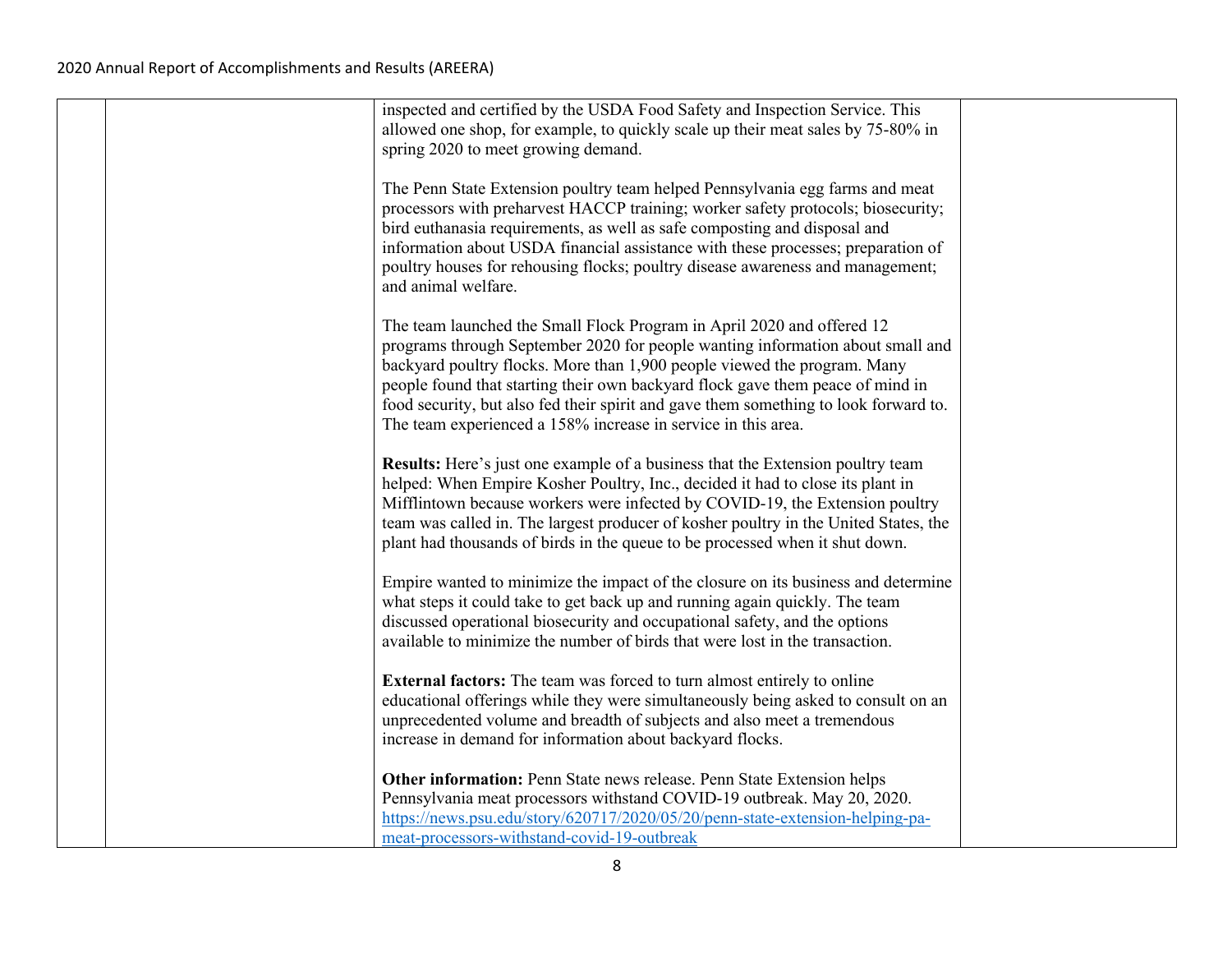| 2. | Penn State entomologists devise a<br>system to control mushroom phorid<br>flies | Issue: In 2012 the U.S. Environmental Protection Agency (EPA) ruled that<br>diazinon--an insecticide that mushroom growers had used for decades to control<br>gnat-like mushroom phorid flies (Megaselia halterata) could no longer be used in<br>mushroom production because of its toxicity. That decision left mushroom farmers<br>without an effective product for control of phorid flies.                                                                                          | $\mathbf{1}$ |
|----|---------------------------------------------------------------------------------|------------------------------------------------------------------------------------------------------------------------------------------------------------------------------------------------------------------------------------------------------------------------------------------------------------------------------------------------------------------------------------------------------------------------------------------------------------------------------------------|--------------|
|    |                                                                                 | Finding a solution to the mushroom phorid fly problem was critical because<br>Pennsylvania leads the nation in mushroom production. The state's 67 mushroom<br>farms are mostly clustered in a few counties in the southeast. In 2020 they<br>produced more than 500 million pounds of mushrooms. In addition to besieging<br>area residents in ever-growing swarms, phorid fly infestations also damage<br>mushrooms, limit crop yields, and make the job of picking mushrooms onerous. |              |
|    |                                                                                 | Local residents formed the Phorid Fly Action Committee, which drew sometimes<br>more than 200 people to regular meetings with local officials and state legislators.                                                                                                                                                                                                                                                                                                                     |              |
|    |                                                                                 | Target audience: By 2020, the phorid fly invasions were affecting thousands of<br>residents in more than 150 neighborhoods, covering more than 200 square miles of<br>Chester and several adjoining counties, even stretching into parts of Maryland and<br>Delaware. These residents are thrilled that this years-long problem is possibly on<br>its way to being solved.                                                                                                               |              |
|    |                                                                                 | Pennsylvania led all states in production of Agaricus (brown and white)<br>mushrooms, with \$548 million in sales, accounting for 66 percent of the total<br>volume of U.S. sales. State, county, and local governments benefit from stability in<br>the mushroom industry.                                                                                                                                                                                                              |              |
|    |                                                                                 | What has been done: In 2016, a team of Penn State entomologists launched an<br>intensive effort to solve the problem.                                                                                                                                                                                                                                                                                                                                                                    |              |
|    |                                                                                 | The Penn State team knew that many chemical products would be effective in<br>killing phorid fly larvae, but they cannot be used because they are not permitted by<br>U.S. EPA for use in mushroom crops. Anything added to the compost may be<br>taken up by the mushrooms.                                                                                                                                                                                                             |              |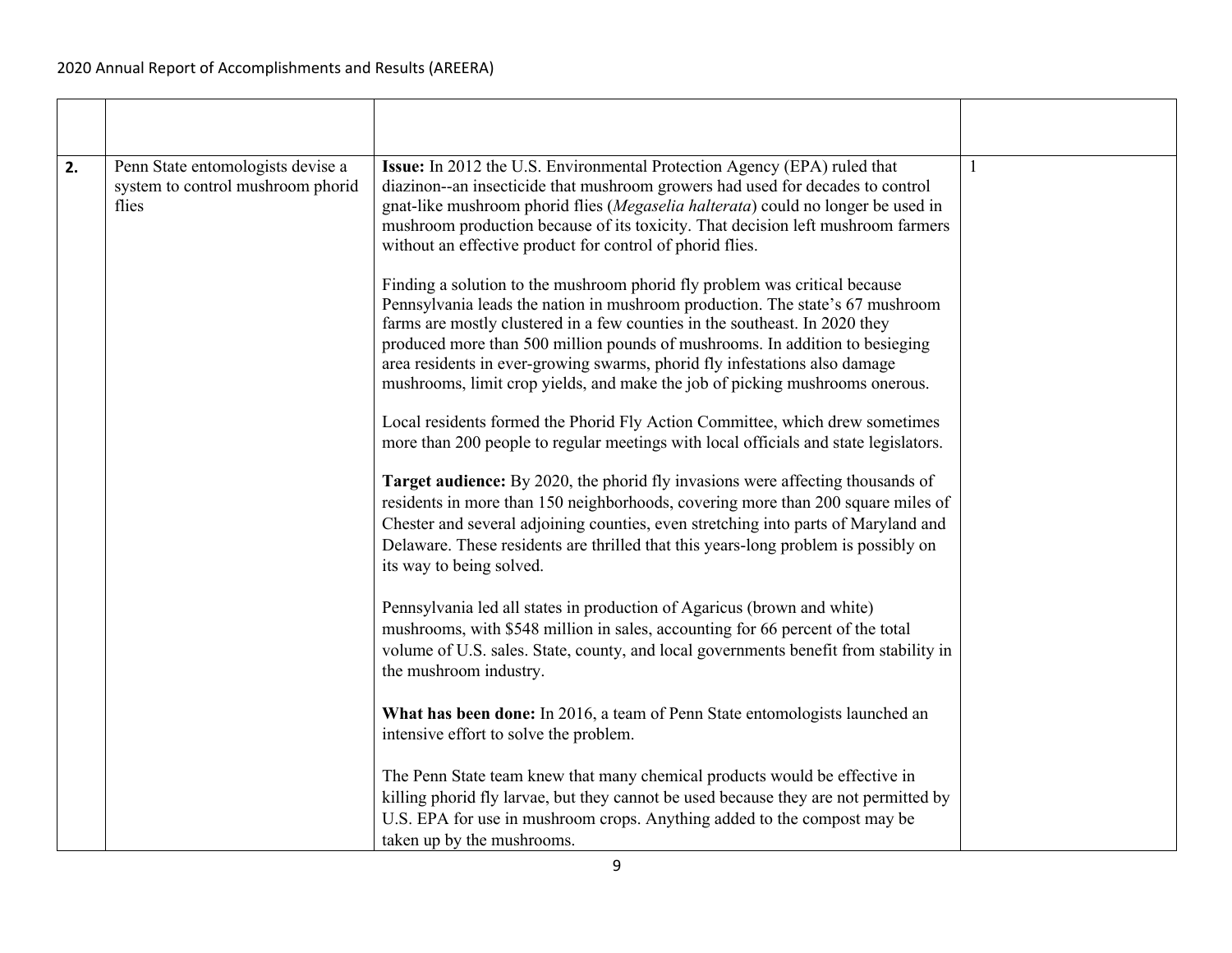$\top$ 

|  | The team started screening biopesticide products for potential use in the compost<br>for larval control, but they did not find anything effective. The researchers then<br>started looking at products for control of adults, because these could be targeted<br>away from the crop. They also studied the biology and behavior of the adults to<br>determine if the flies were establishing populations in the residential areas. They<br>found that populations were sustained only on the mushroom farms.                          |
|--|---------------------------------------------------------------------------------------------------------------------------------------------------------------------------------------------------------------------------------------------------------------------------------------------------------------------------------------------------------------------------------------------------------------------------------------------------------------------------------------------------------------------------------------|
|  | Results: Pesticide efficacy-testing activities identified a product called EcoVia<br>that is exempt from EPA registration, making it available for immediate use in<br>mushroom production.                                                                                                                                                                                                                                                                                                                                           |
|  | The product contains botanical oils that kill adult flies when they come into<br>contact with it. But it was the innovative application of the biopesticide at the<br>mushroom-growing houses that made it so effective.                                                                                                                                                                                                                                                                                                              |
|  | Drawing on a technique that Penn State scientists helped develop to channel and<br>kill malaria-carrying mosquitoes in Africa, the team worked with several<br>mushroom farmers to implement targeted placement of electrostatic screens at key<br>entry and exit points. EcoVia is applied to the screens and held in place by the<br>electrostatic coating. Depending on the structure and design of the mushroom<br>house, EcoVia is applied to other key areas, such as attics and air return vents.                              |
|  | Over an initial 2-week period on one test farm consisting of 34 individual growing<br>rooms, electrostatic screens placed over windows in each room killed nearly 1<br>million flies per room. Four weeks later the flies were nearly eliminated from the<br>buildings, with only tens of flies killed per room. The grower was able to harvest<br>400,000 pounds more of mushrooms than usual from this building, due to the<br>reduction in damage and ability to extend the duration and number of harvests<br>from a single crop. |
|  | The team intends to roll out this technology to additional mushroom growers in the<br>state while customizing its deployment with regard to the range of different<br>growing-room architectures and production schedules in the industry.                                                                                                                                                                                                                                                                                            |
|  | Mushrooms are the largest cash crop in Pennsylvania, so this integrated pest<br>management program promises to be an invaluable asset to the industry.                                                                                                                                                                                                                                                                                                                                                                                |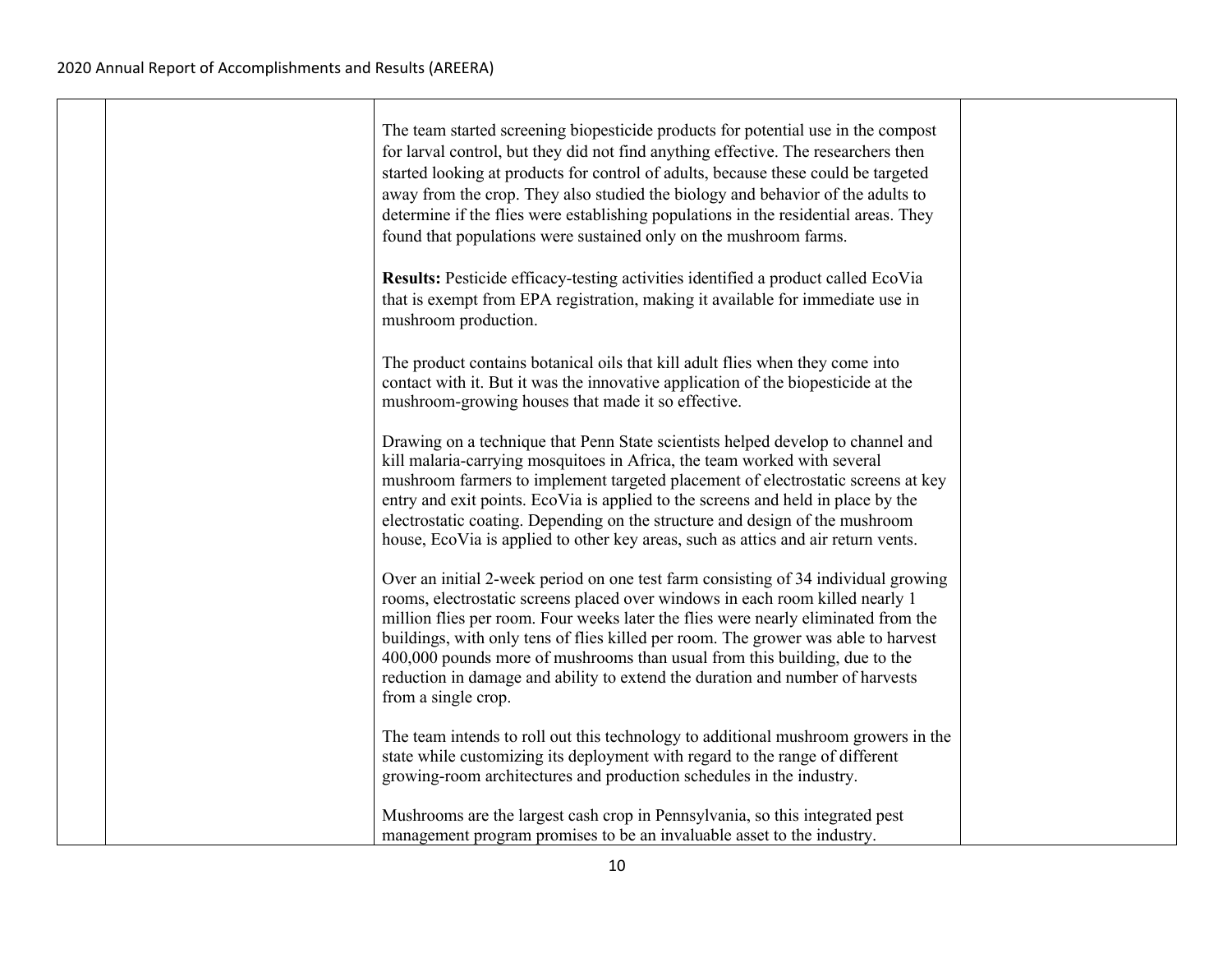|    |                                                                                       | Other information: Penn State news release. Penn State entomologists devise a<br>system to control mushroom phorid flies. Jan. 28, 2021.<br>https://news.psu.edu/story/645709/2021/01/28/impact/penn-state-entomologists-<br>devise-system-control-mushroom-phorid-flies<br>Penn State researchers tackling mushroom phorid fly infestations. Penn State news<br>release. March 19, 2018.<br>https://news.psu.edu/story/511214/2018/03/19/research/penn-state-researchers-<br>tackling-mushroom-phorid-fly-infestations                                                                                                                                                                                                                                                                                                                                                                                                                                                                                                                                                                                                                                                                                                                                                                                                                                                                                                                                                                                                                                                                                     |              |
|----|---------------------------------------------------------------------------------------|-------------------------------------------------------------------------------------------------------------------------------------------------------------------------------------------------------------------------------------------------------------------------------------------------------------------------------------------------------------------------------------------------------------------------------------------------------------------------------------------------------------------------------------------------------------------------------------------------------------------------------------------------------------------------------------------------------------------------------------------------------------------------------------------------------------------------------------------------------------------------------------------------------------------------------------------------------------------------------------------------------------------------------------------------------------------------------------------------------------------------------------------------------------------------------------------------------------------------------------------------------------------------------------------------------------------------------------------------------------------------------------------------------------------------------------------------------------------------------------------------------------------------------------------------------------------------------------------------------------|--------------|
| 3. | Penn State researchers find<br>significant economic losses due to<br>soybean diseases | Issue: Soybeans are among the most economically important crops in the U.S.<br>Soybean was cultivated on more than 70 million acres during the 2019 growing<br>season, with total production exceeding 97 million metric tons.<br>But quantitative information on crop losses is scarce, difficult to obtain, seldom<br>standardized, and a challenge to compile and compare across states,<br>agroecosystems, and regions.<br>The contribution of disease-associated quality loss toward the total economic loss<br>often is ignored due to insufficient information or unavailability of a suitable loss-<br>estimation framework.<br>Among other factors that influence soybean growth and development, diseases are<br>a significant challenge that can negatively affect production. One of the critical<br>tasks of plant scientists and extension educators is to estimate how much damage<br>each disease causes and what this means in terms of yield reduction.<br>Target audience: Accurate crop loss assessment is the basis for devising<br>appropriate management strategies to ensure farmer profitability, safeguard the<br>nation's export soybean crop, preserve global food security, and establish research<br>priorities.<br>What has been done: To examine the long-term effects of soybean diseases on<br>production, a Penn State-led team analyzed historical soybean-loss data gathered<br>by soybean extension specialists and researchers and assessed the economic<br>impacts of 23 common soybean diseases from 28 soybean-producing states in the<br>U.S. from 1996 to 2016. | $\mathbf{1}$ |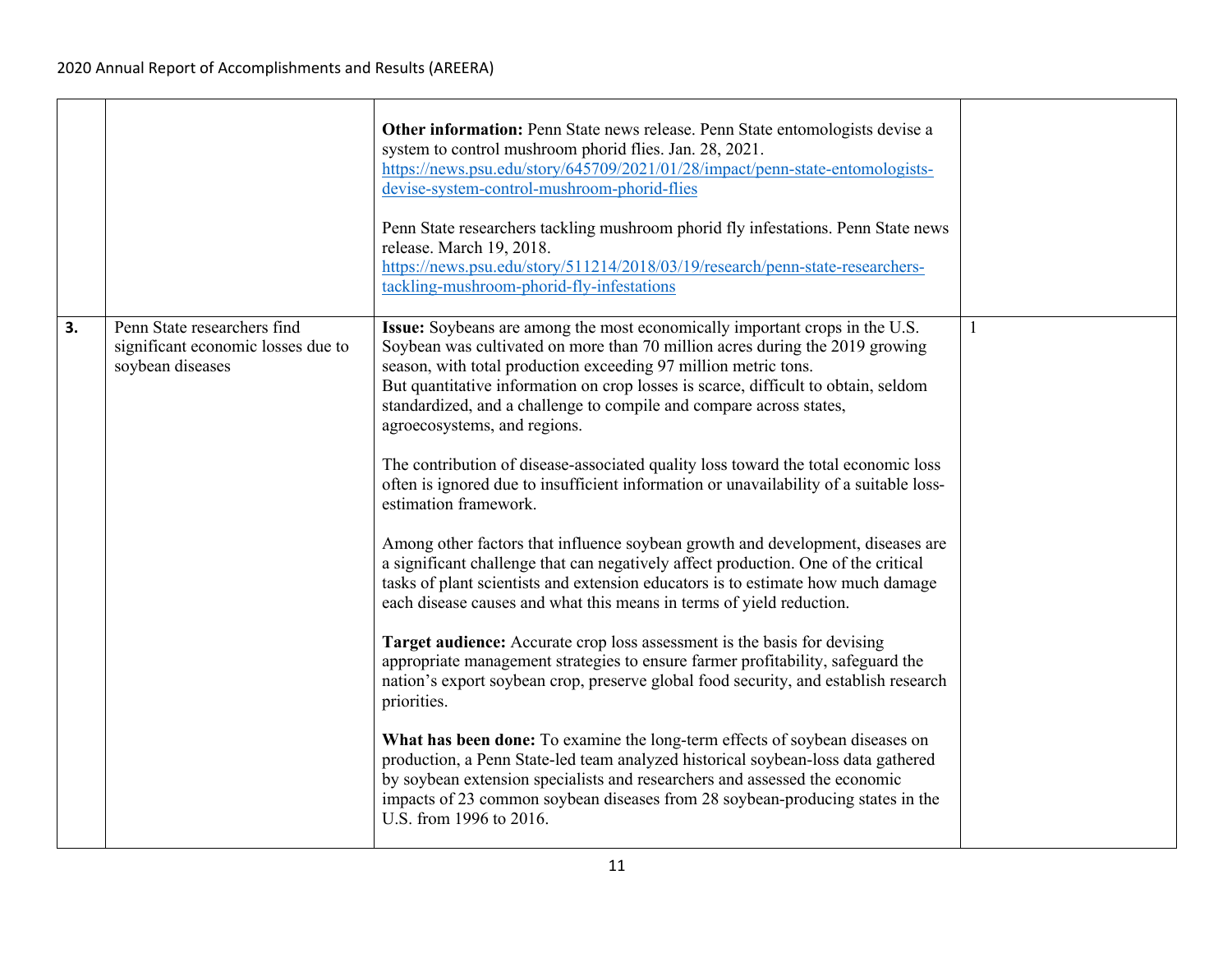|  | Their mathematical approach helped to avoid the potential issue of having the<br>combined losses be greater than 100% if individual losses were just added          |  |
|--|---------------------------------------------------------------------------------------------------------------------------------------------------------------------|--|
|  | together. It also helped standardize the estimate of yield damage due to each                                                                                       |  |
|  | disease considered in the study.                                                                                                                                    |  |
|  | The researchers used inflation-adjusted soybean prices when computing total                                                                                         |  |
|  | economic damage by diseases. Their intent was to normalize prices so that their                                                                                     |  |
|  | estimations were comparable across the time period studied.                                                                                                         |  |
|  | <b>Results:</b> The team found that the total estimated economic loss due to soybean                                                                                |  |
|  | diseases from 1996 to 2016 in the U.S. was \$95.48 billion. The impact in the                                                                                       |  |
|  | northern U.S.—\$80.89 billion—was greater than losses in the southern U.S.,<br>which amounted to \$14.59 billion.                                                   |  |
|  |                                                                                                                                                                     |  |
|  | The findings are significant because the U.S. is the world's primary soybean<br>producer and second-largest exporter.                                               |  |
|  |                                                                                                                                                                     |  |
|  | Over the entire period, the average annual economic loss due to soybean diseases<br>in the U.S. reached nearly \$4.55 billion, with approximately 85% of the losses |  |
|  | occurring in the North, specifically in states such as Iowa, Illinois, and Ohio.                                                                                    |  |
|  |                                                                                                                                                                     |  |
|  | Among southern states, Missouri, Mississippi, and Arkansas sustained the greatest<br>losses from diseases.                                                          |  |
|  |                                                                                                                                                                     |  |
|  | Across states and years, the soybean cyst nematode, charcoal rot, and seedling<br>diseases were the most economically damaging. Soybean rust, bacterial blight, and |  |
|  | southern blight were the least financially damaging.                                                                                                                |  |
|  | The research team also investigated disease-associated economic losses before and                                                                                   |  |
|  | after the discovery of soybean rust, an epidemic that was reported in the                                                                                           |  |
|  | contiguous U.S. in November 2004. Researchers found a significantly greater                                                                                         |  |
|  | mean loss—51%—in the years following the discovery of soybean rust compared<br>to the years before its discovery. This was probably related to intensified field    |  |
|  | scouting efforts and subsequent loss reporting.                                                                                                                     |  |
|  | Using USDA National Agricultural Statistics Service production data, the team                                                                                       |  |
|  | classified state-year combinations into one of four production zones. They found                                                                                    |  |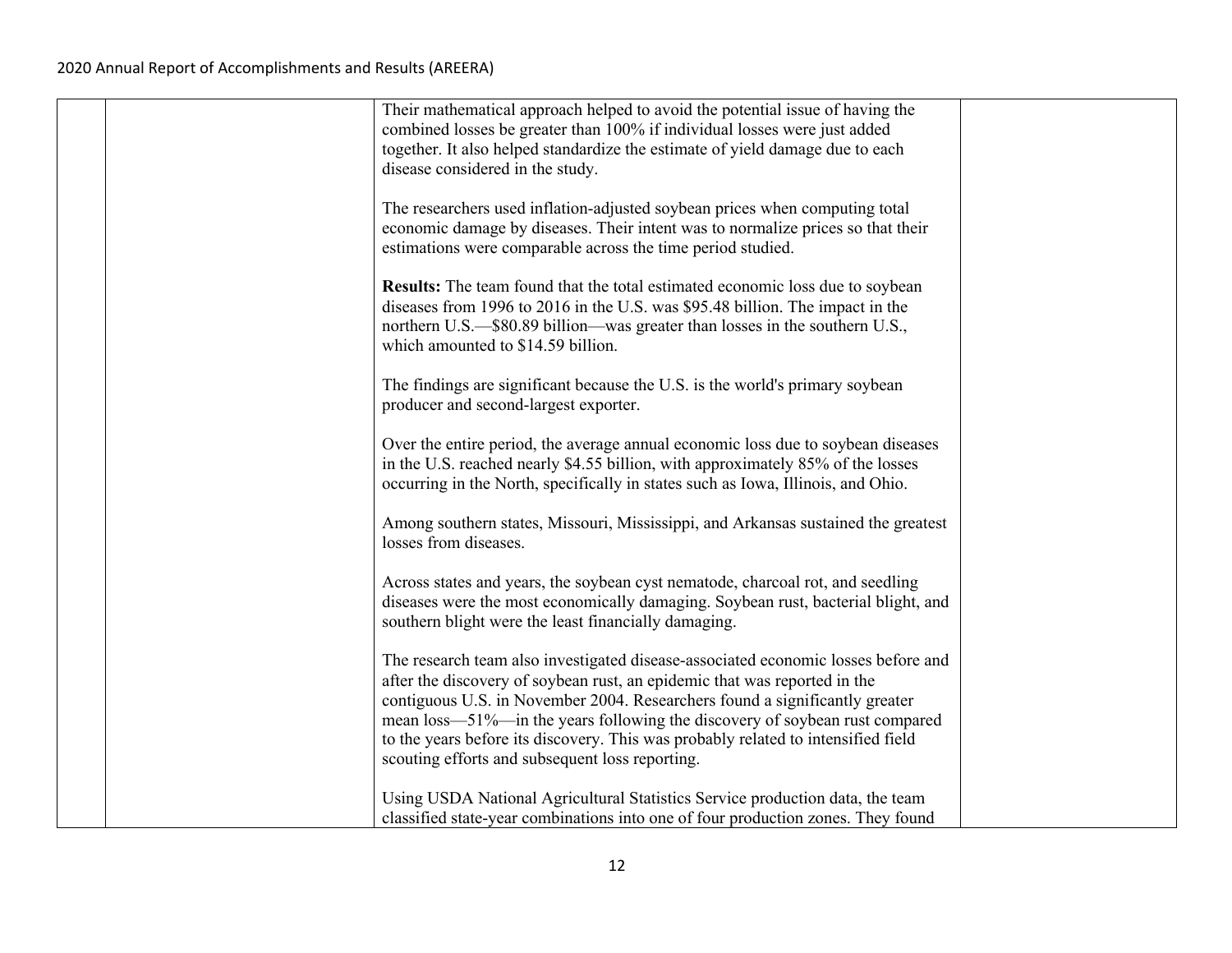|                                                                                          | that low-production zones had a lower mean economic loss due to diseases in<br>comparison to high-production zones.<br>High-production zones are characterized by the presence of a greater number of                                                                                                 |   |
|------------------------------------------------------------------------------------------|-------------------------------------------------------------------------------------------------------------------------------------------------------------------------------------------------------------------------------------------------------------------------------------------------------|---|
|                                                                                          | large farms. It's possible that resource utilization, such as timely application of<br>foliar fungicide, could be less efficient in high-production zones, which could<br>contribute to greater yield losses.                                                                                         |   |
|                                                                                          | Despite perceived challenges, the analysis of historical soybean loss data due to<br>diseases is important to understand the economic impact of diseases, to rank<br>diseases based on their economic importance, and to identify spatiotemporal<br>disease occurrence and progression patterns.      |   |
|                                                                                          | This information is critical for soybean pathologists and breeders, government and<br>funding agencies, and educators to prioritize research, policy, and educational<br>efforts in soybean disease management.                                                                                       |   |
|                                                                                          | Other information: Dissecting the economic impact of soybean diseases in the<br>United States over two decades. PLOS One. April 2020.<br>https://journals.plos.org/plosone/article?id=10.1371/journal.pone.0231141                                                                                    |   |
|                                                                                          | Penn State news release. Penn State researchers find significant economic losses<br>due to soybean diseases. April 16, 2020.<br>https://news.psu.edu/story/615783/2020/04/16/research/penn-state-researchers-<br>find-significant-economic-losses-due-soybean                                         |   |
| Research helps explain source of<br>pathogen that causes bitter rot<br>disease in apples | Issue: Colletotrichum fioriniae causes diseases in more than 100 fruit and<br>vegetable plants, including apple, peach, pear, and strawberry. The fungus infects<br>the fruit under warm and wet conditions and causes brown, sunken lesions.<br>Occasionally, orange spores are seen on the surface. | 1 |
|                                                                                          | The disease is of concern to the Pennsylvania apple industry as bitter rot disease.<br>Pennsylvania produces 400 million to 500 million pounds of apples per year. The<br>state ranks fourth in the nation for apple production, according to statistics from<br>USDA.                                |   |
|                                                                                          |                                                                                                                                                                                                                                                                                                       |   |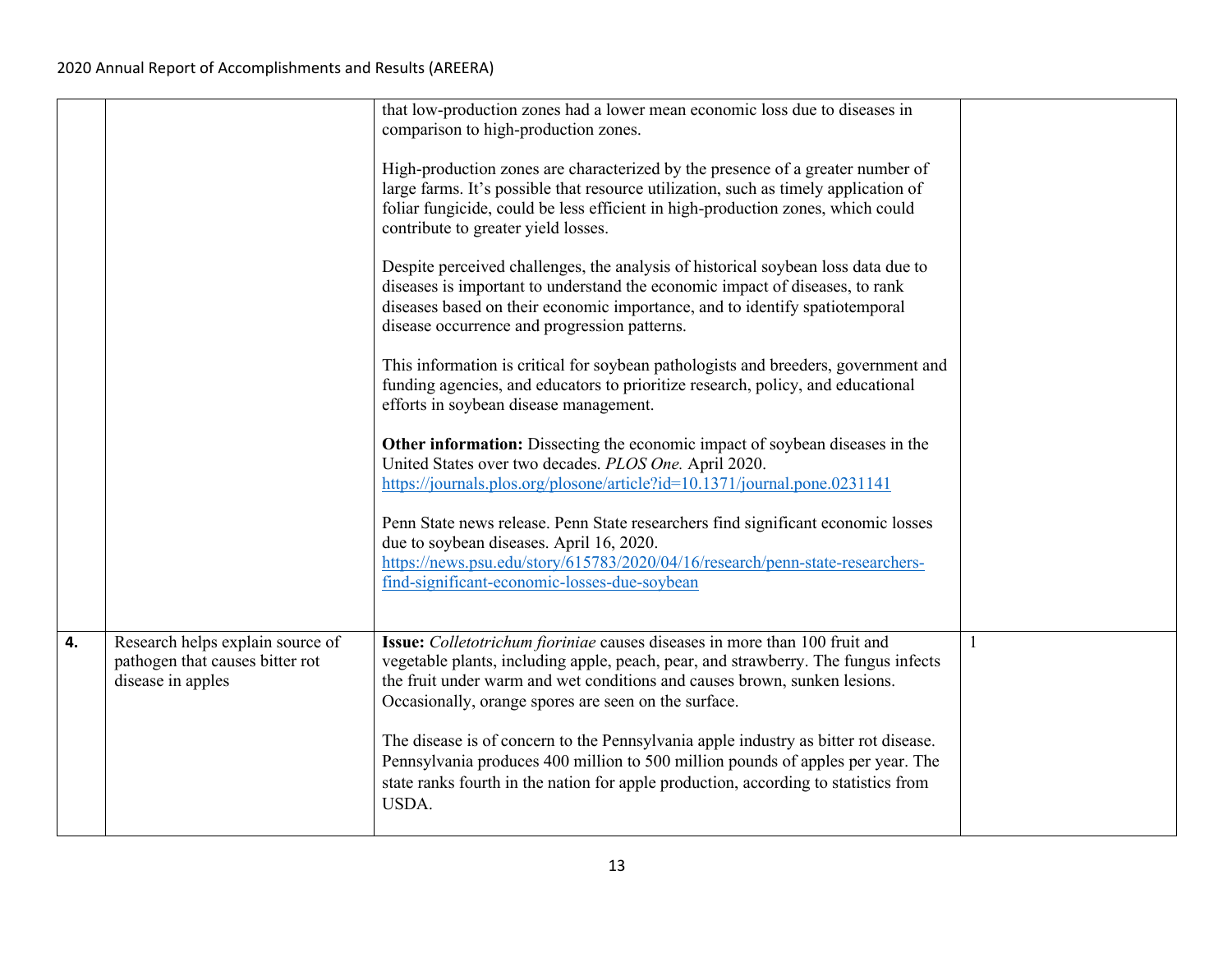|  | Target audience: Apple orchard owners, apple processors, and the public benefit<br>from improved understanding of how to manage this common and devastating                                                                                                                                                                                                                                                                                                                                                                |  |
|--|----------------------------------------------------------------------------------------------------------------------------------------------------------------------------------------------------------------------------------------------------------------------------------------------------------------------------------------------------------------------------------------------------------------------------------------------------------------------------------------------------------------------------|--|
|  | infection. The knowledge increases sustainability of these orchards and reduces the<br>amount of fungicide applied.                                                                                                                                                                                                                                                                                                                                                                                                        |  |
|  | What has been done: This research was designed to determine where the spores<br>were coming from, so that we might be able to eliminate the source and break the<br>bitter rot disease cycle.                                                                                                                                                                                                                                                                                                                              |  |
|  | The research, which took place in 2018 and 2019, focused on apples and involved<br>the placement of rain-splash spore traps in orchards at Penn State's Fruit Research<br>and Extension Center; Hollabaugh Bros., Inc., fruit and vegetable farm; and a<br>satellite location in Arendtsville, all in Adams County. Traps also were placed in<br>two forested areas of mostly deciduous trees near the orchards.                                                                                                           |  |
|  | Based on previous research showing that Colletotrichum fioriniae could survive on<br>leaves, the team collected more than 1,000 leaves of apple and of 24 forest plant<br>species. The leaves were disinfected to kill fungi on the leaf surface, frozen to kill<br>the leaves, and incubated to allow the fungi inside of the leaves to grow out and<br>sporulate.                                                                                                                                                        |  |
|  | Results: Surprisingly, more spores were found in spore traps in forests than in<br>spore traps in orchards. Subsequent testing of leaves found Colletotrichum<br>fioriniae in more than 30% of leaves of forest trees and shrubs. In orchards that<br>were managed with fungicides, up to 8% of apple leaves were infected with the<br>fungus. In the untreated orchard, the spores were abundant, meaning they were<br>found in 15–80% of the leaves. But the infections did not seem to be causing any<br>leaf diseases. |  |
|  | While unexpected, these findings did explain why growers struggle with bitter rot<br>even when they remove all diseased fruits and twigs—the fungus was living in the<br>leaves during the season. The fungus was present in all the tested orchards and<br>could not be traced to infection from a nursery, which makes sense because the<br>initial infections likely are coming from surrounding forests and fencerows.                                                                                                 |  |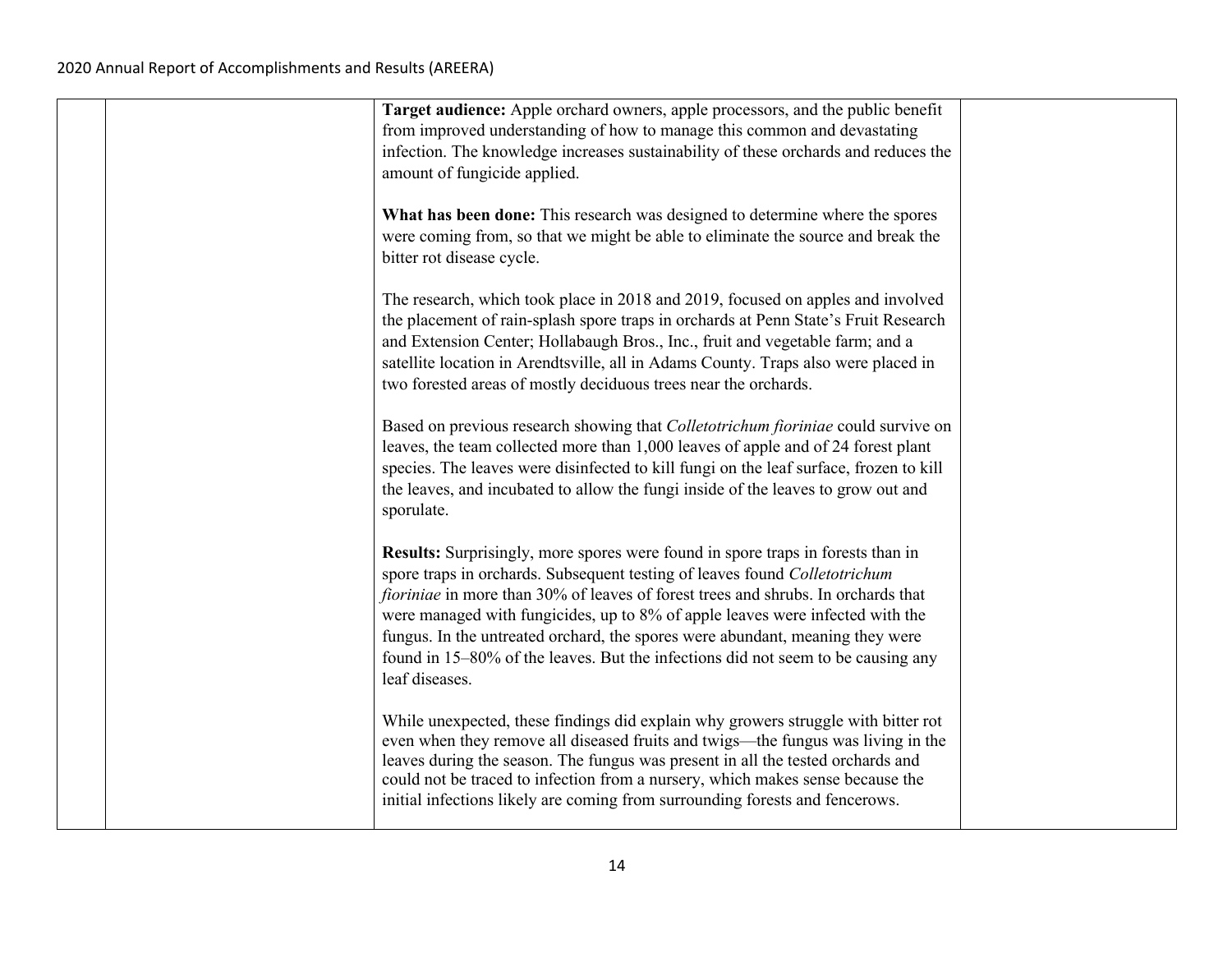|    |                                                          | Because the fungus is abundant in the forest canopy, eradication from nearby areas<br>would be impractical. However, the spatial limitations of rain-splash dispersal<br>mean that forests are not regular sources of fungus spread. They likely serve only<br>as primary introduction sources during extreme rain and wind events, after which<br>the fungus becomes established in agricultural areas. |  |
|----|----------------------------------------------------------|----------------------------------------------------------------------------------------------------------------------------------------------------------------------------------------------------------------------------------------------------------------------------------------------------------------------------------------------------------------------------------------------------------|--|
|    |                                                          | This study changes how plant pathologists think about this fungus. Although it<br>may not supply quick fixes, it provides the basis for further research aimed at<br>developing better management techniques, such as selecting resistant cultivars and<br>breeding for genetic resistance. The findings make managing bitter rot in apple<br>orchards less straightforward.                             |  |
|    |                                                          | In the meantime, disease-management tactics remain the same. The scientists don't<br>believe most spores are overwintering in the leaves. Growers should continue to<br>remove the infected fruits and twigs to help reduce disease spread season to<br>season.                                                                                                                                          |  |
|    |                                                          | Other information: Quantification of Colletotrichum fioriniae in orchards and<br>deciduous forests indicates it is primarily a leaf endophyte. Phytopathology. Jan.<br>2021. https://apsjournals.apsnet.org/doi/10.1094/PHYTO-05-20-0157-R                                                                                                                                                               |  |
|    |                                                          | Penn State news release. Research helps explain source of pathogen that causes<br>bitter rot disease. Aug. 13, 2020.<br>https://news.psu.edu/story/628288/2020/08/13/research/research-helps-explain-<br>source-pathogen-causes-bitter-rot-disease                                                                                                                                                       |  |
| 5. | Holstein steers given hormone<br>implants grow more meat | Issue: Holsteins—traditionally considered dairy cattle—have become important to<br>U.S. beef production over the last decade. In 2011, just 5% of the cattle finished in<br>the United States were Holsteins. But in 2016, that figure had risen to 20% of<br>finished cattle—a 400% increase in just 5 years.                                                                                           |  |
|    |                                                          | Hormone implants have been used in beef cattle production to improve growth<br>performance and feed efficiency for more than 50 years, and 90% of all feedlot<br>cattle in the U.S. receive implants. But most of the available data on implants were<br>collected in studies conducted on beef breeds. This study focused on the use of<br>implants to enhance Holstein beef production.                |  |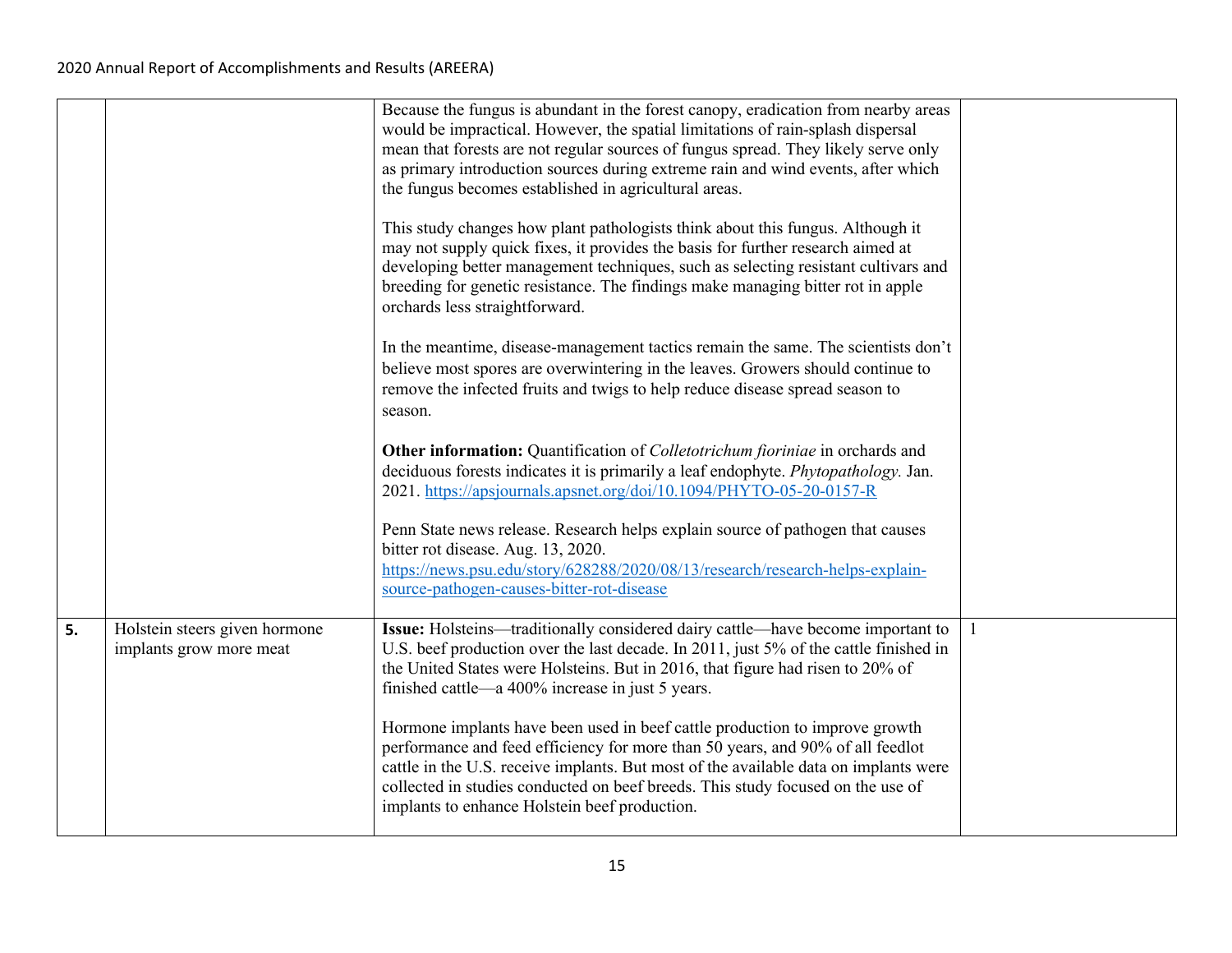| Target audience: The additional meat yield from hormone-implanted Holstein<br>steers could mean the difference between surviving and going under for a dairy<br>farm grappling with low milk prices and declining demand. Farm families and<br>rural communities benefit from improved farm sustainability, as do farmland                                                                                                                                                                                                                                                                                            |
|-----------------------------------------------------------------------------------------------------------------------------------------------------------------------------------------------------------------------------------------------------------------------------------------------------------------------------------------------------------------------------------------------------------------------------------------------------------------------------------------------------------------------------------------------------------------------------------------------------------------------|
| preservation efforts.<br>What has been done: In one of the first studies to track the effects of hormone<br>implants in Holsteins—and in what is believed to be the only study to track<br>hormone levels in their blood and muscles—researchers closely followed the<br>development of 70 Holstein steers. The research sought to determine the effect of<br>steroidal implants on growth performance, carcass characteristics, and 17 beta-<br>estradiol concentrations in the blood and muscles of Holstein steers fed a grain-<br>based diet. The scientists also assessed how long and how strongly the hormones |
| influenced the growth of Holstein steers after implantation. They evaluated the so-<br>called payout period—how long producers can expect the hormone to boost<br>growth.<br>Results: Holstein steers that get hormone implants grow faster than those that do                                                                                                                                                                                                                                                                                                                                                        |
| not receive the implants. That's good news for dairy farmers struggling to keep<br>their operations financially viable.<br>The researchers found that Holstein steers responded to hormone implants very                                                                                                                                                                                                                                                                                                                                                                                                              |
| similarly to beef breed steers. Implanted Holstein steers had about a 10% increase<br>in weight gain and feed intake over Holstein steers that were not implanted.<br>Carcasses from implanted Holstein steers were about 10% heavier on average, and<br>loin muscle area increased when compared to carcasses from nonimplanted steers.                                                                                                                                                                                                                                                                              |
| More than 80% of the animals in this trial, regardless of whether or not they<br>received an implant, graded USDA choice or above, which means they likely<br>became premium steaks, further increasing farmer profits.                                                                                                                                                                                                                                                                                                                                                                                               |
| Hormone used in beef cattle production continues to be an uncomfortable topic for<br>Americans. However, there are hormones in most foods we eat; all living things<br>have hormones. There is even a difference in hormone levels depending on<br>whether beef comes from a steer or a cow. Beef from females often has twice the<br>hormone activity.                                                                                                                                                                                                                                                               |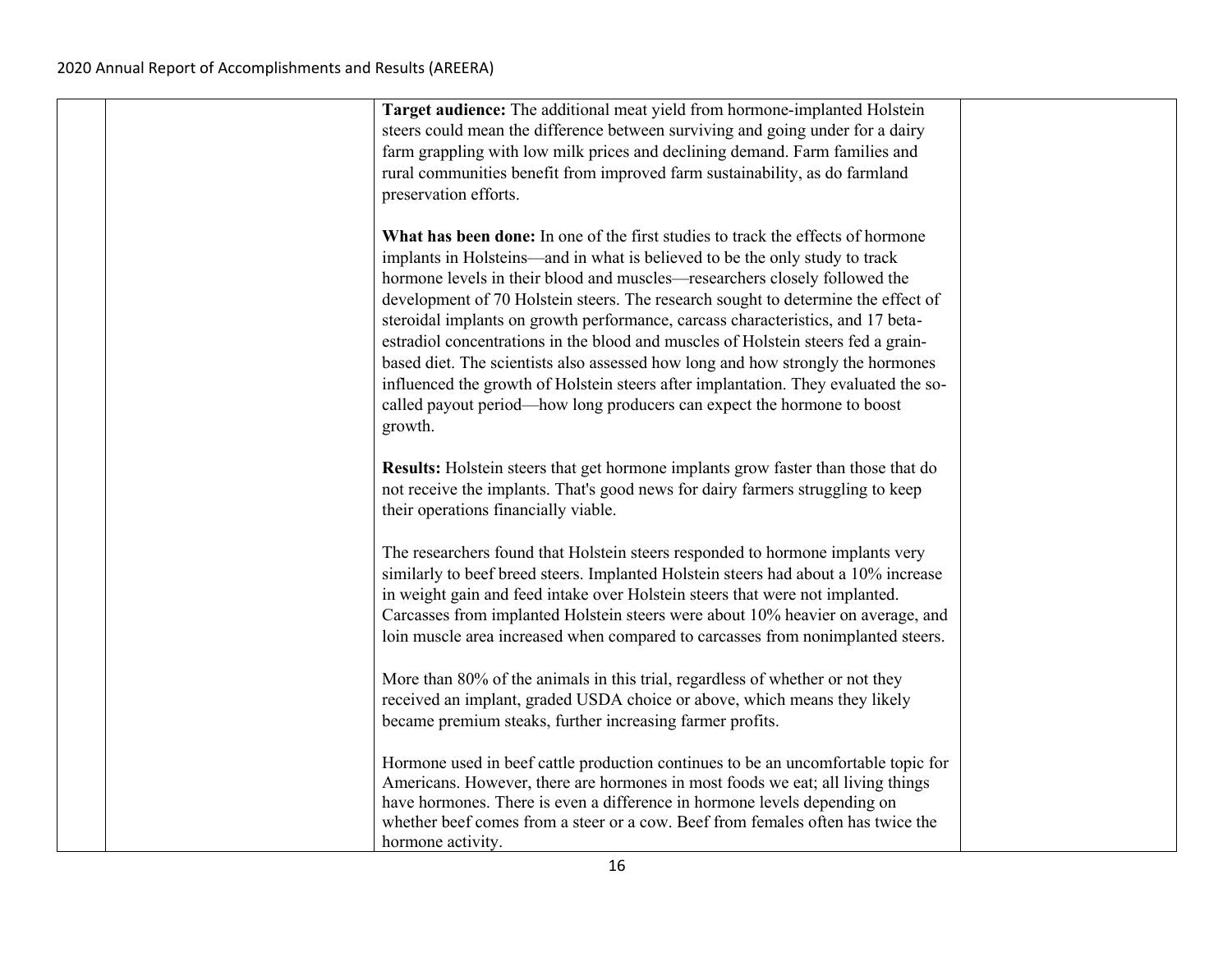|    |                                                             | Foods that have more estrogenic—hormone—activity per serving than beef<br>include beans, peas, and tofu, common protein substitutes for meat in the human<br>diet.<br>There is no such thing as hormone-free when it comes to the meat we eat. But that<br>doesn't mean any of these foods are dangerous because of the hormone activity,<br>and that includes meat.<br>Other information: Effects of steroidal implants on feedlot performance, carcass<br>characteristics, and serum and meat estradiol-17b concentrations of Holstein                                                                                                                                                                                                                                                                                                                                                                                                           |   |
|----|-------------------------------------------------------------|----------------------------------------------------------------------------------------------------------------------------------------------------------------------------------------------------------------------------------------------------------------------------------------------------------------------------------------------------------------------------------------------------------------------------------------------------------------------------------------------------------------------------------------------------------------------------------------------------------------------------------------------------------------------------------------------------------------------------------------------------------------------------------------------------------------------------------------------------------------------------------------------------------------------------------------------------|---|
|    |                                                             | steers. Translational Animal Science. Jan. 2020. doi:10.1093/tas/txaa025<br>Penn State news release. Holstein steers given hormone implants grow as well as<br>beef steers. Feb. 13, 2020.<br>https://news.psu.edu/story/608107/2020/02/13/research/holstein-steers-given-<br>hormone-implants-grow-well-beef-steers                                                                                                                                                                                                                                                                                                                                                                                                                                                                                                                                                                                                                               |   |
| 6. | Wooden pallets are more<br>ecofriendly than plastic pallets | Issue: About 700 million pallets are produced and recycled each year in the United<br>States alone. About 2 billion pallets are currently in use in the U.S., and 40 percent<br>of all hardwood harvested in the U.S. goes into pallet production. After hearing<br>claims about the environmental superiority of plastic pallets that he suspected were<br>questionable, a Penn State professor led a team to investigate. With current<br>concerns about climate change and the massive amount of resources consumed to<br>make many millions of pallets, assessing their carbon footprint is important.<br>Target audience: More than a decade ago, other studies were commissioned by<br>the wood pallet industry and by the plastic pallet industry, and those results<br>favored the funders. This is the first academic, peer-reviewed study related to<br>pallets. It was conducted by leveraging funding from Penn State and is unbiased. | 2 |
|    |                                                             | The pallet industry, lumber companies, and environmentally concerned businesses<br>and consumers will be interested in the results.<br>What has been done: Researchers compared the long-term performance of treated<br>wooden and plastic pallets through a detailed, cradle-to-grave life-cycle<br>assessment, and conducted an analysis of treatments required to kill pests such as<br>insects. They investigated and evaluated the environmental impacts of resources                                                                                                                                                                                                                                                                                                                                                                                                                                                                         |   |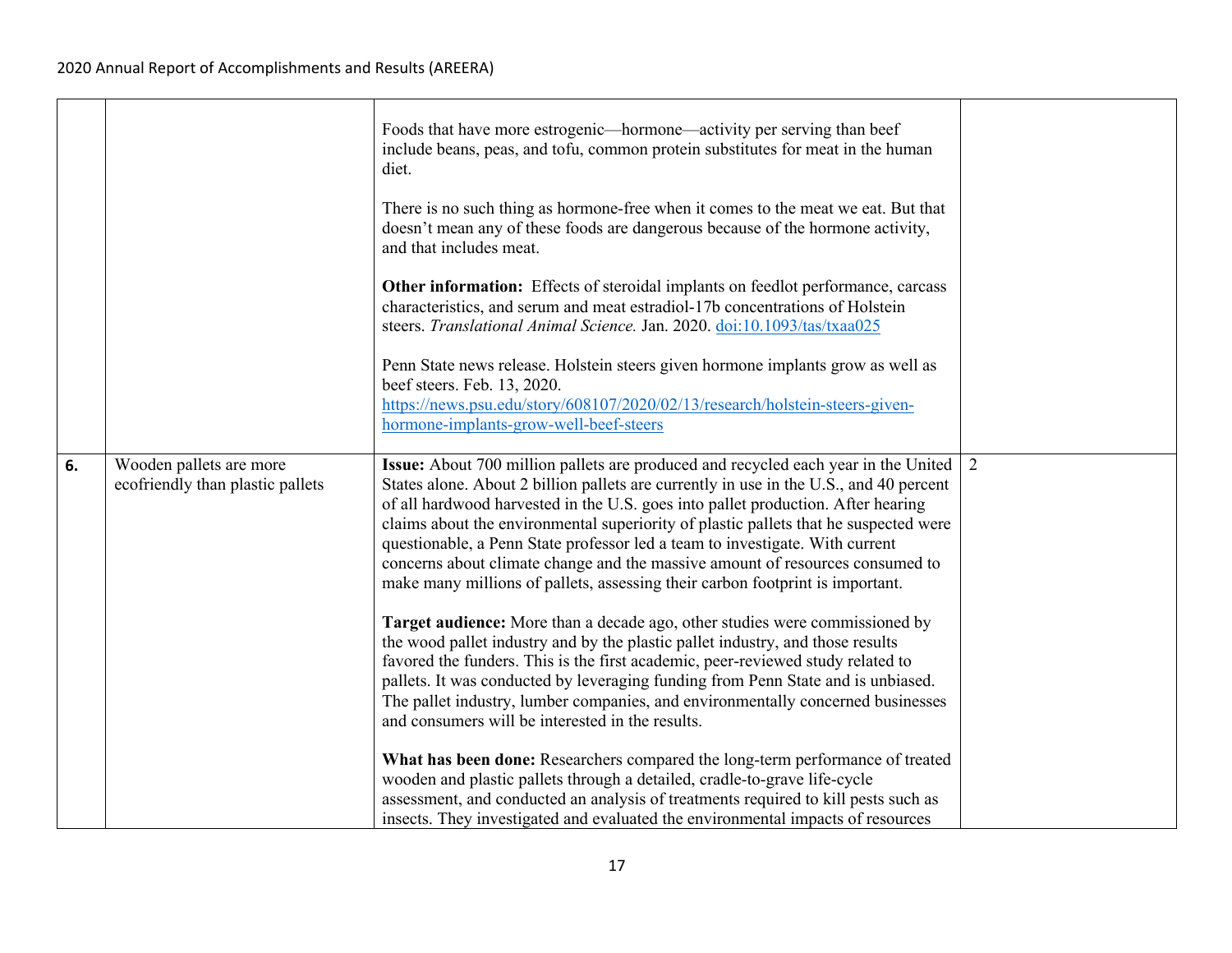|  | consumed and emissions released by wooden and plastic pallets throughout their<br>life cycles.                                                                                                                                                                                                                                                                                                                                                                          |  |
|--|-------------------------------------------------------------------------------------------------------------------------------------------------------------------------------------------------------------------------------------------------------------------------------------------------------------------------------------------------------------------------------------------------------------------------------------------------------------------------|--|
|  | In the study, the environmental impacts of the pallets were compared on a one-trip<br>basis and 100,000-trips basis, under nine impact categories chosen by researchers<br>because of their environmental relevance. The categories included influence on<br>ozone layer depletion, respiratory organics, aquatic ecotoxicity, terrestrial<br>ecotoxicity, land occupation, aquatic acidification, aquatic eutrophication, global<br>warming, and non-renewable energy. |  |
|  | Results: The team found, after conducting a series of ultra-detailed comparisons,<br>that shipping pallets made of wood are slightly more environmentally friendly and<br>sustainable than those made of plastic.                                                                                                                                                                                                                                                       |  |
|  | The researchers showed that on a one-trip basis, wooden pallets treated with<br>conventional kiln heating and as-yet novel, radio-frequency heat treatment incur an<br>overall carbon footprint that is slightly lower than plastic pallets during their life<br>cycle. For the 100,000-trips comparison, the differences are even more significant,<br>they reported.                                                                                                  |  |
|  | Wooden pallets that are heat-treated to kill pests incur a carbon footprint 20-30%<br>lower than those treated with methyl bromide fumigation, which depletes Earth's<br>ozone layer. Theoretical calculations of the resource consumption and emissions of<br>radio-frequency treatment of pallets suggest that the new dielectric technology<br>may provide a lower-carbon alternative to both conventionally treated wooden<br>pallets or plastic pallets.           |  |
|  | Plastic pallets have a much longer life cycle than wooden pallets because plastic<br>pallets are usually not broken or damaged and normally can travel more than 200<br>round trips before being taken out of service. But they are typically derived from<br>petroleum or natural gas products, which greatly increases their carbon footprint.                                                                                                                        |  |
|  | Other information: Life cycle assessment comparison of wooden and plastic<br>pallets in the grocery industry. Journal of Industrial Ecology. Jan. 2020.<br>https://onlinelibrary.wiley.com/doi/abs/10.1111/jiec.12974                                                                                                                                                                                                                                                   |  |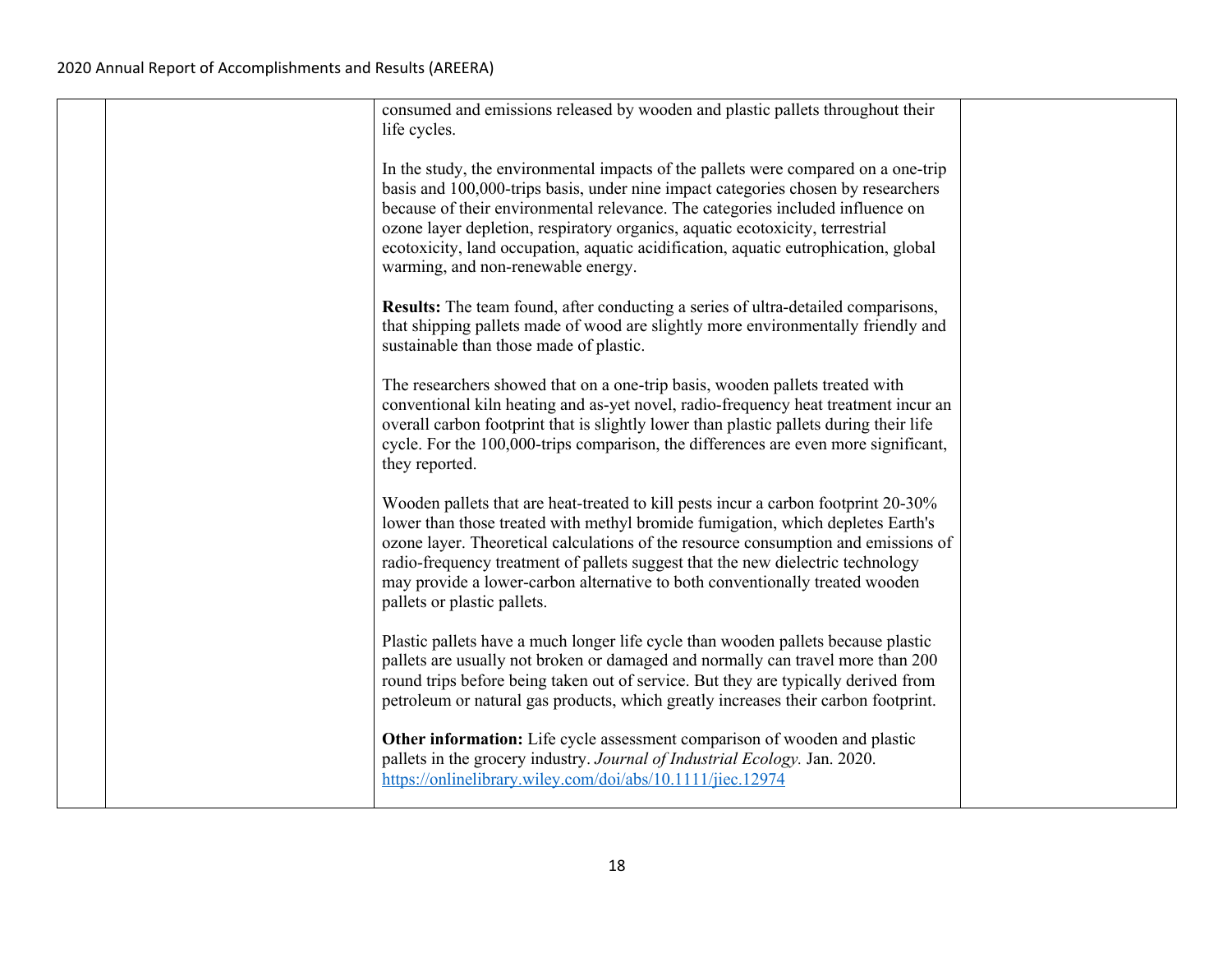|    |                              | Penn State news release: Wooden or plastic pallets: Which are more eco-friendly?<br>Feb. 3, 2020. https://news.psu.edu/story/606589/2020/02/03/research/wooden-or-<br>plastic-pallets-which-are-more-eco-friendly                                                                                                                                                                                                                                                                                                                                                                                                                                                                                              |   |
|----|------------------------------|----------------------------------------------------------------------------------------------------------------------------------------------------------------------------------------------------------------------------------------------------------------------------------------------------------------------------------------------------------------------------------------------------------------------------------------------------------------------------------------------------------------------------------------------------------------------------------------------------------------------------------------------------------------------------------------------------------------|---|
| 7. | Is India ready for alt-meat? | Issue: The United Nations' Intergovernmental Panel on Climate Change (IPCC)<br>estimates that human populations have until 2030 to prevent global temperatures<br>rising by 1.5° C, beyond which the worst impacts of climate change increase<br>substantially. Most reliable estimates place livestock's share of global greenhouse<br>gas emissions between 12 and 18 percent.                                                                                                                                                                                                                                                                                                                               | 2 |
|    |                              | Little is known about consumer preferences for next-generation plant-based and<br>cell-based meat alternatives, two food technologies that offer a demand-side<br>solution to the environmental, nutritional, and other societal concerns associated<br>with animal-intensive agriculture.                                                                                                                                                                                                                                                                                                                                                                                                                     |   |
|    |                              | Demand-side policies aimed at promoting behavioral change are critical to<br>mitigating the impacts of climate change. One such behavioral change being<br>recommended by recent reports is a dietary shift toward reduced meat intake. Meat<br>alternatives are a promising market-based solution that caters to this goal. The<br>growing demand for animal-based proteins from developing countries such as<br>India and China threatens global environmental resources.                                                                                                                                                                                                                                    |   |
|    |                              | Target audience: The authors believe this study to be the first to estimate and<br>report willingness to pay (WTP) for both plant- and cell-based meat alternatives. It<br>is also one of the first studies to assess consumer preferences for simulated meat in<br>the context of a developing country. The plant-based meat market in India is small,<br>and the market for cell-based meat does not exist at all, which provides an ideal<br>setting for stated preference research. As interest in this area of food technology<br>grows, the results will prove beneficial for producers, entrepreneurs, marketers,<br>and policymakers trying to encourage meat substitution in the Indian subcontinent. |   |
|    |                              | What has been done: This research estimated consumers' willingness to pay for<br>four sources of protein (conventional meat, plant-based meat, cell-based meat, and<br>chickpeas) in a developing country with rising demand for meat—India (Mumbai).<br>The researchers identified four segments of the Indian market—"veggie lovers,"<br>"meat lovers," "plant-based meat enthusiasts," and "clean meat (cell-based meat)<br>enthusiasts."                                                                                                                                                                                                                                                                   |   |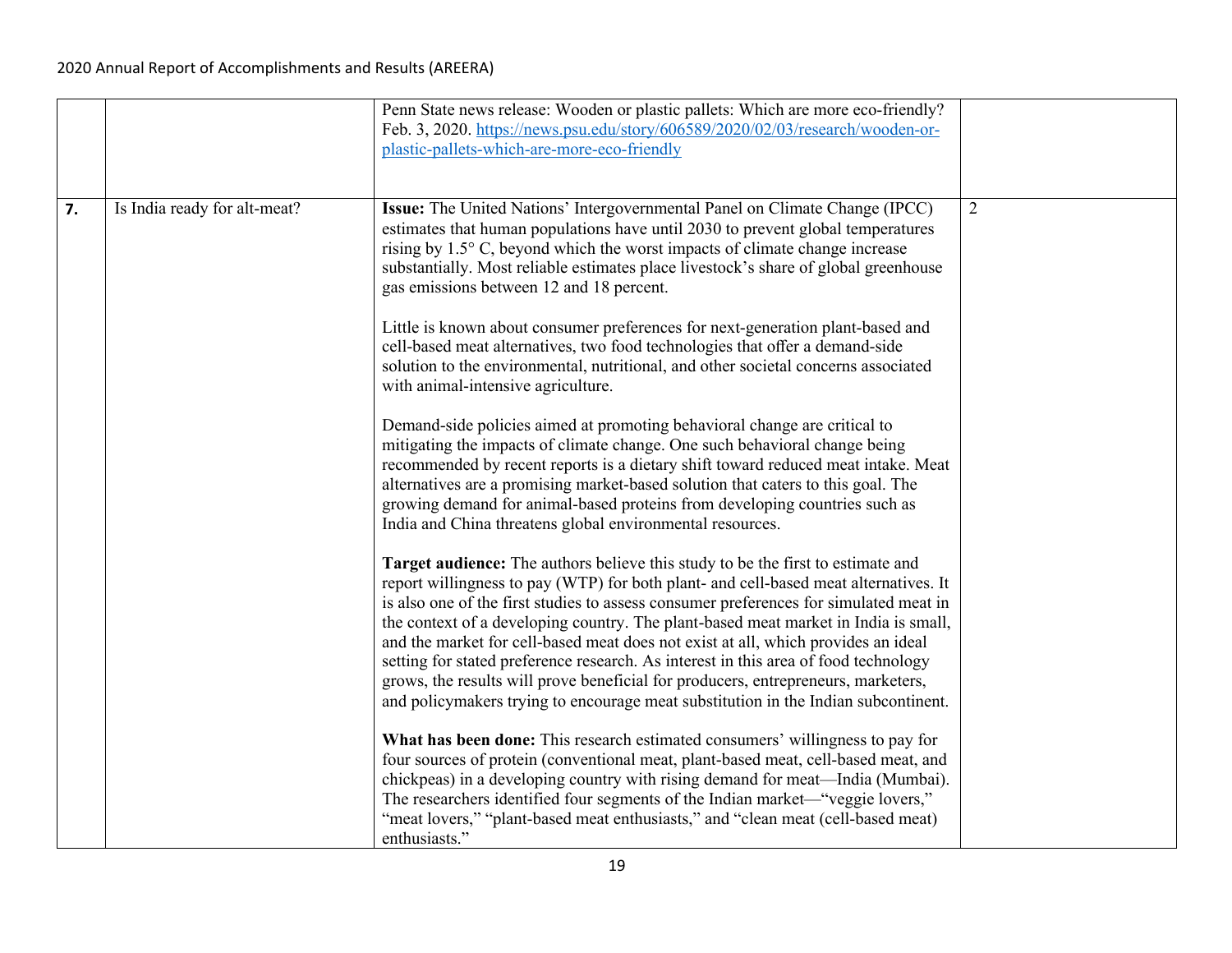|    |                                                                    | Results: Aggregating across all four segments, respondents are willing to pay a<br>premium for plant-based meat and a smaller premium for cell-based meat over the<br>price of conventional meat. But the main findings show that these premiums<br>strongly differ across the four consumer-class segments.<br>The research team proposed that environmental policies targeting veggie lovers<br>may not be effective because this group already prefers a relatively sustainable<br>protein. The remaining three groups represent 79% of the sample. The plant-based<br>meat enthusiasts and the clean meat enthusiasts $($ > 50% of the sample, combined)<br>have a strong preference for simulated meat products over conventional meat or<br>chickpeas. They are likely to be the first adopters of simulated meat products in<br>India. They also prefer conventional meat to chickpeas. Enticing meat lovers to<br>substitute meat alternatives will require pricing simulated meat considerably lower<br>than conventional meat.<br>Consumers perceive simulated meat products to have health, environmental, and<br>animal welfare benefits compared to conventional meat. This suggests that the<br>Indian market will be receptive to meat substitutes. Plant-based meat rated<br>consistently higher than clean meat and had a higher WTP. The plant-based meat<br>enthusiast group was the largest of the four identified segments (32% of sample).<br>Of the two simulated meat alternatives, plant-based meat alternatives have stronger |                |
|----|--------------------------------------------------------------------|---------------------------------------------------------------------------------------------------------------------------------------------------------------------------------------------------------------------------------------------------------------------------------------------------------------------------------------------------------------------------------------------------------------------------------------------------------------------------------------------------------------------------------------------------------------------------------------------------------------------------------------------------------------------------------------------------------------------------------------------------------------------------------------------------------------------------------------------------------------------------------------------------------------------------------------------------------------------------------------------------------------------------------------------------------------------------------------------------------------------------------------------------------------------------------------------------------------------------------------------------------------------------------------------------------------------------------------------------------------------------------------------------------------------------------------------------------------------------------------------------------------------------------------------------------|----------------|
|    |                                                                    | prospects in India compared to clean meat.<br>The results offer important insights into future price points and policy options that<br>might make these meat alternatives commercially successful, and therefore, a<br>viable option in addressing societal concerns.                                                                                                                                                                                                                                                                                                                                                                                                                                                                                                                                                                                                                                                                                                                                                                                                                                                                                                                                                                                                                                                                                                                                                                                                                                                                                   |                |
|    |                                                                    | Other information: Is India ready for alt-meat? Preferences and willingness to<br>pay for meat alternatives. Sustainability. May 2020. https://www.mdpi.com/2071-<br>1050/12/11/4377                                                                                                                                                                                                                                                                                                                                                                                                                                                                                                                                                                                                                                                                                                                                                                                                                                                                                                                                                                                                                                                                                                                                                                                                                                                                                                                                                                    |                |
| 8. | Penn State Extension helps small<br>businesses during the pandemic | Issue: When Pennsylvania shut down due to COVID-19, Penn State Extension<br>quickly mobilized to help meet the array of small-business owner needs, especially<br>in the food and agriculture sector.                                                                                                                                                                                                                                                                                                                                                                                                                                                                                                                                                                                                                                                                                                                                                                                                                                                                                                                                                                                                                                                                                                                                                                                                                                                                                                                                                   | $\overline{3}$ |
|    |                                                                    | Target audience: Farmers and small business entrepreneurs, including sole<br>proprietors, in Pennsylvania and beyond benefited from Extension's expertise as                                                                                                                                                                                                                                                                                                                                                                                                                                                                                                                                                                                                                                                                                                                                                                                                                                                                                                                                                                                                                                                                                                                                                                                                                                                                                                                                                                                            |                |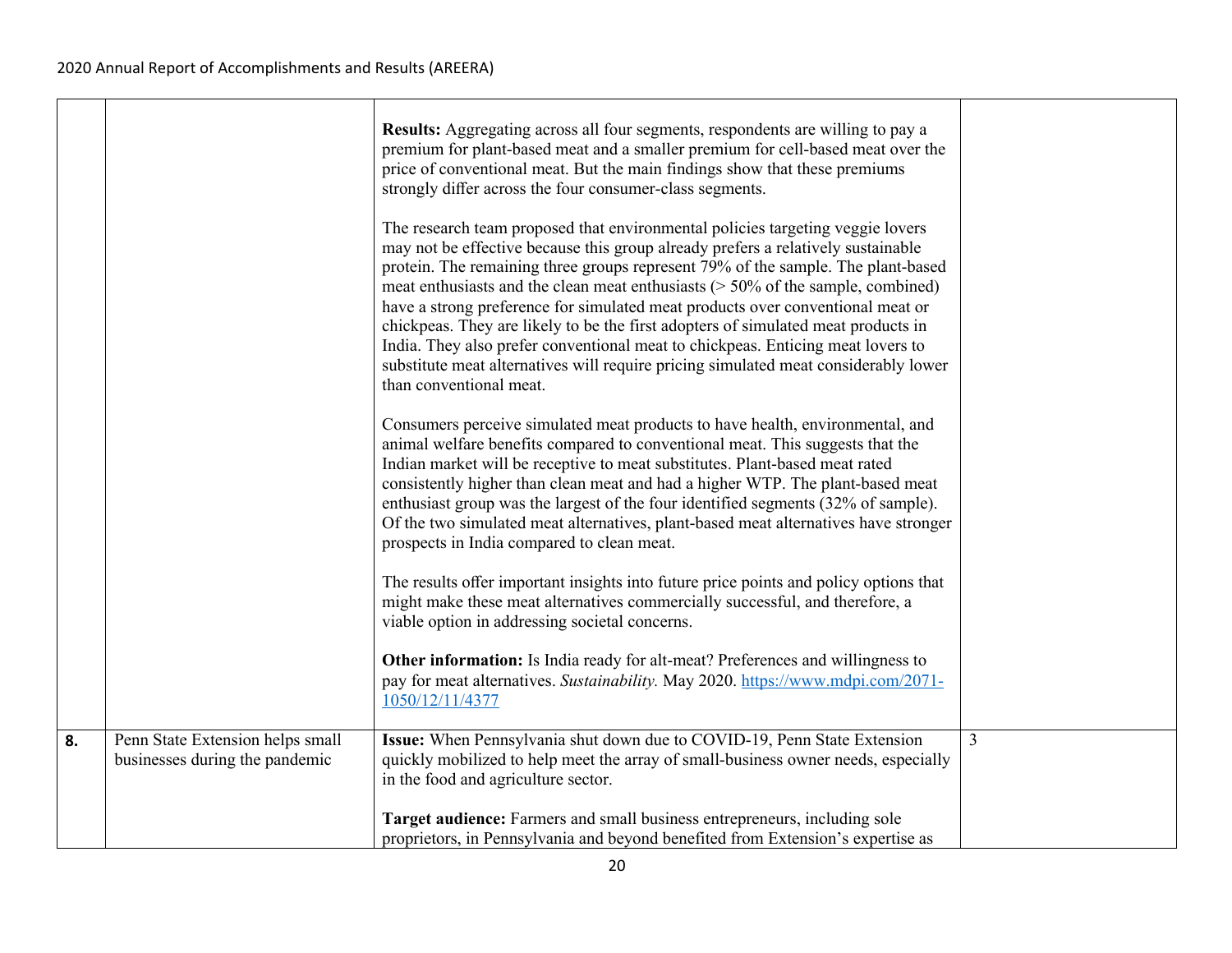|  | they dealt with not only COVID-19 restrictions but also low commodity prices and<br>supply chain disruptions. Working to ensure the viability of the ag industry for<br>future generations helps to keep those families and the businesses they interact<br>with on solid financial footing and helps sustain their communities.                                                                                                                                                                                                   |  |
|--|------------------------------------------------------------------------------------------------------------------------------------------------------------------------------------------------------------------------------------------------------------------------------------------------------------------------------------------------------------------------------------------------------------------------------------------------------------------------------------------------------------------------------------|--|
|  | What has been done: Penn State Extension's team of educators worked to assist<br>the agriculture, food system, and small business entrepreneurs of Pennsylvania.<br>The Business, Entrepreneurship, and Economic Development Team provided<br>education and resources related to financial management, business planning,<br>startup and enterprise development, COVID-19 support, technical needs, grower<br>and entrepreneur networking, and other topics.                                                                       |  |
|  | Resources about the Federal Paycheck Protection Program. Extension educators<br>developed and offered information to small business owners about the federal<br>Paycheck Protection Program, authorized under the federal Coronavirus Aid,<br>Relief, and Economic Security (CARES) Act, including how to apply for loan<br>forgiveness. Nearly 2,500 businesses across at least 19 industries participated in<br>the live or recorded webinar trainings on this program, and they applied for at least<br>\$2.3 million in loans. |  |
|  | Farmers Market Forum. Farmers markets are deemed essential businesses during<br>the pandemic. The Pennsylvania Department of Agriculture (PDA) created<br>guidance for procedures to allow farmers markets to reopen. Extension educators<br>created articles and webinars to share this information widely. They hosted weekly<br>Zoom forums for market managers to learn best practices from each other and<br>from experts.                                                                                                    |  |
|  | A big emphasis was on helping vendors get set up to accept online orders and<br>payments. By fall 2020, 300 market vendors were processing online orders for<br>pick up at farmers markets to sustain our Commonwealth's food system. Markets<br>were averaging \$18,305 per week in online orders.                                                                                                                                                                                                                                |  |
|  | Guide to the "Retail New Normal." Extension educators provided a road map to<br>the "retail new normal" for food and farm businesses through a webinar series of<br>the same name. A lot of pandemic-driven trends—online sales, curbside pickup,<br>social media marketing, buying local—are expected to continue. Extension<br>educators helped retailers and producers figure out how to integrate these trends<br>into a sustainable business. They offered clients webinars on topics such as                                 |  |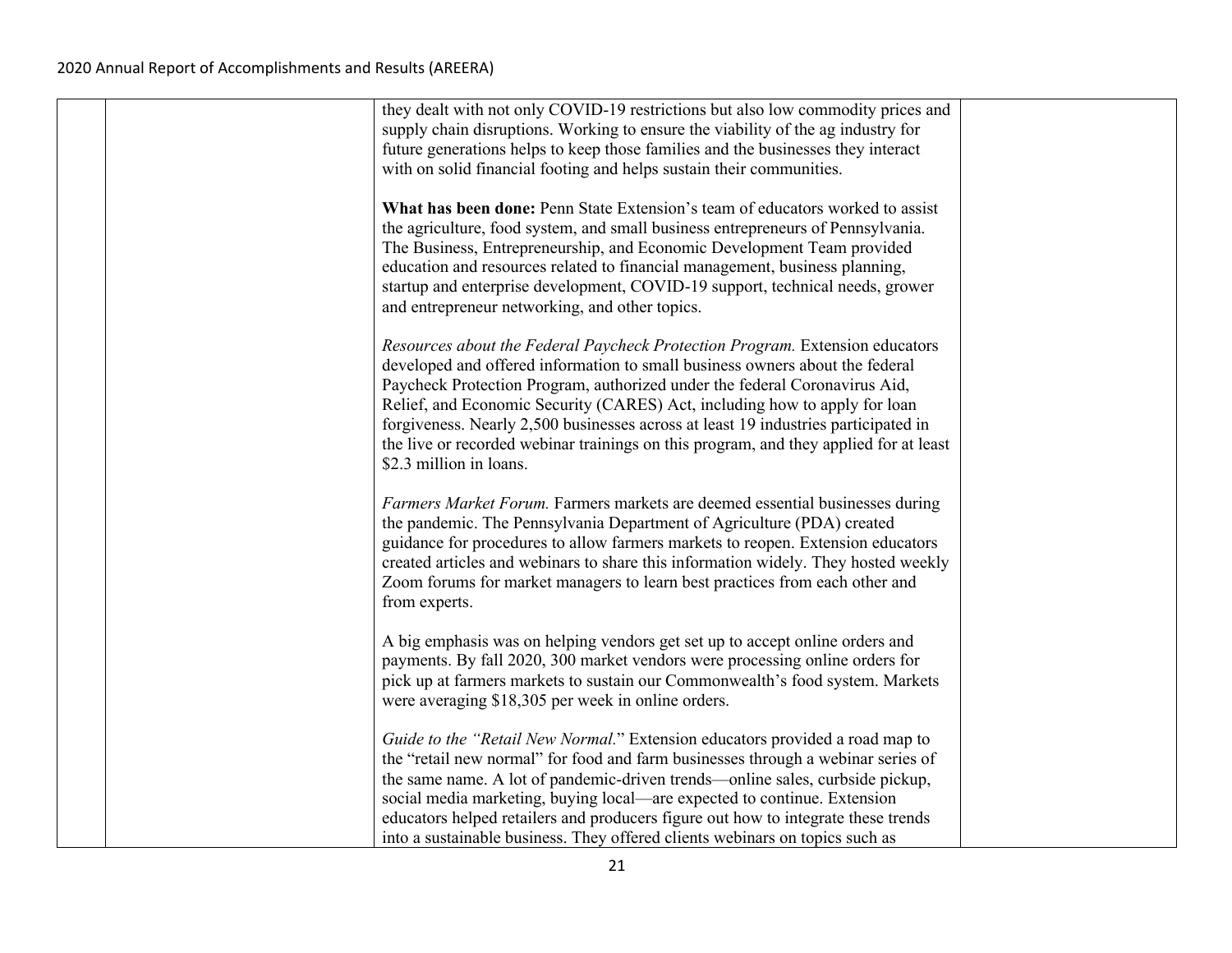|  | software skills, packaging and food safety analysis during COVID, contactless<br>delivery options, and online sales optimization.                                                                                                                                                                                                                                                                                                                                                                                                      |  |
|--|----------------------------------------------------------------------------------------------------------------------------------------------------------------------------------------------------------------------------------------------------------------------------------------------------------------------------------------------------------------------------------------------------------------------------------------------------------------------------------------------------------------------------------------|--|
|  | Help with outreach on and applications for the Fresh Food Financing Initiative.<br>This grant program, funded by the federal CARES Act and administered by PDA,<br>sought to stimulate investments in low- to moderate-income communities and food<br>retail businesses owned by underrepresented people. These communities have<br>been historically disadvantaged and disproportionately affected by COVID-19.<br>These funds begin to address this inequity and will improve health outcomes by<br>increasing access to fresh food. |  |
|  | Results: Extension educators assisted in the successful application of<br>approximately \$550,000 in relief funds for COVID-19 related expenses and<br>infrastructure improvements to increase food security in USDA-designated food<br>desert areas under the Fresh Food Financing Initiative.                                                                                                                                                                                                                                        |  |
|  | The Business, Entrepreneurship, and Economic Development Extension team<br>launched 136 new webinars, 18 new videos and apps, and 141 new publications,<br>articles, and news items in response to COVID-19 in the program year. The team's<br>online courses had more than 18,000 sign-ups and nearly 13,000 course starts.                                                                                                                                                                                                           |  |
|  | <b>External factors:</b> The global pandemic forced the team to pivot to immediate<br>needs of the business community and put off or alter plans for other programs.<br>However, the expansion of virtual programming allowed Extension to expand its<br>geographic reach and further their expertise in digital outreach modes.                                                                                                                                                                                                       |  |
|  | Other information: Penn State news release. Penn State Extension webinars<br>outline process for Paycheck Protection Program. April 24, 2020.<br>https://news.psu.edu/story/617160/2020/04/24/impact/penn-state-extension-<br>webinars-outline-process-paycheck-protection                                                                                                                                                                                                                                                             |  |
|  | Minority-owned businesses make groceries more accessible in Chambersburg.<br>Public Opinion Online, Chambersburg. Oct. 16, 2020.<br>https://www.publicopiniononline.com/story/news/local/2020/10/16/local-business-<br>owners-bring-cultural-cuisine-chambersburg/3664124001/                                                                                                                                                                                                                                                          |  |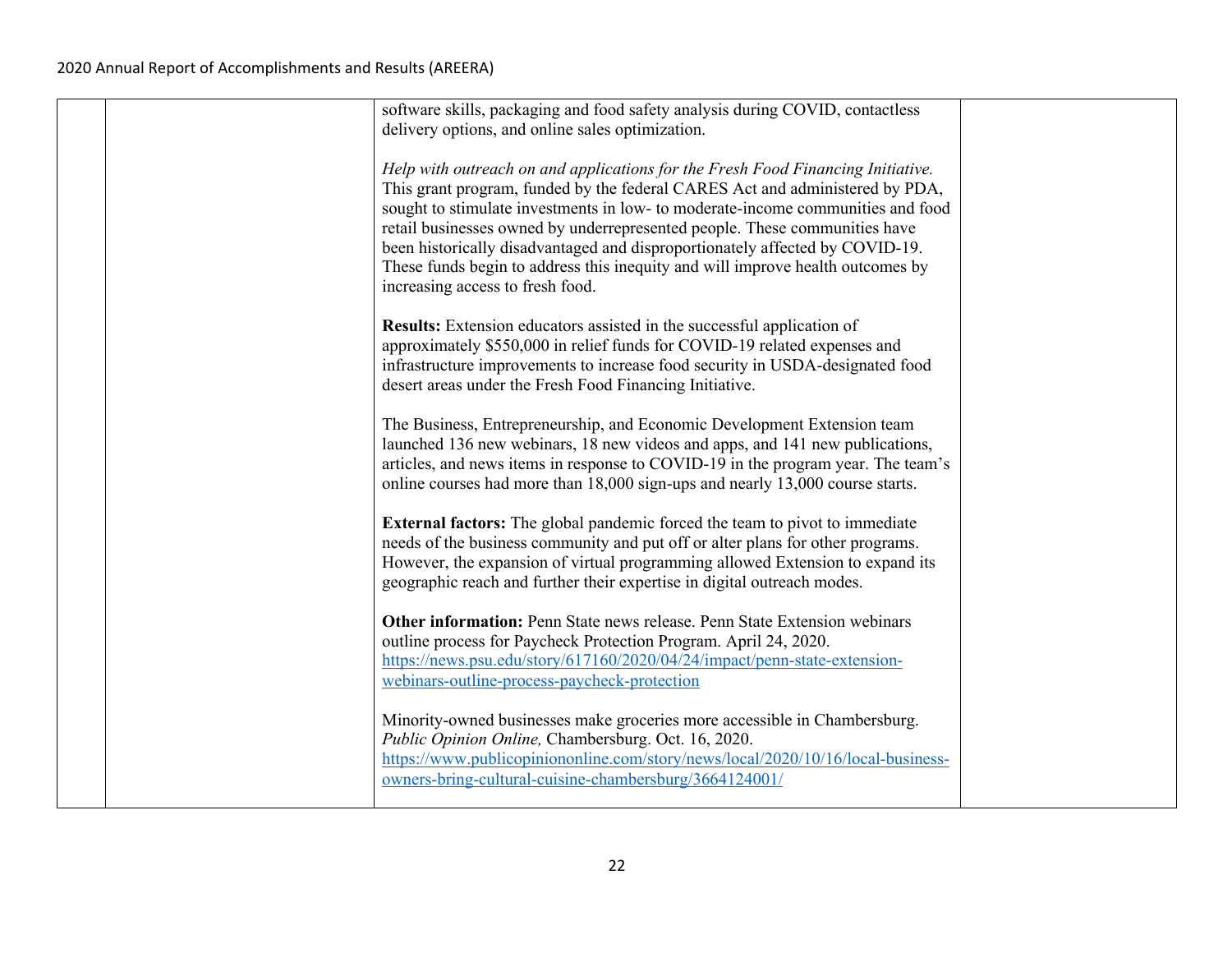|    |                                                                       | Fresh food grants: Improving community's food security. Franklin County Free<br>Press. Sept. 21, 2020. https://fcfreepresspa.com/improving-communitys-food-<br>security/                                                                                                                                                                                                                                                                                                                                                                                                                                                                                                                                                                                                                                                                                                                                                                                                                                                                                                                                                                                                                                                                                                                                                                                                                                                                                                                                                                                                                                                                                                                                                                                                                                                                                                                                                                                                                                                                                                   |                |
|----|-----------------------------------------------------------------------|----------------------------------------------------------------------------------------------------------------------------------------------------------------------------------------------------------------------------------------------------------------------------------------------------------------------------------------------------------------------------------------------------------------------------------------------------------------------------------------------------------------------------------------------------------------------------------------------------------------------------------------------------------------------------------------------------------------------------------------------------------------------------------------------------------------------------------------------------------------------------------------------------------------------------------------------------------------------------------------------------------------------------------------------------------------------------------------------------------------------------------------------------------------------------------------------------------------------------------------------------------------------------------------------------------------------------------------------------------------------------------------------------------------------------------------------------------------------------------------------------------------------------------------------------------------------------------------------------------------------------------------------------------------------------------------------------------------------------------------------------------------------------------------------------------------------------------------------------------------------------------------------------------------------------------------------------------------------------------------------------------------------------------------------------------------------------|----------------|
| 9. | For small and minority farmers,<br>networks influence the bottom line | Issue: Small-scale and minority-owned farms don't always have the same access<br>to external resources that larger farms do, so these farmers often rely more heavily<br>on their internal or social networks for information and resource sharing.<br>Target audience: Small-scale and underrepresented farmers benefit from<br>understanding that their interactions on social networks can affect their farms'<br>bottom line. The findings can also help farming groups and agricultural support<br>organizations leverage networks to enhance farmers' success. The findings of the<br>efficacy of social networks in marketing can be extended to other fields as well.<br>What has been done: A Penn State-supported study looked at the social networks<br>of small-scale and minority specialty-crop farmers in Tennessee, Maryland, and<br>Delaware. The research was carried out in three phases: 1) identify the networks<br>themselves in the communities; 2) identify which farmers were most central to the<br>network; and 3) test whether being central in the network influences individual<br>farms' economic performance.<br>To identify farmer networks, research team members from Tennessee State<br>University, University of Maryland-Eastern Shore, and Delaware State University<br>worked with their respective Cooperative Extension units to identify small-scale<br>and minority specialty-crop farmers in each of their states.<br>The resulting group of farmers, 117 in three states, was surveyed to obtain<br>information for the network analysis. Farmers answered questions about the nature<br>of the relationships in their network.<br>The researchers then analyzed each respondent's position in their respective<br>network and other measures of connection. Using statistical techniques, they<br>examined the effect of each of these centrality measures on farm performance.<br>The researchers also examined the extent to which demographic and<br>socioeconomic factors influence a farmer's position in the network. | $\overline{3}$ |
|    |                                                                       |                                                                                                                                                                                                                                                                                                                                                                                                                                                                                                                                                                                                                                                                                                                                                                                                                                                                                                                                                                                                                                                                                                                                                                                                                                                                                                                                                                                                                                                                                                                                                                                                                                                                                                                                                                                                                                                                                                                                                                                                                                                                            |                |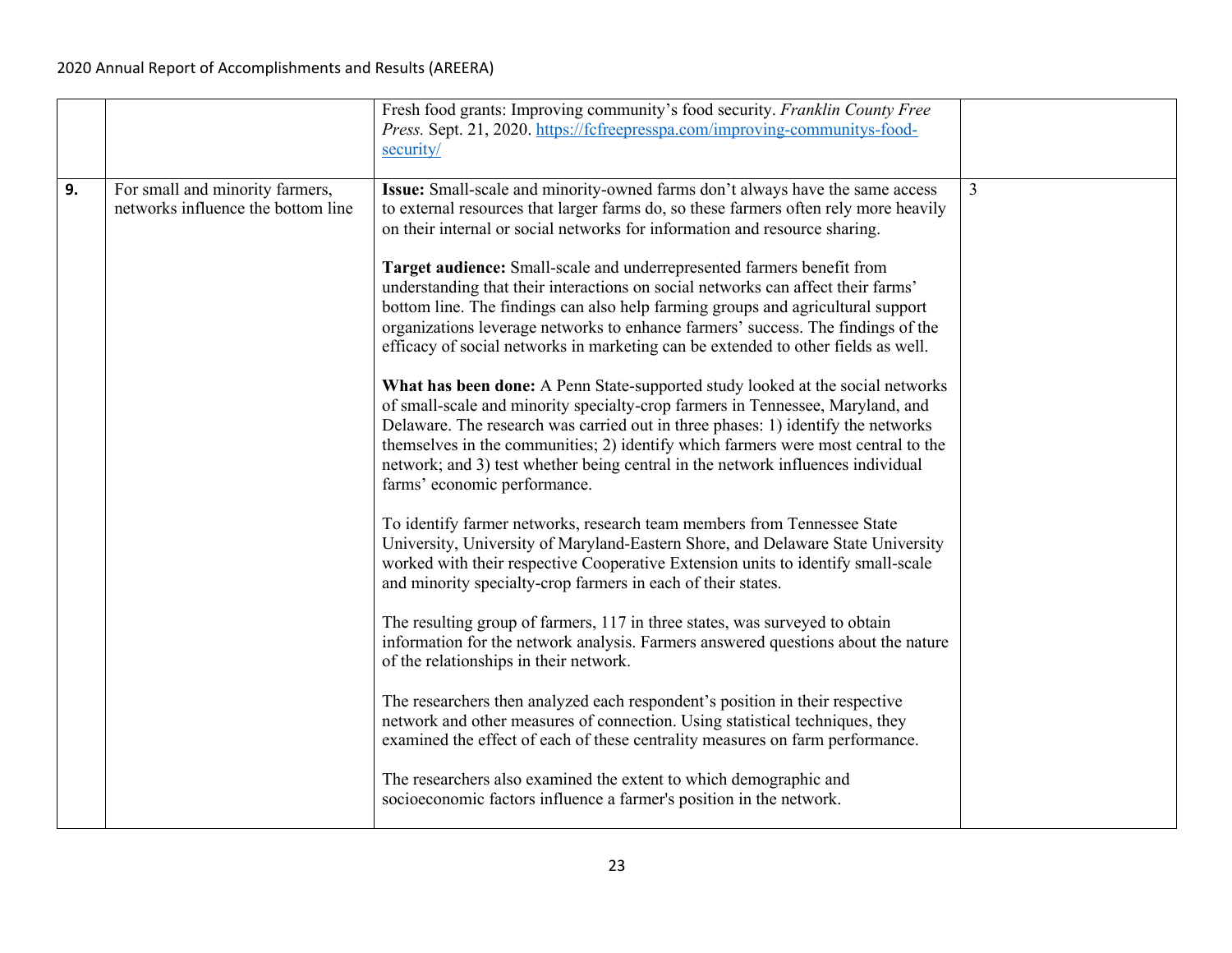|     |                                                                      | Results: Farmers who played a more prominent role in their network reported<br>greater sales. This research shows that this networking pays off in terms of their<br>sales. Farmers who added a single new connection to their network experienced up<br>to a 25% increase in sales.<br>This work shows that people who have stronger connections—at work, in society,<br>with friends—have advantages. They may be more gregarious and more easily<br>make contacts, and therefore also have more access to information. This translates<br>into an advantage in terms of greater sales for a small-scale vegetable farmer.<br>The research team, which reported their results in the Journal of Agriculture, Food<br>Systems, and Community Development, also produced a training manual to help<br>agricultural support organizations conduct their own network analyses. By<br>identifying and characterizing farmer networks, organizations can more effectively<br>disseminate information by targeting those farmers who have greater centrality and<br>are more likely to share it with other farmers. An extension educator in Delaware<br>used this manual to establish the First State African American Farmers<br>Association.<br>Other information: Small and minority farmers' knowledge and resource sharing<br>networks, and farm sales. Findings from communities in Tennessee, Maryland,<br>and Delaware. Journal of Agriculture, Food Systems, and Community<br>Development. April 2020.<br>https://www.foodsystemsjournal.org/index.php/fsj/article/view/804<br>Penn State news release. For small and minority farmers, networks influence the<br>bottom line. April 20, 2020.<br>https://news.psu.edu/story/615847/2020/04/20/research/small-and-minority-<br>farmers-networks-influence-bottom-line |   |
|-----|----------------------------------------------------------------------|----------------------------------------------------------------------------------------------------------------------------------------------------------------------------------------------------------------------------------------------------------------------------------------------------------------------------------------------------------------------------------------------------------------------------------------------------------------------------------------------------------------------------------------------------------------------------------------------------------------------------------------------------------------------------------------------------------------------------------------------------------------------------------------------------------------------------------------------------------------------------------------------------------------------------------------------------------------------------------------------------------------------------------------------------------------------------------------------------------------------------------------------------------------------------------------------------------------------------------------------------------------------------------------------------------------------------------------------------------------------------------------------------------------------------------------------------------------------------------------------------------------------------------------------------------------------------------------------------------------------------------------------------------------------------------------------------------------------------------------------------------------------------------------------------------------------------|---|
| 10. | Utility-scale solar development in<br>Pennsylvania and the Northeast | Issue: The Penn State Extension Energy team estimates that at least 5,000<br>Pennsylvania farmers and landowners have been approached with a solar<br>lease/purchase option for utility-scale solar energy on their property.<br>Fifty-two of 67 Pennsylvania counties have utility-scale projects in the queue for<br>the region's electric grid operator. It is projected that only 10-20% of those<br>projects will be built, but experts estimate that about \$13.2 billion may be invested<br>in utility-scale solar in Pennsylvania, with about \$4 billion of that by 2030. The                                                                                                                                                                                                                                                                                                                                                                                                                                                                                                                                                                                                                                                                                                                                                                                                                                                                                                                                                                                                                                                                                                                                                                                                                                     | 3 |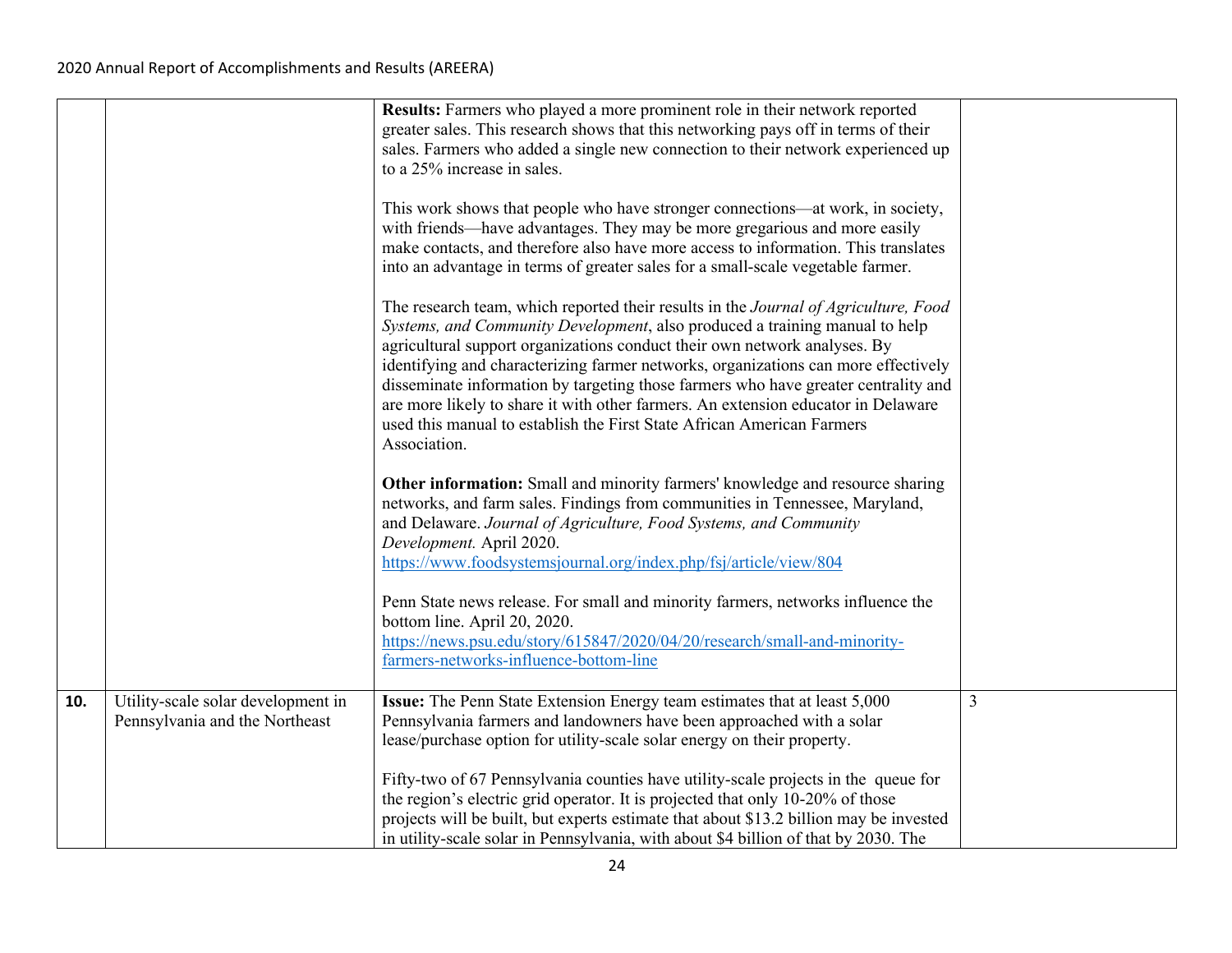|  | Commonwealth of Pennsylvania estimates that about 80,000 acres of land in the<br>state will be occupied by solar arrays to accommodate the state's solar energy<br>goals.                                                                                                                                                                                                                                                                                                                                                                                                                                                                                                                                                           |  |
|--|-------------------------------------------------------------------------------------------------------------------------------------------------------------------------------------------------------------------------------------------------------------------------------------------------------------------------------------------------------------------------------------------------------------------------------------------------------------------------------------------------------------------------------------------------------------------------------------------------------------------------------------------------------------------------------------------------------------------------------------|--|
|  | Target audience: Extension outreach about solar energy development benefits<br>landowners and their families and future generations in helping them understand<br>the complex lease and related option agreements. It is helping local officials<br>understand how other jurisdictions have handled solar regulation and development.<br>By providing fact-based information about solar energy development, the team is<br>assisting in a quickening energy transition in Pennsylvania and beyond, in this case<br>based on a more rapid adoption of renewable energy resources. They are also<br>educating other states' and countries' government officials on the lessons<br>Pennsylvania has learned in this burgeoning field. |  |
|  | What has been done: Penn State Extension staff developed a unique series of<br>webinars, workshops, and publications, and offered individual assistance to<br>farmers, landowners, neighbors, and local and state government officials regarding<br>many aspects of solar development.                                                                                                                                                                                                                                                                                                                                                                                                                                              |  |
|  | Staff have also developed webinars on agrivoltaics—the concurrent use of land for<br>solar energy generation and farming. They are collaborating with experts at other<br>universities on research and outreach and answering frequent questions from<br>farmers.                                                                                                                                                                                                                                                                                                                                                                                                                                                                   |  |
|  | Not everyone is thrilled with the idea of converting farmland to solar fields. Some<br>people are concerned about farmland preservation and the effects on property<br>values, tourism, wildlife, and water quality, and the extension team is talking with<br>all concerned parties.                                                                                                                                                                                                                                                                                                                                                                                                                                               |  |
|  | Local governments do not generally have ordinances or policy designed to handle<br>utility-scale solar development. Extension, working with the Penn State Dickinson<br>School of Law, designed and delivered several workshops for local officials to<br>understand the development and the impact of local regulations and to explore<br>what other communities have done to address the issue.                                                                                                                                                                                                                                                                                                                                   |  |
|  | The Extension Energy team has for several years offered Immersive Energy<br>Training, through which international government officials receive 3-5 days of<br>training on various kinds of energy development in Pennsylvania. Solar energy has                                                                                                                                                                                                                                                                                                                                                                                                                                                                                     |  |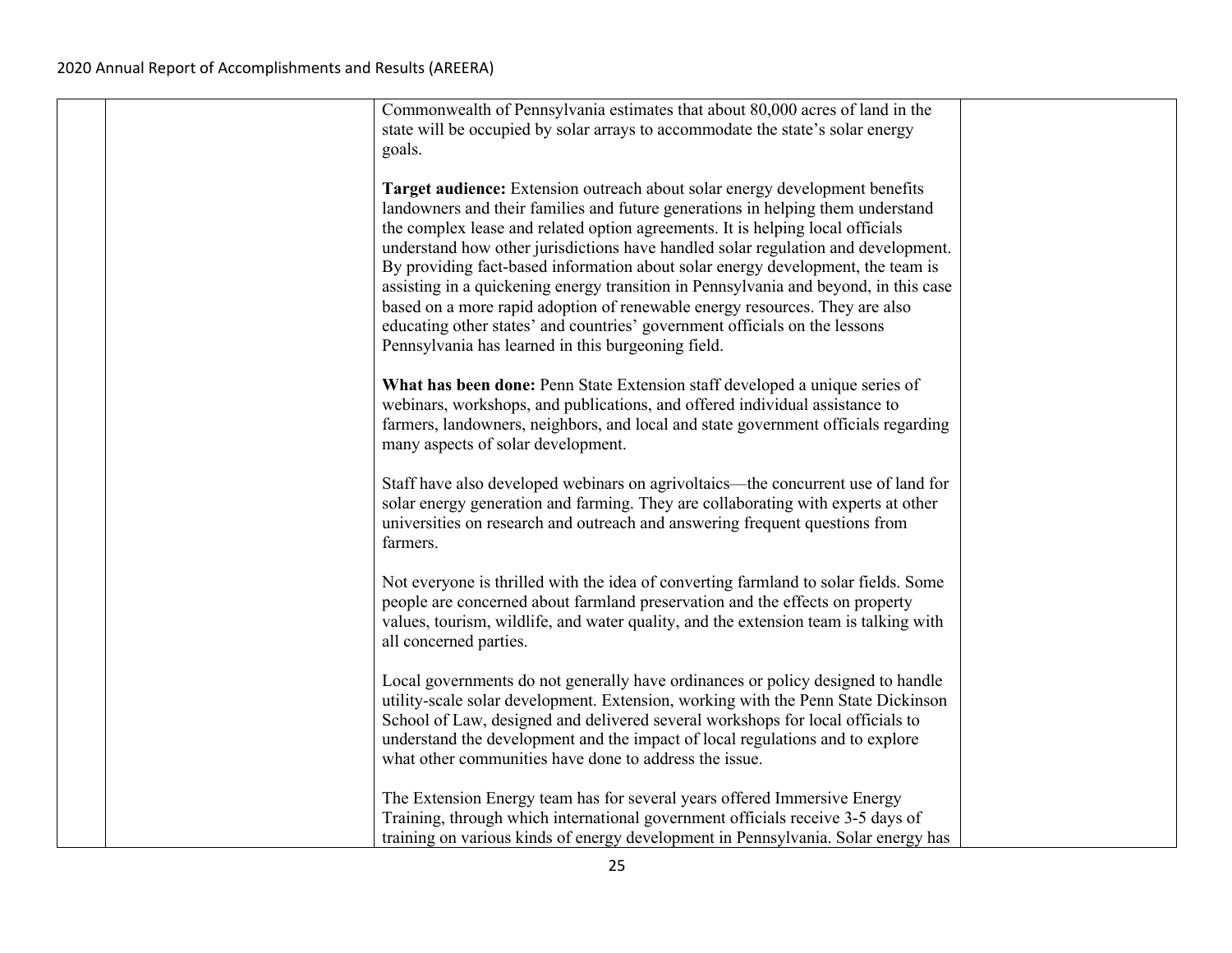|     |                                                   | been added to this training. Officials from Colombia, Argentina, South Africa, the<br>United Kingdom, Ireland, and Australia have participated in this field and<br>classroom learning experience, which has gone virtual with the pandemic.<br>Results: The Extension Energy team offered 19 landowner leasing webinars for<br>the public in the 2020 program year, with more than 3,600 registrants. They also<br>offered 11 private webinars for government officials. This is very much a work in<br>progress to provide fact-based information and help educate landowners,<br>neighbors, and government officials and encourage reasonable land use policies<br>and regulations. |                |
|-----|---------------------------------------------------|----------------------------------------------------------------------------------------------------------------------------------------------------------------------------------------------------------------------------------------------------------------------------------------------------------------------------------------------------------------------------------------------------------------------------------------------------------------------------------------------------------------------------------------------------------------------------------------------------------------------------------------------------------------------------------------|----------------|
|     |                                                   | <b>External factors:</b> The pandemic forced an abrupt switch to almost entirely online<br>education and outreach. State and national government funding and policy<br>priorities influence the attractiveness of investment in various energy sources and<br>therefore drive interest in educational resources.                                                                                                                                                                                                                                                                                                                                                                       |                |
|     |                                                   | Other information: Penn State Extension. Renewable Energy Resources.<br>https://extension.psu.edu/energy/renewable-and-alternative-energy/renewable-<br>energy-resources                                                                                                                                                                                                                                                                                                                                                                                                                                                                                                               |                |
|     |                                                   | Pennsylvania is on the cusp of a solar energy boom. Some communities want to<br>fight it. State Impact Pennsylvania, Dec. 23, 2020.<br>https://stateimpact.npr.org/pennsylvania/2020/12/23/pennsylvania-is-on-the-cusp-<br>of-a-solar-energy-boom-some-communities-want-to-fight-it/                                                                                                                                                                                                                                                                                                                                                                                                   |                |
| 11. | Insecticides becoming more toxic to<br>honey bees | Issue: Insecticides are important for managing insects that damage crops, but they<br>can also affect other insect species, such as bees and other pollinators, in the<br>surrounding landscape. Populations of pollinating insects, which play a critical<br>role in agricultural production, are declining.                                                                                                                                                                                                                                                                                                                                                                          | $\overline{4}$ |
|     |                                                   | Target audience: A greater understanding of the impacts of neonicotinoid seed<br>treatments throughout the ecosystem will enable seed companies and growers to<br>make better decisions about which seed treatments to make available and to<br>purchase. All of society would benefit from a more stable population of<br>pollinators. Recent research conducted by Penn State and University of Pittsburgh<br>scientists found that the economic value of insect pollinators totaled \$34 billion in<br>the U.S. in 2012, much higher than previously thought.                                                                                                                       |                |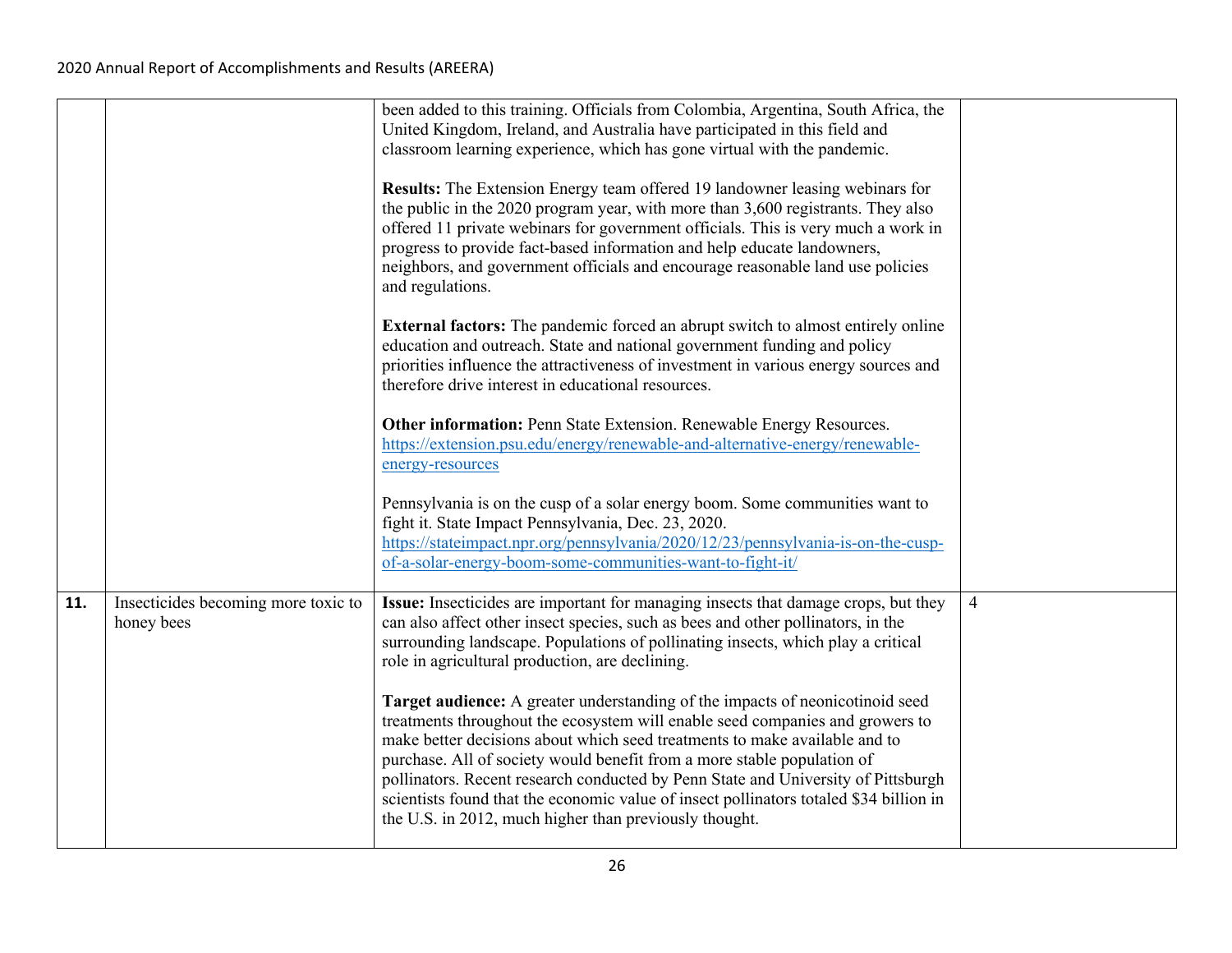|  | What has been done: The research team integrated several public databases—<br>including insecticide use data from the U.S. Geological Survey, toxicity data from<br>the U.S. Environmental Protection Agency, and crop acreage data from USDA-to<br>generate county-level annual estimates of honey bee "toxic load" for insecticides<br>applied between 1997 and 2012. The team defined toxic load as the number of |  |
|--|----------------------------------------------------------------------------------------------------------------------------------------------------------------------------------------------------------------------------------------------------------------------------------------------------------------------------------------------------------------------------------------------------------------------|--|
|  | lethal doses to bees from all insecticides applied to cropland in each county.                                                                                                                                                                                                                                                                                                                                       |  |
|  | The researchers generated separate estimates for contact-based toxic loads, such as<br>when a bee is sprayed directly, and oral-based toxic loads, such as when a bee<br>ingests the pollen or nectar of a plant that has recently been treated. They<br>generated a map of predicted insecticide toxic load at the county level.                                                                                    |  |
|  | <b>Results:</b> During the past 20 years, insecticides applied to U.S. agricultural<br>landscapes have become significantly more toxic to honey bees when ingested—<br>over 120-fold in the Heartland, which USDA defines as all of Iowa, Illinois, and<br>Indiana; most of Missouri; and part of Minnesota, Ohio, Kentucky, Nebraska, and<br>South Dakota.                                                          |  |
|  | The Northern Great Plains had the second highest increase at 53-fold. This region<br>includes all of North Dakota and part of South Dakota, Nebraska, Colorado,<br>Wyoming, Montana, and Minnesota.                                                                                                                                                                                                                  |  |
|  | The team found that the pounds of insecticides applied decreased in most counties<br>from 1997 to 2012, while contact-based bee toxic load remained relatively steady.<br>In contrast, oral-based bee toxic load increased by ninefold, on average, across the<br>country.                                                                                                                                           |  |
|  | This dramatic increase in oral-based toxic load is connected to a shift toward<br>widespread use of neonicotinoid insecticides, which are unusually toxic to bees<br>when they are ingested.                                                                                                                                                                                                                         |  |
|  | Several studies have shown that these seed treatments have negligible benefits for<br>most crops in most regions. But growers often don't have the option to purchase<br>seeds without these treatments.                                                                                                                                                                                                             |  |
|  | This study is the first to characterize the geographic patterns of insecticide toxicity<br>to bees and reveal specific areas of the country where mitigation and conservation<br>efforts could be focused.                                                                                                                                                                                                           |  |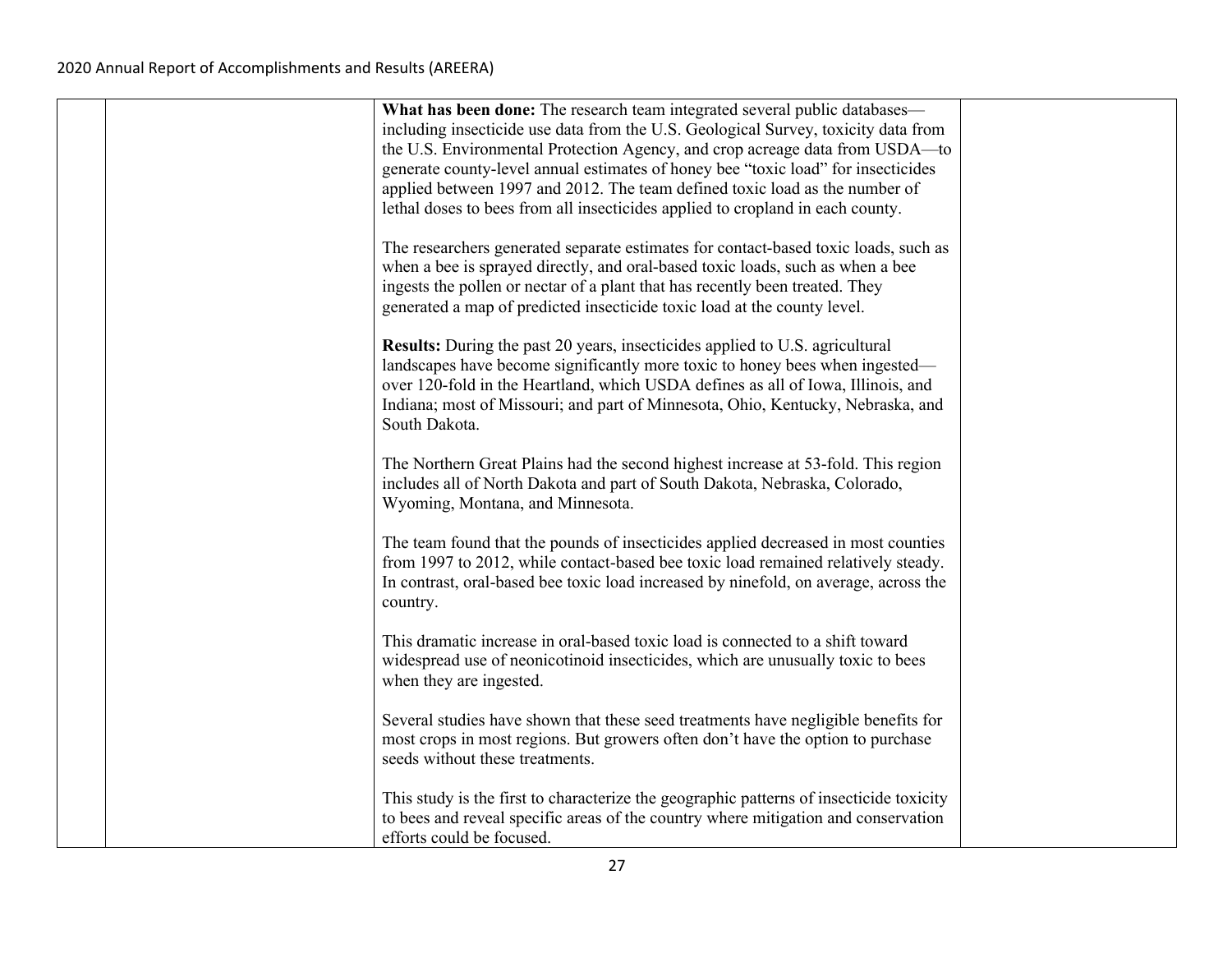|     |                                                                                         | The researchers suggest that the common method of evaluating insecticide-use<br>trends in terms of pounds of insecticides applied does not give an accurate picture<br>of environmental impact.                                                                                                                                                                                                                                        |                |
|-----|-----------------------------------------------------------------------------------------|----------------------------------------------------------------------------------------------------------------------------------------------------------------------------------------------------------------------------------------------------------------------------------------------------------------------------------------------------------------------------------------------------------------------------------------|----------------|
|     |                                                                                         | The indicator used here—bee toxic load—can be considered an alternative<br>indicator in cases where impacts to bees and other nontarget insects are a concern.<br>This is particularly relevant given that many states have recently developed<br>Pollinator Protection Plans to monitor and address pollinator declines.                                                                                                              |                |
|     |                                                                                         | The calculation of bee toxic load provides information about the total toxicity of<br>insecticides applied to a landscape. It does not calculate how much of that<br>insecticide actually comes in contact with bees, or how long the insecticide lasts<br>before it is broken down.                                                                                                                                                   |                |
|     |                                                                                         | Other information: County-level analysis reveals a rapidly shifting landscape of<br>insecticide hazard to honey bees (Apis mellifera) on US farmland. Scientific<br>Reports. Jan. 2020. https://www.nature.com/articles/s41598-019-57225-w                                                                                                                                                                                             |                |
|     |                                                                                         | Penn State news release. Insecticides becoming more toxic to honey bees. Jan. 21,<br>2020. https://news.psu.edu/story/604682/2020/01/21/research/insecticides-<br>becoming-more-toxic-honey-bees                                                                                                                                                                                                                                       |                |
| 12. | Optimal dosage of a methane-<br>inhibiting additive in dairy cow feed<br>shown in study | Issue: The average dairy cow burps more than 350 pounds of methane, a potent<br>greenhouse gas, per year. Reducing this output is important to reducing the carbon<br>footprint of dairy and beef cattle production to help slow climate change.                                                                                                                                                                                       | $\overline{4}$ |
|     |                                                                                         | Target audience: Greenhouse gases from animal agriculture are just 5% of the<br>total greenhouse gases produced annually in the United States, but if there is a way<br>to reduce these emissions without affecting profitability on the farm, we should<br>pursue it. Everyone would benefit from reduced methane emissions and the<br>slowing of climate change, as well as improving the sustainability of dairy and<br>beef farms. |                |
|     |                                                                                         | What has been done: A Penn State-led international team of researchers<br>determined the optimum amount of a new methane-inhibiting supplement in dairy<br>cattle feed.                                                                                                                                                                                                                                                                |                |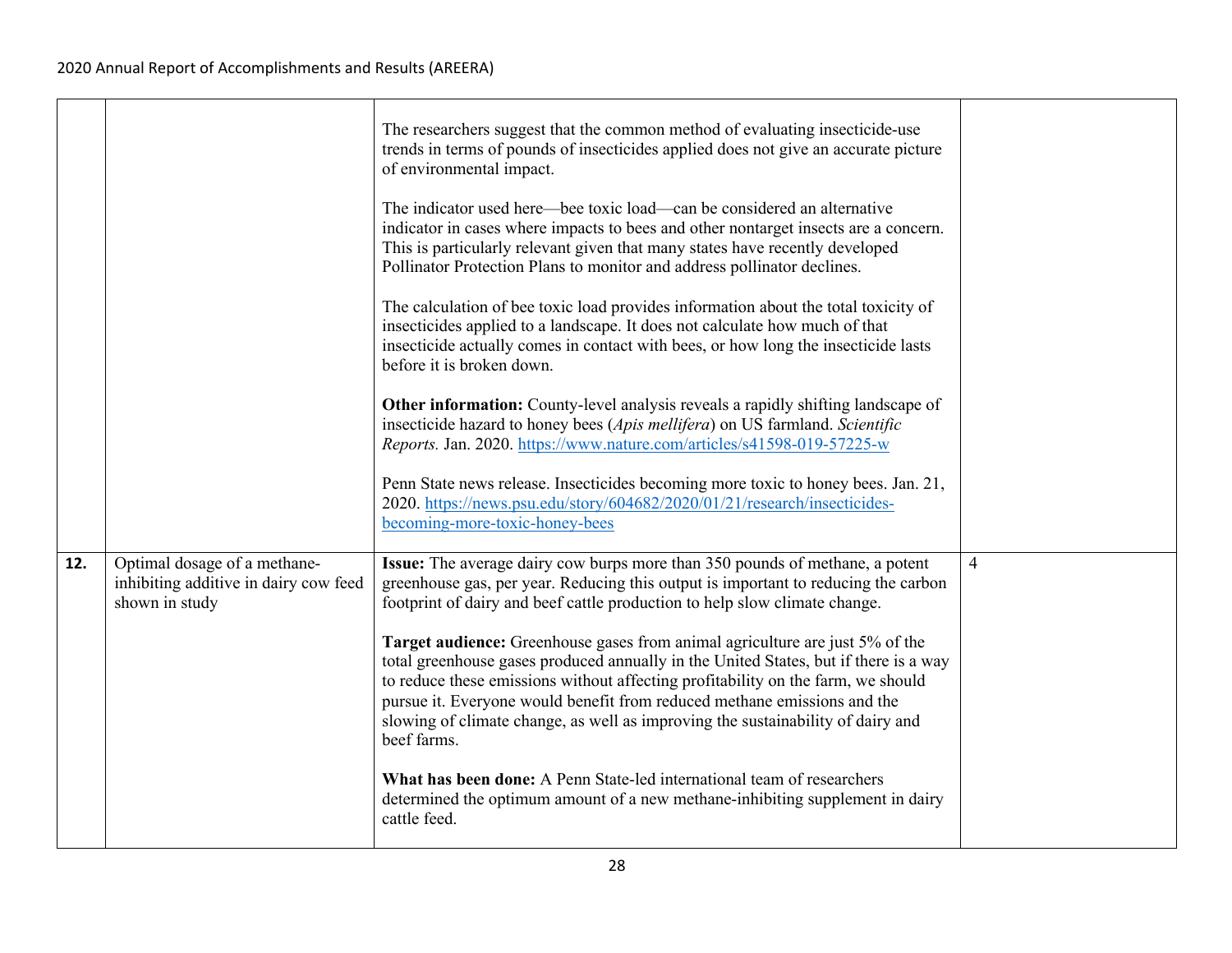|  | Previous studies conducted at Penn State and around the world showed the<br>addition of 3-nitrooxypropanol—often referred to as 3-NOP—to the feed of dairy<br>cows reduced their methane emissions by about a third.                                                                                                                                                                                                                                                                           |  |
|--|------------------------------------------------------------------------------------------------------------------------------------------------------------------------------------------------------------------------------------------------------------------------------------------------------------------------------------------------------------------------------------------------------------------------------------------------------------------------------------------------|--|
|  | The research team has experimented with many feed additives in recent years. 3-<br>NOP is the only substance that has worked significantly in reducing enteric<br>methane in cattle and not had unacceptable effects on milk production or quality.                                                                                                                                                                                                                                            |  |
|  | Results: This follow-up research showed that the optimum dose of the white,<br>granular compound made by Dutch health and nutrition giant DSM is 150 mg/kg<br>of dry feed—about a tablespoon in every 250 pounds of feed. Widespread use of<br>the compound could be an affordable climate change-battling strategy, if farmers<br>embrace it.                                                                                                                                                 |  |
|  | The decrease in methane emission yield (methane per unit of dry feed intake) in<br>the study ranged from 16 to 36%, and emission intensity (methane per unit of<br>milk) reduction ranged from 25 to 45%.                                                                                                                                                                                                                                                                                      |  |
|  | 3-NOP did not affect dry matter intake and milk yield of the cows. As a bonus to<br>the methane mitigation, milk fat concentration and yield increased.                                                                                                                                                                                                                                                                                                                                        |  |
|  | DSM, which has a patent on 3-NOP, has already applied to European regulators<br>for authorization to sell the compound as a feed additive for cattle. The company<br>hopes to launch the product in the European Union soon, followed by registrations<br>in other regions such as Brazil, Australia, New Zealand, and Canada. U.S.<br>approval, if it is granted, will come slower because 3-NOP is considered a drug<br>here and will be regulated by the U.S. Food and Drug Administration. |  |
|  | External factors: Pennsylvania and Mid-Atlantic dairy producers faced drought,<br>milk price instability, and supply chain disruptions in this program year, which<br>continue to strain farm profitability and sustainability. Any methane-reducing<br>additive must be cost-effective and not reduce milk yield if producers are to use it.                                                                                                                                                  |  |
|  | Other information: Dose-response effect of 3-nitrooxypropanol on enteric<br>methane emissions in dairy cows. Journal of Dairy Science. April 2020.<br>https://www.journalofdairyscience.org/article/S0022-0302(20)30258-7/fulltext                                                                                                                                                                                                                                                             |  |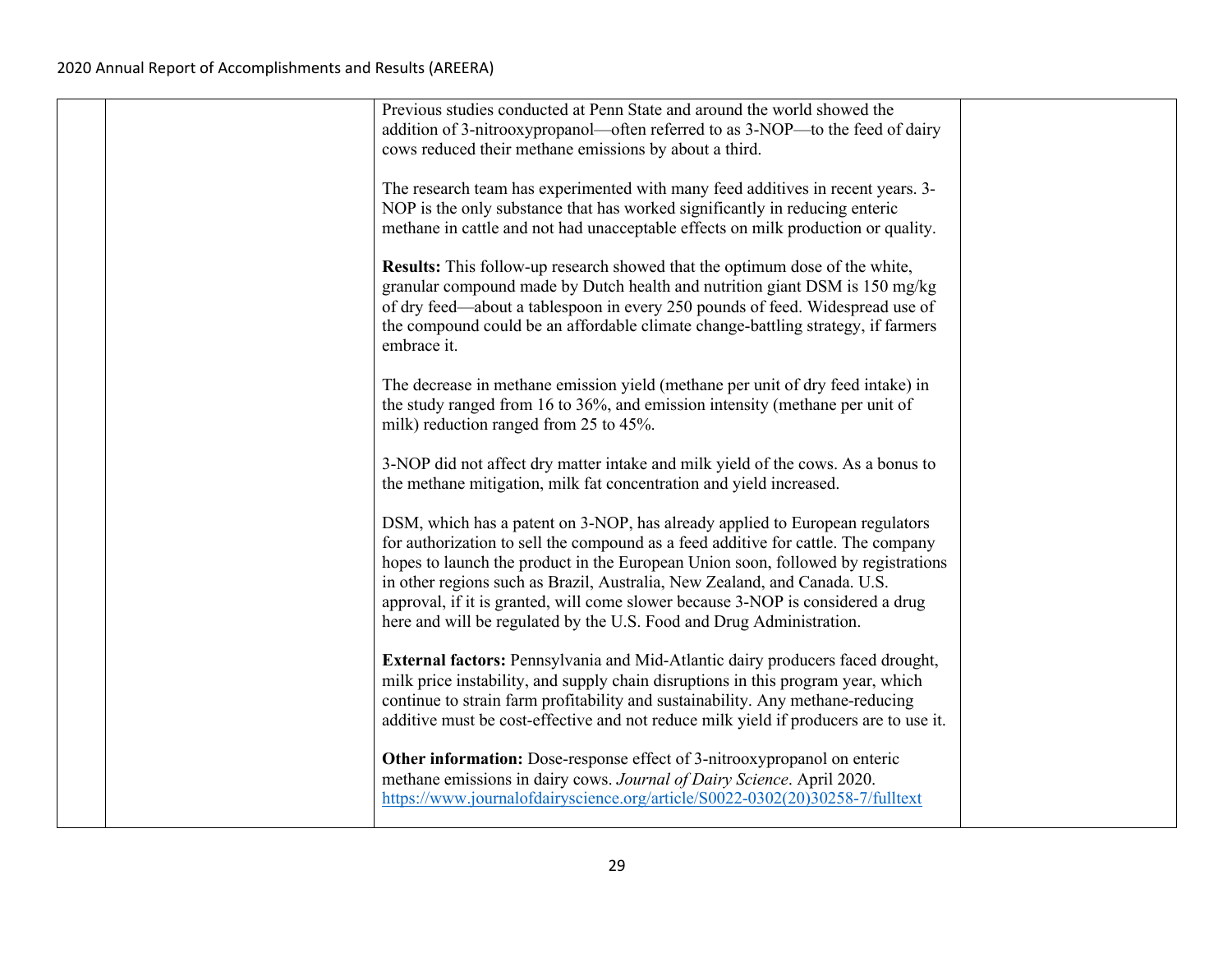|     |                                   | Penn State news release. Correct dosage of methane-inhibiting additive in dairy<br>cow feed shown in study. July 21, 2020.                                         |                |
|-----|-----------------------------------|--------------------------------------------------------------------------------------------------------------------------------------------------------------------|----------------|
|     |                                   | https://news.psu.edu/story/626404/2020/07/21/research/correct-dosage-methane-                                                                                      |                |
|     |                                   | inhibiting-additive-dairy-cow-feed-shown                                                                                                                           |                |
|     |                                   |                                                                                                                                                                    |                |
| 13. | Multipronged strategy is tackling | Issue: Spotted lanternfly (SLF) is an invasive insect from Asia that has spread                                                                                    | $\overline{4}$ |
|     | invasive spotted lanternfly       | throughout Pennsylvania since its discovery in Berks County in 2014. SLF feeds<br>on the sap of many different plants, including grapevines, maples, black walnut, |                |
|     |                                   | and other important plants in PA. SLF is also found in New Jersey, Maryland,                                                                                       |                |
|     |                                   | Delaware, Virginia, and West Virginia.                                                                                                                             |                |
|     |                                   |                                                                                                                                                                    |                |
|     |                                   | Target audience: Growers of tree fruit and grapes, hardwood timber, nursery                                                                                        |                |
|     |                                   | trees, and Christmas trees are eager for scientifically based management                                                                                           |                |
|     |                                   | recommendations for SLF to slow or stop its destructive spread. Many Mid-                                                                                          |                |
|     |                                   | Atlantic-area residents want to do their part in helping to track and trap SLF as it                                                                               |                |
|     |                                   | expands its territory and follow Penn State Extension recommendations on                                                                                           |                |
|     |                                   | identifying and destroying these insects and their eggs, and building and deploying<br>traps for SLF.                                                              |                |
|     |                                   |                                                                                                                                                                    |                |
|     |                                   | What has been done: This pest has inspired groundbreaking collaboration among                                                                                      |                |
|     |                                   | Penn State researchers, extension educators, and communications staff; the                                                                                         |                |
|     |                                   | Pennsylvania Department of Agriculture (PDA); and USDA. Weekly meetings                                                                                            |                |
|     |                                   | allow the researchers to stay informed on the latest needs of and share progress                                                                                   |                |
|     |                                   | with growers, and allow the team to more quickly develop useful outreach                                                                                           |                |
|     |                                   | products.                                                                                                                                                          |                |
|     |                                   | The research team is working on the multiyear process of determining the                                                                                           |                |
|     |                                   | economic threshold of infestation in various crops beyond which control measures                                                                                   |                |
|     |                                   | are cost-effective, as well as on assessment of treatment efficacy.                                                                                                |                |
|     |                                   | PDA is managing SLF populations by using the insect's preferred host, the                                                                                          |                |
|     |                                   | invasive Ailanthus altissima, or tree of heaven, as a trap tree. This technique                                                                                    |                |
|     |                                   | involves the removal of about 90% of the ailanthus and treating those that remain                                                                                  |                |
|     |                                   | with a systemic insecticide. This forces the lanternfly to feed on the remaining tree                                                                              |                |
|     |                                   | of heaven and ingest insecticide, which has proven to be a very effective form of                                                                                  |                |
|     |                                   | control.                                                                                                                                                           |                |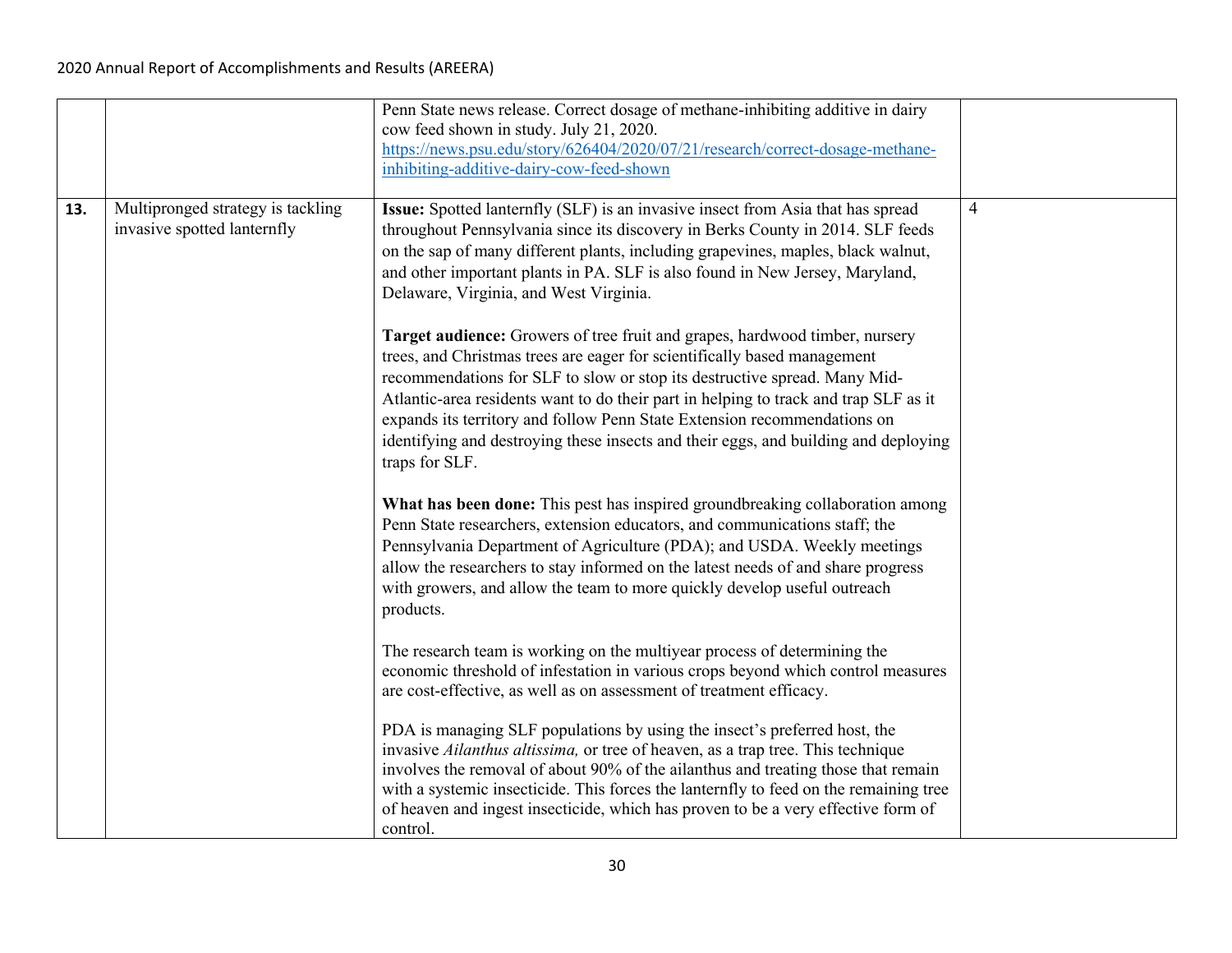|  | Results: If not contained, SLF could potentially drain Pennsylvania's economy of<br>at least \$324 million annually and cause the loss of 2,800 jobs, according to a new<br>study carried out by economists at Penn State.                                                              |  |
|--|-----------------------------------------------------------------------------------------------------------------------------------------------------------------------------------------------------------------------------------------------------------------------------------------|--|
|  | Under a worst-case scenario, in which damage reaches the maximum projected by<br>crop-production and forestry experts, these losses could increase to \$554 million<br>annually and almost 5,000 jobs.                                                                                  |  |
|  | The report places current economic damages due to the pest at \$50.1 million per<br>year with a loss of 484 jobs in the southeastern part of the state, primarily to<br>nursery operators, fruit growers, vineyards, and Christmas tree growers.                                        |  |
|  | The findings demonstrate that the vigorous response by PDA, USDA, Penn State,<br>and industry stakeholders to limit the spread of SLF is clearly warranted. Our<br>economy depends on it.                                                                                               |  |
|  | Penn State provides most of the training that is required for businesses operating in<br>the SLF quarantine zone.                                                                                                                                                                       |  |
|  | Penn State Extension staffs a call center with a manager and about eight<br>employees in the summer and fall to meet the demand for education and outreach<br>on SLF in Pennsylvania and neighboring states. The call center fielded nearly<br>20,000 calls each year in 2019 and 2020. |  |
|  | <b>External factors:</b> The pressing nature of SLF impact and spread has required a<br>shift away from focus on other invasive insects. COVID-19 necessitated a rapid<br>pivot almost exclusively to online learning.                                                                  |  |
|  | Other information: Penn State Extension. Spotted lanternfly.<br>https://extension.psu.edu/spotted-lanternfly                                                                                                                                                                            |  |
|  | Penn State news release. Tracking spread, testing traps are focus of spotted<br>lanternfly study in Altoona. May 10, 2020.<br>https://news.psu.edu/story/619421/2020/05/10/impact/tracking-spread-testing-<br>traps-are-focus-spotted-lanternfly-study                                  |  |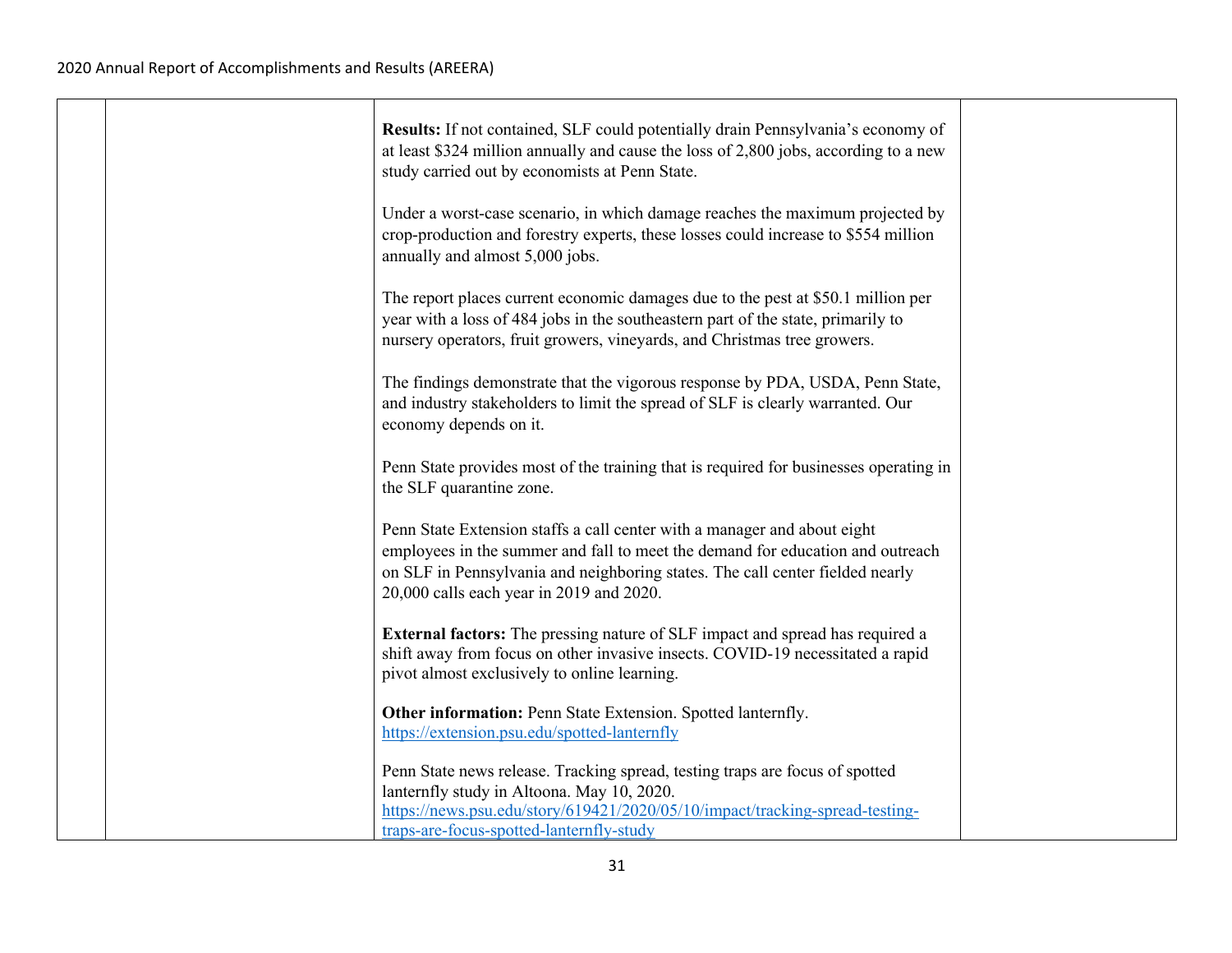|     |                                                              | Penn State news release. Scientists examine potential economic impact of spotted<br>lanternfly in Pa. Jan. 15, 2020.<br>https://news.psu.edu/story/604149/2020/01/15/research/scientists-examine-<br>potential-economic-impact-spotted-lanternfly-pa                                                                                                                                                                                                                                                                                                                                                                                                                                                                                                                                                                                                                                                                                                                                                                                                                                                                                                                                                                                                                                                                                                                                                                                                                                                                                                                                                                                                                                                                                                                                                                                                                                                                                                                                                                                                                                                                                                       |   |
|-----|--------------------------------------------------------------|------------------------------------------------------------------------------------------------------------------------------------------------------------------------------------------------------------------------------------------------------------------------------------------------------------------------------------------------------------------------------------------------------------------------------------------------------------------------------------------------------------------------------------------------------------------------------------------------------------------------------------------------------------------------------------------------------------------------------------------------------------------------------------------------------------------------------------------------------------------------------------------------------------------------------------------------------------------------------------------------------------------------------------------------------------------------------------------------------------------------------------------------------------------------------------------------------------------------------------------------------------------------------------------------------------------------------------------------------------------------------------------------------------------------------------------------------------------------------------------------------------------------------------------------------------------------------------------------------------------------------------------------------------------------------------------------------------------------------------------------------------------------------------------------------------------------------------------------------------------------------------------------------------------------------------------------------------------------------------------------------------------------------------------------------------------------------------------------------------------------------------------------------------|---|
| 14. | Study finds that malaria risk is<br>highest in early evening | <b>Issue:</b> Wide-scale use of insecticide-treated bed nets has led to substantial declines<br>in global incidences of malaria in recent years. But there is concern that malaria-<br>carrying mosquitoes may be changing their behavior to avoid these bed nets.<br>Target audience: The World Health Organization estimates that there were 229<br>million cases of malaria in 2019, and 409,000 people died from it. The population<br>most vulnerable to malaria is children under 5 years old. Africa had 94% of the<br>world's malaria cases. Finding effective and efficient ways to address this global<br>health crisis will vastly improve and extend the lives of hundreds of millions of<br>people.<br>What has been done: An international team of researchers conducted a series of<br>laboratory studies to examine whether timing of feeding affects a mosquito's<br>ability to become infectious with the malaria parasite. They presented the two most<br>important malaria mosquitoes—Anopheles stephensi and Anopheles gambiae—<br>with infected blood meals at different times of day and under different temperature<br>conditions and monitored them to determine their "vector competence"—the<br>ability to successfully acquire malaria parasites and become infectious.<br>Results: The study showed that mosquitoes are more likely to become infected<br>with malaria if they feed in the evening, than at midnight or in the morning.<br>The researchers found that time of day of feeding itself did not affect vector<br>competence when the temperature was maintained at a constant 80°F. However,<br>when mosquitoes were maintained under conditions representing more realistic<br>temperature variation—ranging a few degrees above and below 80°F—there was<br>significant variation in vector competence, with approximately 88% of evening<br>biters, 65% of midnight biters, and 13% of morning biters testing positive for<br>parasites in Anopheles stephensi mosquitoes. For Anopheles gambiae, 55% of<br>evening biters, 26% of midnight biters, and 0.8% of morning biters were positive<br>for parasites. | 5 |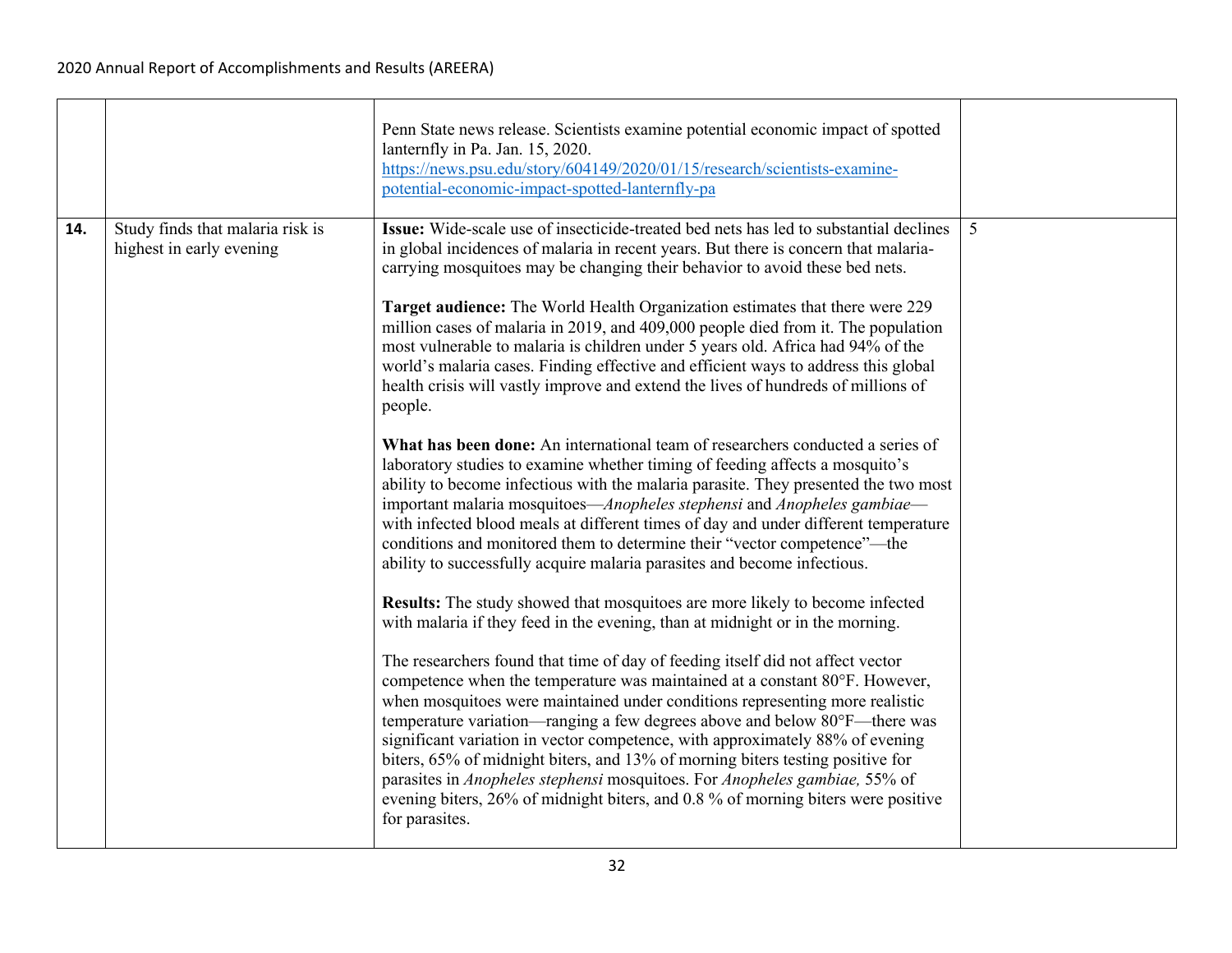|  | Warm temperatures can inhibit parasite establishment, so the longer the time<br>before mosquitoes are exposed to warm daytime temperatures, the better the<br>chances that the mosquito becomes infected. Mosquitoes feeding in the morning<br>have only 4 hours before temperatures become too hot for the parasite to be<br>transmitted, while those that feed in the evening have 16 hours of cooler<br>temperatures.                                                                                                                   |  |
|--|--------------------------------------------------------------------------------------------------------------------------------------------------------------------------------------------------------------------------------------------------------------------------------------------------------------------------------------------------------------------------------------------------------------------------------------------------------------------------------------------------------------------------------------------|--|
|  | Many studies have investigated malaria infection in mosquitoes in lab settings, but<br>this work has tended to ignore the possible influence of environmental factors such<br>as time of day and temperature variation.                                                                                                                                                                                                                                                                                                                    |  |
|  | When this ecological complexity is added, plus or minus six hours in the time of<br>feeding can transform a mosquito from being extremely susceptible to infection by<br>malaria to becoming almost completely resistant.                                                                                                                                                                                                                                                                                                                  |  |
|  | This variation in transmission potential has important implications for so-called<br>"behavioral resistance," in which mosquitoes shift biting behavior toward the<br>evening or morning to avoid contacting hosts protected under insecticide-treated<br>bed nets. In particular, shifts to evening biting might have enormous implications<br>for public health because not only are people not protected by bed nets at this time<br>of day, but the mosquitoes have a higher chance of becoming infected and<br>ultimately infectious. |  |
|  | The researchers created a mathematical model to explore the potential public<br>health implications of a change in mosquito infectivity driven by the timing of<br>mosquito bites. The model results support their laboratory findings.                                                                                                                                                                                                                                                                                                    |  |
|  | Key next steps are to extend the work to field systems to evaluate the robustness of<br>the findings in the real world.                                                                                                                                                                                                                                                                                                                                                                                                                    |  |
|  | Other information: The influence of feeding behaviour and temperature on the<br>capacity of mosquitoes to transmit malaria. Nature Ecology & Evolution. May<br>2020. https://www.nature.com/articles/s41559-020-1182-x                                                                                                                                                                                                                                                                                                                     |  |
|  | Penn State news release. Malaria risk is highest in early evening, study finds. May<br>4, 2020. https://news.psu.edu/story/617895/2020/05/04/research/malaria-risk-<br>highest-early-evening-study-finds                                                                                                                                                                                                                                                                                                                                   |  |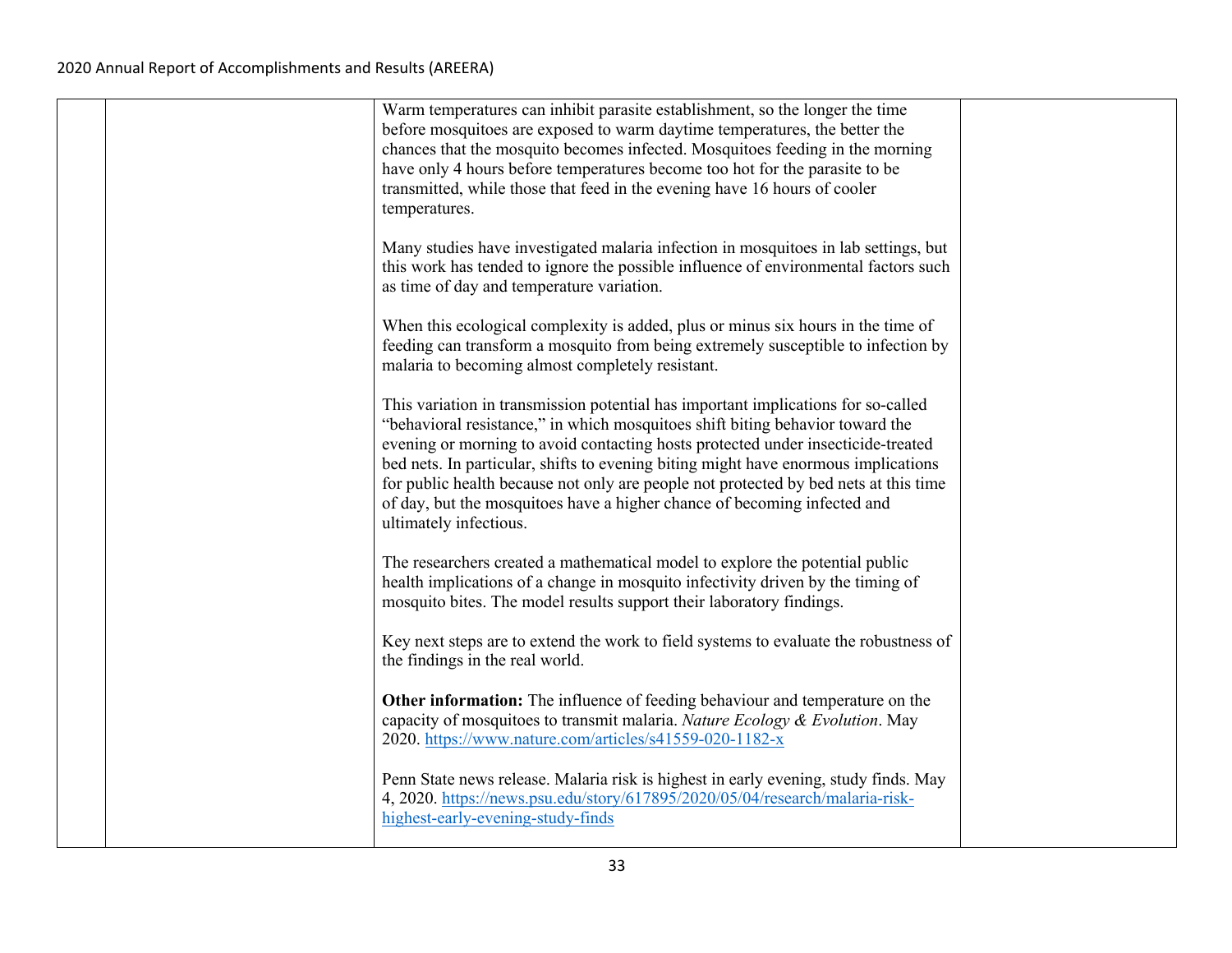| 15. | Bushmeat consumption may lead to<br>serious bacterial infections | Issue: What is the risk of contracting potentially life-threatening bacterial diseases<br>from bushmeat consumption? Many people in Sub-Saharan Africa regularly<br>consume bushmeat—meat derived from wildlife—up to two to five times per<br>week, which means that millions of people could be exposing themselves to these<br>dangerous pathogens. And the number is growing. Bushmeat consumption and<br>trade have been increasing because of growing food insecurity, low cost compared<br>to other meat products, and perceived medicinal value.<br>The problem is not confined to Africa. Bushmeat is smuggled illegally into the<br>U.S. and Western Europe on a daily basis. Charles de Gaulle Airport in France<br>intercepts five tons per week. This practice puts even more people at risk for<br>contracting dangerous bacterial diseases.<br>Target audience: As the COVID-19 pandemic has shown us, human health is<br>intertwined with that of other people and animals around the world. All people and<br>nations will benefit from greater knowledge about potential disease threats from<br>bushmeat and the development of rapid diagnosis capabilities and plans to help<br>curb outbreaks.<br>What has been done: An international team of researchers analyzed samples of<br>bushmeat in the Western Serengeti in Tanzania and identified several groups of<br>bacteria, many of which contain the species that cause diseases such as anthrax,<br>brucellosis, and Q fever.<br>To quantify the risk associated with eating and handling bushmeat, the researchers<br>first needed to identify the bacteria present in the meat. They obtained more than<br>5,000 fresh and processed bushmeat tissue samples from the predominant large<br>herbivores—including buffalo, zebra, and giraffe—of the Serengeti National Park<br>and surrounding areas. They collected these samples within three ecologically<br>distinct regions, called Bunda, Serengeti, and Tarime, within the Serengeti<br>ecosystem. Microbial and health risks associated with bushmeat samples were<br>assessed using powerful molecular diagnostic tests to identify signatures of<br>especially dangerous pathogens, and a subset of the samples was characterized by<br>DNA sequencing approaches to define the microbiomes—all of the<br>microorganisms—present in bushmeat.<br>Results: The team found 27 different groups—called phyla—of bacteria in the<br>samples, with Firmicutes, Proteobacteria, Cyanobacteria, and Bacteroidetes being | 5 |
|-----|------------------------------------------------------------------|-------------------------------------------------------------------------------------------------------------------------------------------------------------------------------------------------------------------------------------------------------------------------------------------------------------------------------------------------------------------------------------------------------------------------------------------------------------------------------------------------------------------------------------------------------------------------------------------------------------------------------------------------------------------------------------------------------------------------------------------------------------------------------------------------------------------------------------------------------------------------------------------------------------------------------------------------------------------------------------------------------------------------------------------------------------------------------------------------------------------------------------------------------------------------------------------------------------------------------------------------------------------------------------------------------------------------------------------------------------------------------------------------------------------------------------------------------------------------------------------------------------------------------------------------------------------------------------------------------------------------------------------------------------------------------------------------------------------------------------------------------------------------------------------------------------------------------------------------------------------------------------------------------------------------------------------------------------------------------------------------------------------------------------------------------------------------------------------------------------------------------------------------------------------------------------------------------------------------------------------------------------------------------------------------------------------------------------------------------------------------------------------------------------------------------------------------------------------------------------------------------------------------------------------------------|---|
|-----|------------------------------------------------------------------|-------------------------------------------------------------------------------------------------------------------------------------------------------------------------------------------------------------------------------------------------------------------------------------------------------------------------------------------------------------------------------------------------------------------------------------------------------------------------------------------------------------------------------------------------------------------------------------------------------------------------------------------------------------------------------------------------------------------------------------------------------------------------------------------------------------------------------------------------------------------------------------------------------------------------------------------------------------------------------------------------------------------------------------------------------------------------------------------------------------------------------------------------------------------------------------------------------------------------------------------------------------------------------------------------------------------------------------------------------------------------------------------------------------------------------------------------------------------------------------------------------------------------------------------------------------------------------------------------------------------------------------------------------------------------------------------------------------------------------------------------------------------------------------------------------------------------------------------------------------------------------------------------------------------------------------------------------------------------------------------------------------------------------------------------------------------------------------------------------------------------------------------------------------------------------------------------------------------------------------------------------------------------------------------------------------------------------------------------------------------------------------------------------------------------------------------------------------------------------------------------------------------------------------------------------|---|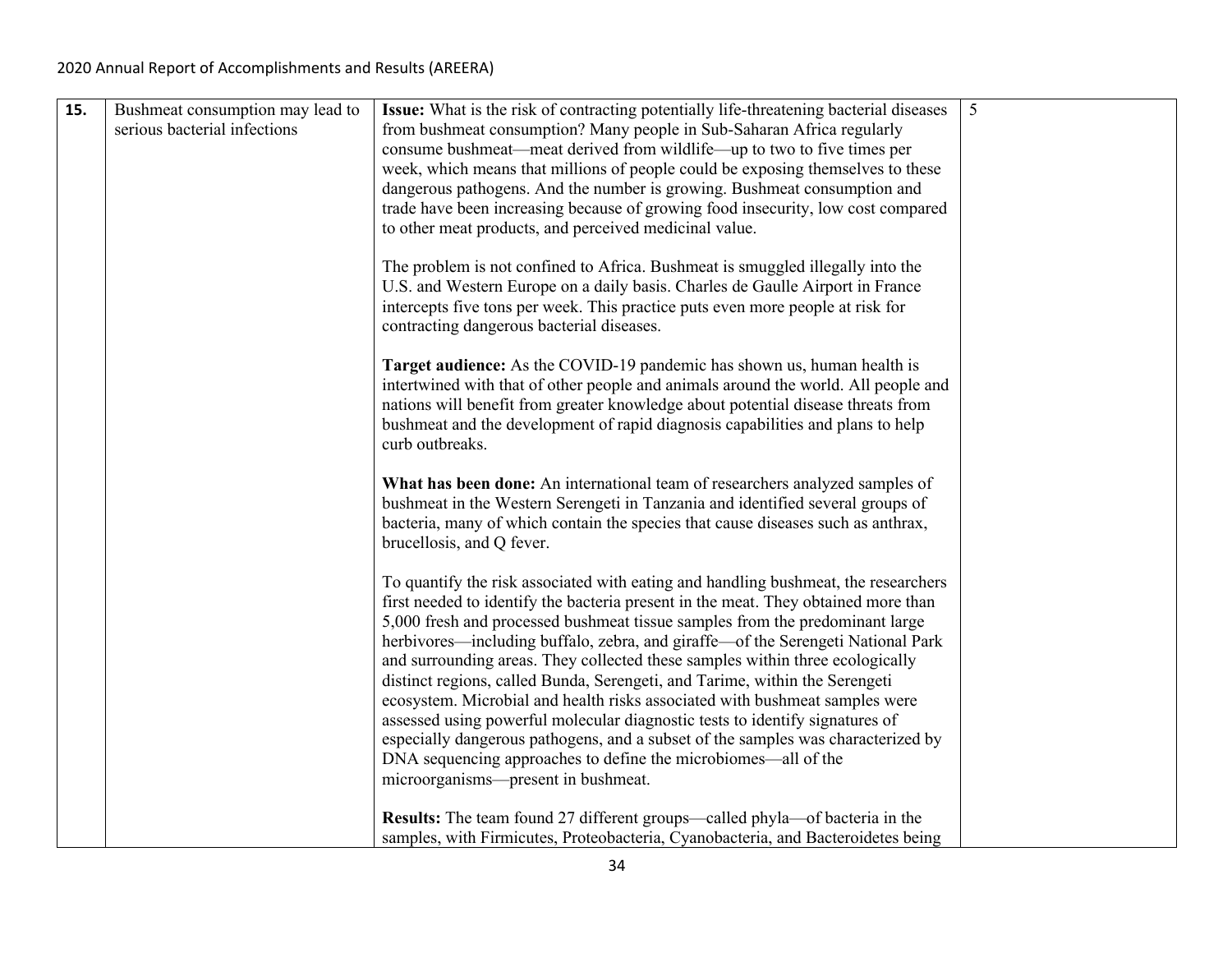|     |                                                                                         | the most abundant. All of these groups contain pathogenic species. Within those<br>phyla the researchers detected DNA signatures of bacteria within the genera<br>Bacillus, Brucella, and Coxiella, which contain the species that cause anthrax,<br>brucellosis, and Q fever, respectively. These diseases can be deadly if left<br>untreated.<br>The researchers also found a particularly high prevalence of bacteria in the genus<br>Clostridium, whose species cause diseases such as botulism and tetanus. The<br>microbiomes of wildebeest collected during the dry season comprised more than<br>78% Clostridial species.<br>Understanding which bacteria are present in bushmeat is necessary to establishing<br>a plan to help curb outbreaks of these dangerous diseases. These data suggest the<br>presence of certain disease-causing species, and the team's objective now is to use<br>species-level analyses to fine-tune the focus on specific pathogens and accurately<br>assess and mitigate the associated risk of disease outbreaks. Ultimately, the goal is<br>also to help build capabilities for rapid diagnosis and risk mitigation in the<br>countries of origin to address these risks before they become a problem globally.<br>Other information: Microbial diversity in bushmeat samples recovered from the<br>Serengeti ecosystem in Tanzania. Scientific Reports. Dec. 2019.<br>https://www.nature.com/articles/s41598-019-53969-7<br>Penn State news release. Bushmeat may breed deadly bacteria. Dec. 2, 2019.<br>https://news.psu.edu/story/600182/2019/12/02/research/bushmeat-may-breed-<br>deadly-bacteria |   |
|-----|-----------------------------------------------------------------------------------------|--------------------------------------------------------------------------------------------------------------------------------------------------------------------------------------------------------------------------------------------------------------------------------------------------------------------------------------------------------------------------------------------------------------------------------------------------------------------------------------------------------------------------------------------------------------------------------------------------------------------------------------------------------------------------------------------------------------------------------------------------------------------------------------------------------------------------------------------------------------------------------------------------------------------------------------------------------------------------------------------------------------------------------------------------------------------------------------------------------------------------------------------------------------------------------------------------------------------------------------------------------------------------------------------------------------------------------------------------------------------------------------------------------------------------------------------------------------------------------------------------------------------------------------------------------------------------------------------------------------------------------------------------|---|
| 16. | Working toward identifying new<br>microbial water quality indicators<br>for food safety | Issue: In 2015, U.S. agriculture used more than 118 million gallons of water per<br>day for irrigation, with more than half of all withdrawals originating from surface<br>water sources. Surface water used for produce growing is a potential source of<br>preharvest contamination with foodborne pathogens. Decisions on how to mitigate<br>food safety risks associated with preharvest water use currently rely on generic<br>Escherichia coli-based water quality tests, although multiple studies have<br>suggested that $E$ . coli levels are not a suitable indicator of the food safety risks<br>under all relevant environmental conditions. Improved understanding of spatial<br>and temporal variability in surface water microbiota composition is needed to                                                                                                                                                                                                                                                                                                                                                                                                                                                                                                                                                                                                                                                                                                                                                                                                                                                                      | 5 |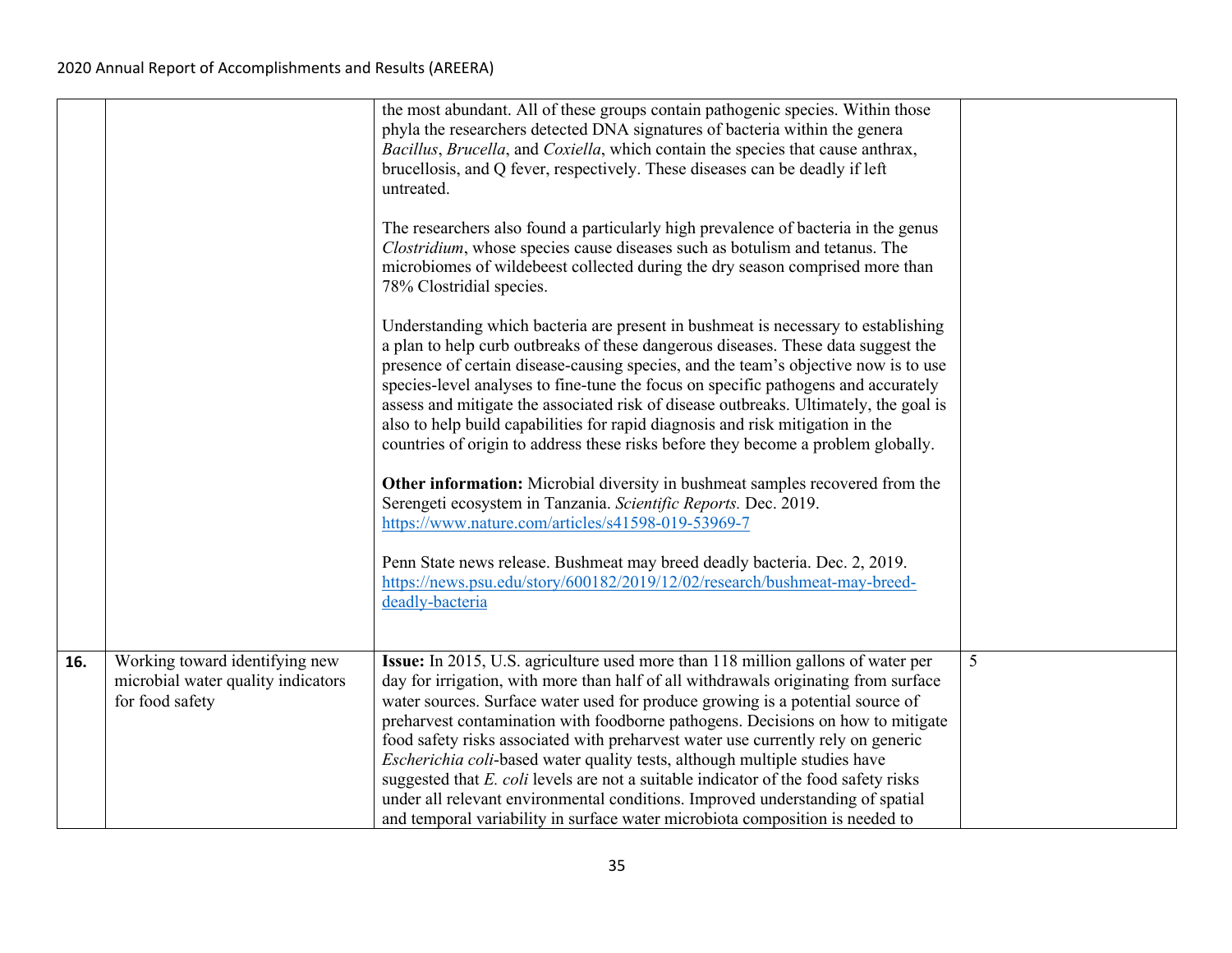|  | enable identification of alternative or supplementary indicators that co-occur with<br>pathogens.                                                                                                                                                                                                                                                                                                                                                                                                                                                                                                                                                                                                                                                                                   |  |
|--|-------------------------------------------------------------------------------------------------------------------------------------------------------------------------------------------------------------------------------------------------------------------------------------------------------------------------------------------------------------------------------------------------------------------------------------------------------------------------------------------------------------------------------------------------------------------------------------------------------------------------------------------------------------------------------------------------------------------------------------------------------------------------------------|--|
|  | Target audience: Recent foodborne outbreaks associated with fresh produce (e.g.,<br>romaine lettuce) have raised concern among consumers about the safety of our<br>fresh food supply. Growers have a responsibility to minimize the risk of microbial<br>contamination on the farm. They will benefit from improved methods of testing<br>the safety of irrigation water by reducing the incidences of foodborne illness, as<br>will consumers.                                                                                                                                                                                                                                                                                                                                    |  |
|  | What has been done: This research aimed to characterize the composition of<br>bacterial and fungal communities in the sediment and water fractions of 68<br>agricultural water samples collected from six New York streams. The project team<br>investigated potential associations between the composition of microbial<br>communities, environmental factors, and Salmonella and/or Listeria<br>monocytogenes isolation.                                                                                                                                                                                                                                                                                                                                                          |  |
|  | Results: This study provides baseline data characterizing bacterial and fungal<br>microbial communities in New York agricultural water and their relationship with<br>two foodborne pathogens.                                                                                                                                                                                                                                                                                                                                                                                                                                                                                                                                                                                      |  |
|  | The study found significantly different composition of fungal and bacterial<br>communities among sampled streams and among water fractions of collected<br>samples. This indicates that geography and the amount of sediment in a collected<br>water sample may affect its microbial composition, which was further supported<br>by identified associations between the flow rate, turbidity, pH and conductivity,<br>and microbial community composition. The analysis identified specific microbial<br>families that were weakly indicative of the presence of Salmonella or Listeria<br>monocytogenes, but further studies on whole water samples from additional<br>streams are needed to assess whether identified families may be used as indicators<br>of pathogen presence. |  |
|  | Other information: The composition of microbial communities in six streams,<br>and its association with environmental conditions, and foodborne pathogen<br>isolation. Frontiers in Microbiology. July 2020.<br>https://www.frontiersin.org/articles/10.3389/fmicb.2020.01757/full                                                                                                                                                                                                                                                                                                                                                                                                                                                                                                  |  |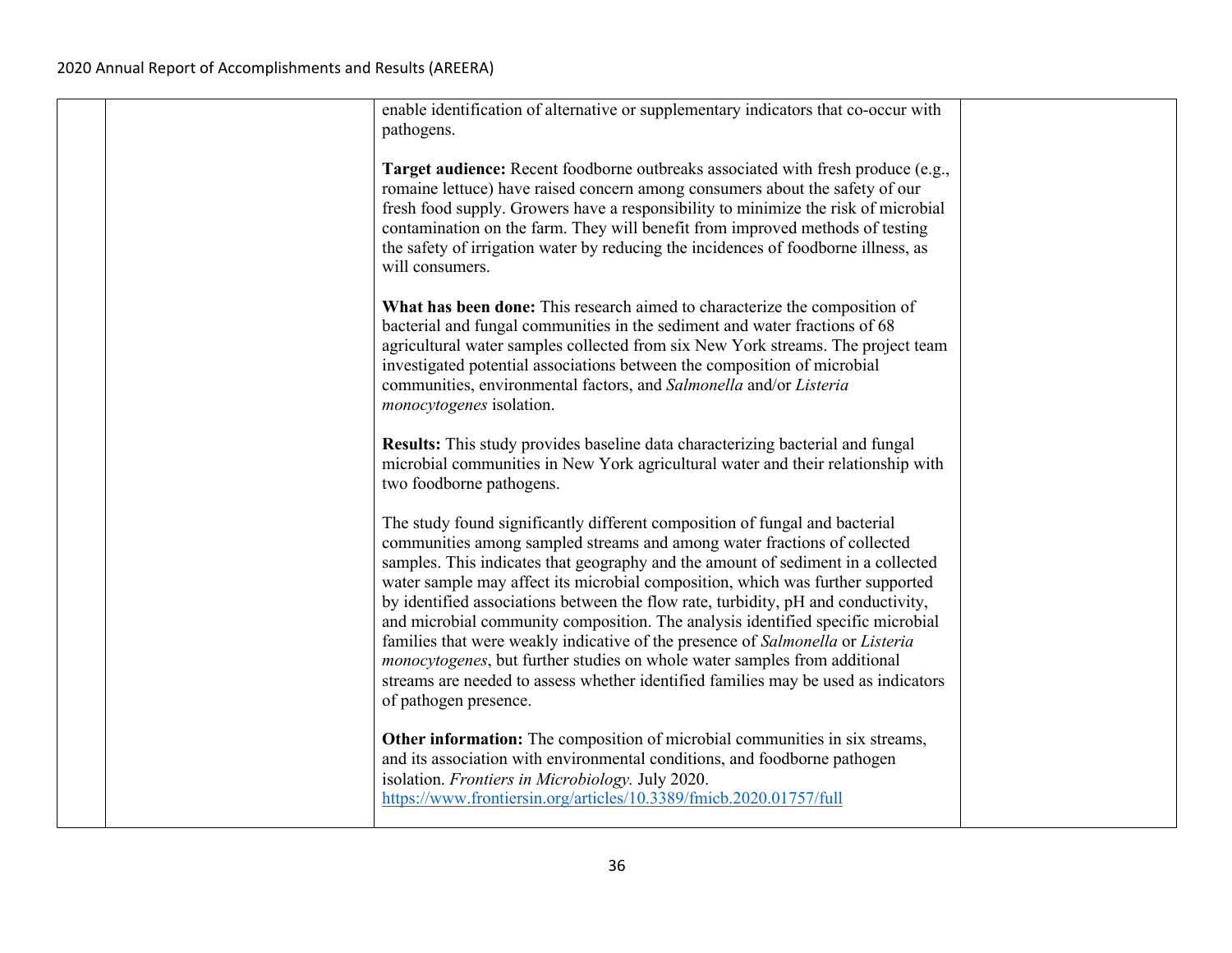| 17. | Detection and removal of      | <b>Issue:</b> The presence of contaminants of emerging concern (CECs), such as                                                                                   | 5 |
|-----|-------------------------------|------------------------------------------------------------------------------------------------------------------------------------------------------------------|---|
|     | biologically active organic   | antibiotics, antimicrobial disinfectants, nonprescription drugs, personal care                                                                                   |   |
|     | micropollutants from hospital | products, pharmaceuticals, and steroids, in water resources can affect aquatic and                                                                               |   |
|     | wastewater                    | human health. Although each CEC is typically detected at low concentrations                                                                                      |   |
|     |                               | $(ng/L)$ to $\mu$ g/L), they may have a large impact on human and aquatic health due to                                                                          |   |
|     |                               | their high biological potency, as well as the additive effects of compounds acting                                                                               |   |
|     |                               | through the same biological pathway. Therefore, effective removal of CECs from                                                                                   |   |
|     |                               | wastewater is essential for protecting the health and safety of water resources. A                                                                               |   |
|     |                               | large portion of the CECs entering regional wastewater treatment plants originates<br>from hospitals.                                                            |   |
|     |                               | Target audience: Point-of-entry treatment of hospital wastewater to remove CECs                                                                                  |   |
|     |                               | will provide multiple benefits to society and the environment. Endocrine disrupting                                                                              |   |
|     |                               | compounds mimic or interfere with the body's hormones, and many are slow to                                                                                      |   |
|     |                               | break down in the environment. Exposure to even low doses of endocrine                                                                                           |   |
|     |                               | disruptors may be unsafe.                                                                                                                                        |   |
|     |                               | What has been done: A study involving researchers across Penn State involved                                                                                     |   |
|     |                               | exploratory analytical work to characterize two hospital wastewaters and to<br>evaluate treatment of CECs at hospitals before dilution with domestic wastewater. |   |
|     |                               | A 24-hour batch reaction with biogenic manganese oxides coated onto coir                                                                                         |   |
|     |                               | (coconut) fiber was used to treat the wastewaters. Organic contaminants in the                                                                                   |   |
|     |                               | wastewaters were concentrated by extraction and analyzed by gas                                                                                                  |   |
|     |                               | chromatography/mass spectrometry or ultrahigh performance liquid                                                                                                 |   |
|     |                               | chromatography/mass spectrometry.                                                                                                                                |   |
|     |                               |                                                                                                                                                                  |   |
|     |                               | Results: Fifty-two organic contaminants were detected in hospital wastewaters.                                                                                   |   |
|     |                               | Twenty-nine were removed by $>90\%$ and six were degraded by $<50\%$ after                                                                                       |   |
|     |                               | treatment. Control experiments revealed that sorption to coir fiber and oxidation                                                                                |   |
|     |                               | by manganese oxides were the primary contaminant removal mechanisms.                                                                                             |   |
|     |                               | The extracts were used to evaluate potential human toxicity of the hospital                                                                                      |   |
|     |                               | wastewaters before and after treatment. Twenty-eight human cell-based                                                                                            |   |
|     |                               | bioreceptor assays were used to screen the hospital wastewaters. Secondary tests                                                                                 |   |
|     |                               | were run to quantify toxicity equivalents to activated receptors.                                                                                                |   |
|     |                               |                                                                                                                                                                  |   |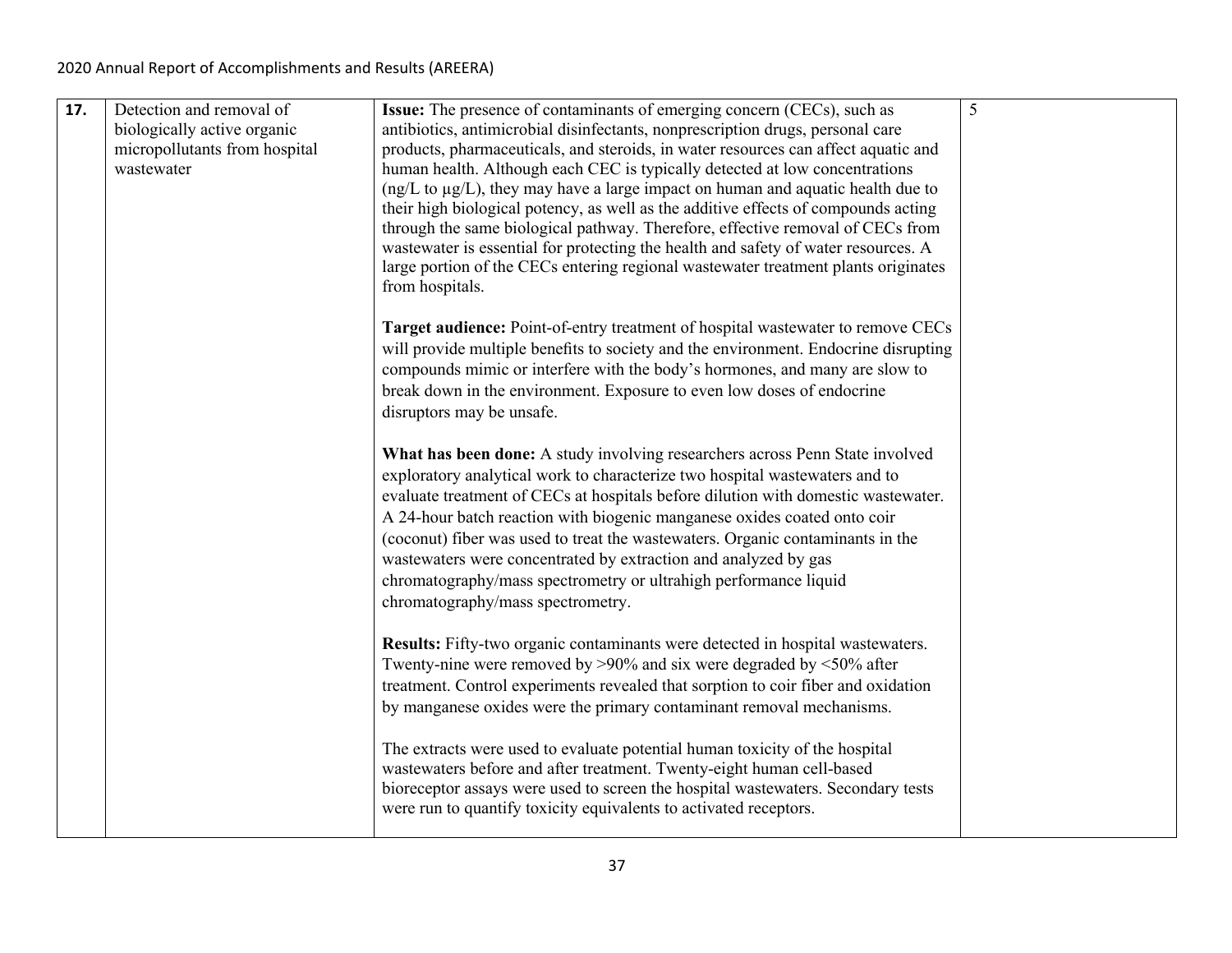|     |                                                                                                  | The wastewaters initially contained organic micropollutants that strongly activated<br>the androgen receptor, estrogen receptor $\beta$ , and the mineral ocorticoid receptor<br>(which is essential for blood pressure regulation), but no bioactive compounds<br>were detected after reaction with manganese oxides on coir fiber.<br>Point-of-entry treatment of hospital wastewater should reduce bioactive<br>compounds from entering the environment.<br><b>Other information:</b> Detection and removal of biologically active organic<br>micropollutants from hospital wastewater. Science of the Total Environment. Jan.<br>2020. https://doi.org/10.1016/j.scitotenv.2019.134469                                                                                                                                                                                                                                                                                                                                                                                                                                                                                                                                                                                                                                                                                                                                                                                                                                                                                                                                                                                                                                                                                                                                     |   |
|-----|--------------------------------------------------------------------------------------------------|--------------------------------------------------------------------------------------------------------------------------------------------------------------------------------------------------------------------------------------------------------------------------------------------------------------------------------------------------------------------------------------------------------------------------------------------------------------------------------------------------------------------------------------------------------------------------------------------------------------------------------------------------------------------------------------------------------------------------------------------------------------------------------------------------------------------------------------------------------------------------------------------------------------------------------------------------------------------------------------------------------------------------------------------------------------------------------------------------------------------------------------------------------------------------------------------------------------------------------------------------------------------------------------------------------------------------------------------------------------------------------------------------------------------------------------------------------------------------------------------------------------------------------------------------------------------------------------------------------------------------------------------------------------------------------------------------------------------------------------------------------------------------------------------------------------------------------|---|
| 18. | Stunted from the start: Early life<br>weather conditions and child<br>undernutrition in Ethiopia | Issue: Stunting, or low height for age, is the most prevalent form of undernutrition<br>globally, affecting nearly one in four children under age five. Rates of stunting<br>have declined worldwide over the past several decades, yet the prevalence remains<br>high in Sub-Saharan Africa, where nearly 34% of children under five are stunted.<br>In response to slow progress on improving nutrition in many world regions, the<br>United Nations has focused a Sustainable Development Goal on ending all forms<br>of malnutrition worldwide by 2030. Yet, through direct and indirect effects on<br>health and livelihoods, climate change has the potential to undermine future<br>reductions in stunting and other forms of malnutrition. The Intergovernmental<br>Panel on Climate Change predicts with high confidence that future climate change<br>in the region will exacerbate existing stresses on water resources, reduce crop<br>yields, and increase malnutrition, particularly among children.<br>Target audience: International governments, nongovernmental organizations, and<br>citizens need to understand the potential consequences of climate change and<br>undernutrition for all people so we can begin to address the dual problems.<br>What has been done: A Penn State-led team of researchers examined the<br>relationship between weather conditions and child nutrition in Ethiopia. They<br>linked data from four rounds of the Ethiopia Demographic and Health Survey to<br>high-resolution climate data to measure exposure to rainfall and temperature in<br>utero and during early life. The scientists then estimated a set of multivariate<br>regression models to understand how weather conditions affect child stunting, an<br>indicator of sustained early life undernutrition. | 5 |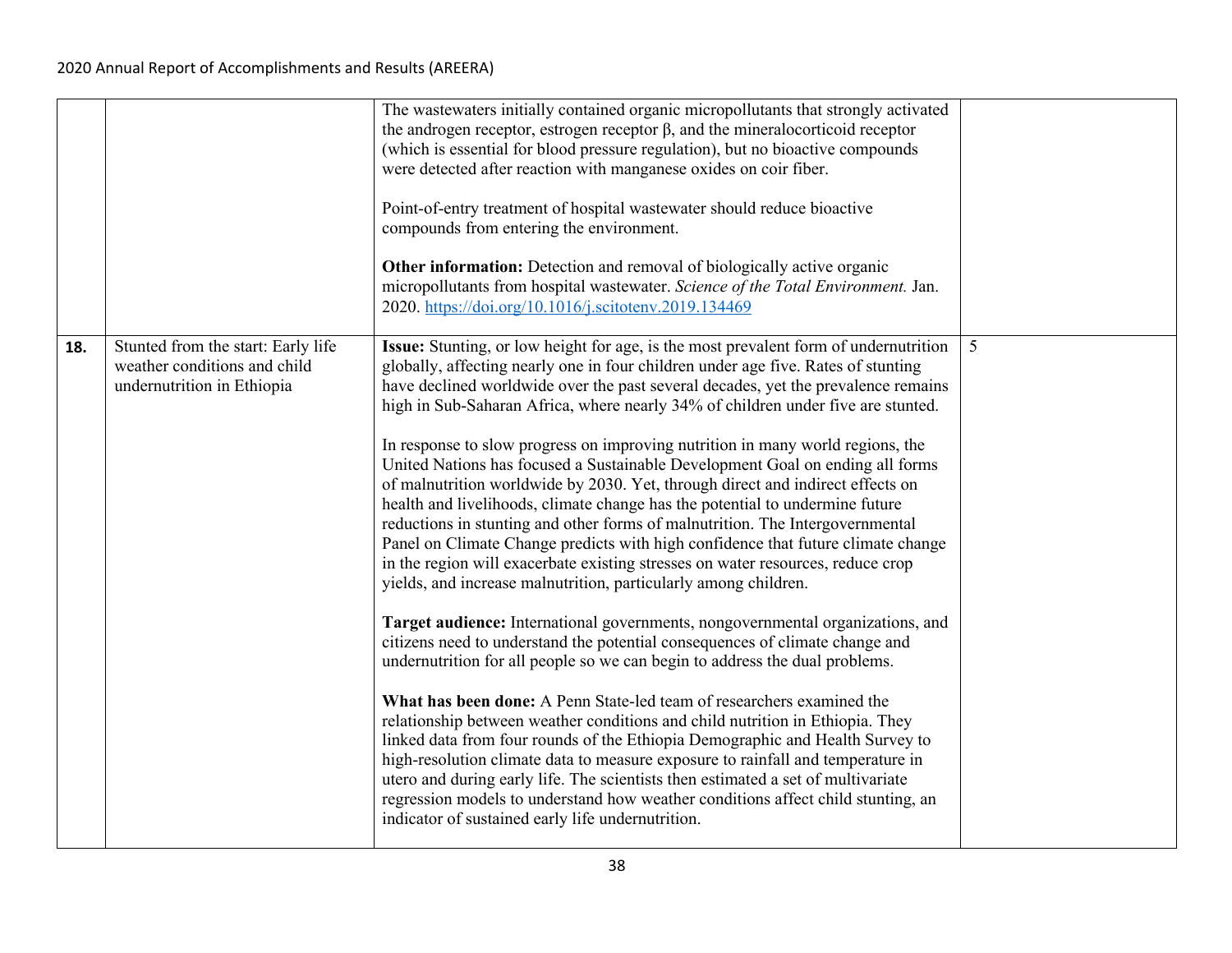|     |                                                                                   | Results: The team found that greater rainfall during the rainy seasons in early life<br>is associated with greater height for age. Higher temperatures in utero, particularly<br>during the first and third trimesters, and more rainfall during the third trimester,<br>are positively associated with severe stunting, though stunting decreases with<br>temperature in early life. The research found potential evidence for a number of<br>pathways underlying the weather-child nutrition relationship, including<br>agricultural livelihoods, heat stress, infectious disease transmission, and women's<br>time use during pregnancy. |   |
|-----|-----------------------------------------------------------------------------------|---------------------------------------------------------------------------------------------------------------------------------------------------------------------------------------------------------------------------------------------------------------------------------------------------------------------------------------------------------------------------------------------------------------------------------------------------------------------------------------------------------------------------------------------------------------------------------------------------------------------------------------------|---|
|     |                                                                                   | These findings illuminate the complex pathways through which climate change<br>may influence child health and should motivate additional research focused on<br>identifying the causal mechanisms underlying these links.                                                                                                                                                                                                                                                                                                                                                                                                                   |   |
|     |                                                                                   | Other information: Stunted from the start: Early life weather conditions and child<br>undernutrition in Ethiopia. Social Science & Medicine. Sept. 2020.<br>https://www.sciencedirect.com/science/article/abs/pii/S0277953620304536                                                                                                                                                                                                                                                                                                                                                                                                         |   |
| 19. | 4-H, Norris Square Community<br>Alliance promote food security in<br>Philadelphia | Issue: 4-H educators in Philadelphia saw that racial justice protests in summer<br>2020, as well as COVID-19 restrictions, had severely disrupted 4-H youths' access<br>to food in the Kensington neighborhood of Philadelphia. People were afraid to<br>leave their homes, and school district food and supplies sites were temporarily<br>halted.                                                                                                                                                                                                                                                                                         | 6 |
|     |                                                                                   | Target audience: The families helped benefited from the food, educational<br>enrichment materials for their children, and knowing that people cared about them.<br>They and the neighborhood benefited from the easing of anxieties about how to<br>access food aid. The neighborhood and the city were strengthened by the more<br>robust collaboration between 4-H and the Norris Square Community Alliance and<br>by the engagement of other community partners. 4-H staff and youth grew in their<br>empathy for and understanding of the challenges facing the community.                                                              |   |
|     |                                                                                   | What has been done: 4-H educator Lauren Perez met with a representative from<br>the Norris Square Community Alliance, with which 4-H has partnered through the<br>Well-Connected Communities program, a collaboration among Penn State<br>Extension, the National 4-H Council, and the Robert Wood Johnson<br>Foundation. Well-Connected Communities is designed to support coalition-<br>building in Norris Square to help set a direction for positive change around health<br>challenges in this community.                                                                                                                              |   |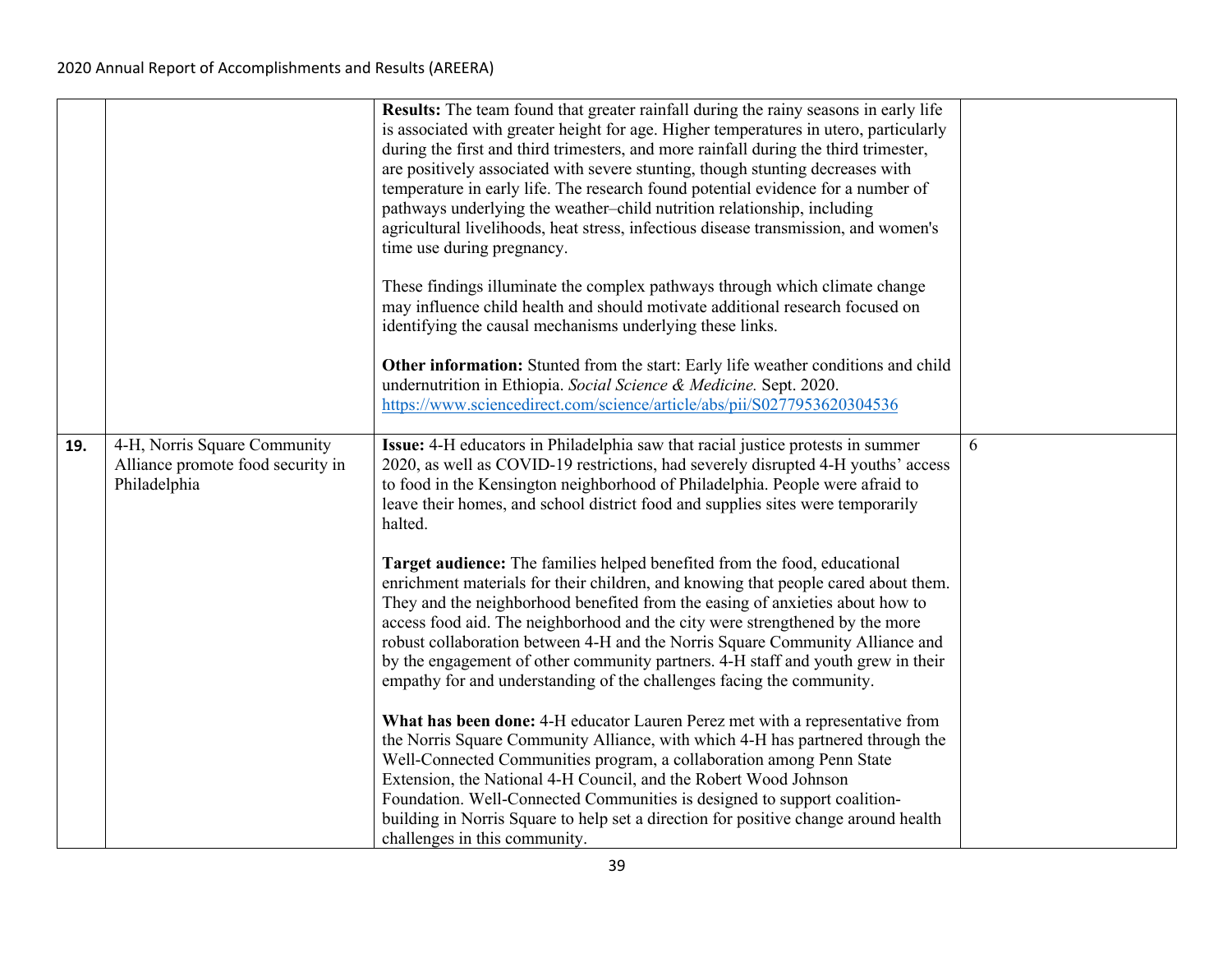|  | Perez explained the situation in Philadelphia to her fellow educators. She showed<br>them pictures and told them the backstory. Within 3 days the educators had<br>personally raised money, shopped, prepared food, and delivered it to Perez's<br>house. Donations came from staff members, business acquaintances, and family.<br>Results: Thanks to her colleagues' aid, Perez visited thirty 4-H families on June 5,<br>bringing learning enrichment materials, bags of food, and "Messages of Hope"-                                                                                                                                                                                                     |  |
|--|---------------------------------------------------------------------------------------------------------------------------------------------------------------------------------------------------------------------------------------------------------------------------------------------------------------------------------------------------------------------------------------------------------------------------------------------------------------------------------------------------------------------------------------------------------------------------------------------------------------------------------------------------------------------------------------------------------------|--|
|  | letters written by other 4-H youth across the commonwealth.<br>While Perez continued delivering food to families every Friday for a few weeks, 4-<br>H and the Norris Square Community Alliance began to deepen their collaboration.<br>Together, they created a plan to feed all the youth who were going to receive food<br>through the Norris Square Community Alliance's summer programming, a group<br>that included the 4-H members with whom Perez works. 4-H staff worked<br>alongside the Norris Square Community Alliance to address issues related to food<br>preparation, social distancing, and COVID-19. But they wanted to scale up the<br>number of people fed and the longevity of the help. |  |
|  | After Gov. Tom Wolf moved Philadelphia County into the "green" phase, 4-H<br>helped the Norris Square Community Alliance switch to an on-site food delivery<br>program, feeding youth in an alliance building while adhering to social distancing<br>guidelines.                                                                                                                                                                                                                                                                                                                                                                                                                                              |  |
|  | The organizations also offered socially distant, in-person programs focused on<br>mental health and indoor gardening. These programs switched to a virtual format<br>following an order from city government, but the Norris Square Community<br>Alliance continued to feed youths on-site with guidance and funding from 4-H.                                                                                                                                                                                                                                                                                                                                                                                |  |
|  | This effort has grown into something larger. 4-H staff are working with the<br>community to show them how they can organize and meet their own needs, to set<br>an example that the community can follow. The organizations have effectively<br>bridged the gap between them, and it has led to much greater success.                                                                                                                                                                                                                                                                                                                                                                                         |  |
|  | <b>External factors:</b> The 4-H Positive Youth Development extension team's work<br>was shaped by the COVID-19 pandemic and its effects on vulnerable populations.<br>In addition, the summer's social tension, which developed after the death of<br>George Floyd in Minneapolis, also affected the team's work.                                                                                                                                                                                                                                                                                                                                                                                            |  |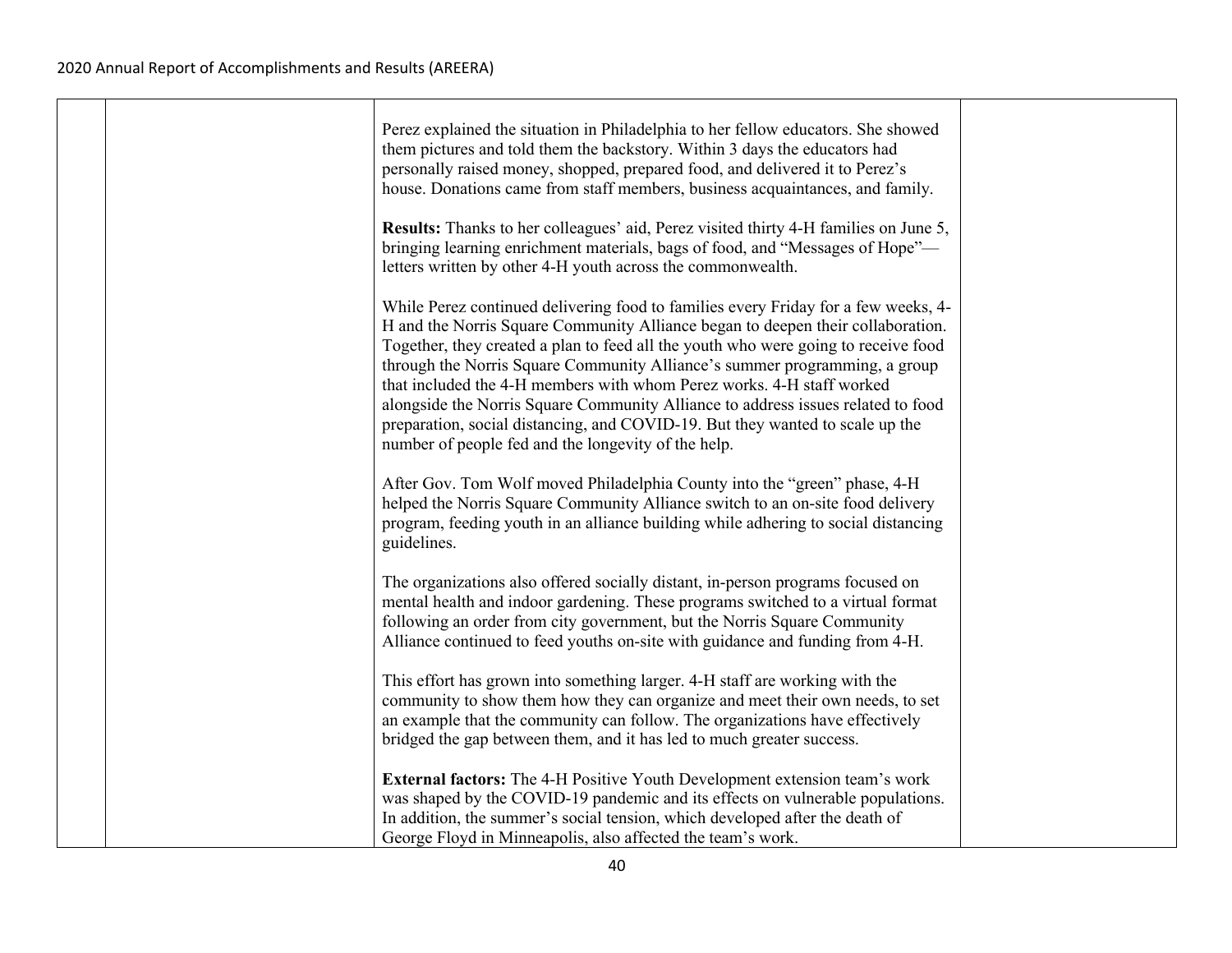|     |                                                                                       | Other information: Penn State news release. 4-H, Norris Square Community<br>Alliance promote food security in Philadelphia. Aug. 4, 2020.<br>https://news.psu.edu/story/627534/2020/08/04/impact/4-h-norris-square-<br>community-alliance-promote-food-security                                                                                                                                                                                                                                                                         |   |
|-----|---------------------------------------------------------------------------------------|-----------------------------------------------------------------------------------------------------------------------------------------------------------------------------------------------------------------------------------------------------------------------------------------------------------------------------------------------------------------------------------------------------------------------------------------------------------------------------------------------------------------------------------------|---|
| 20. | Pandemic germinates Master<br>Gardener support for nonprofits,<br>health care workers | Issue: When the COVID-19 pandemic caused Penn State Master Gardeners across<br>Pennsylvania to cancel annual plant-sale fundraisers and other gardening events<br>this spring, they were left with thousands of vegetable and ornamental plants that<br>needed homes. At the same time, health care workers were putting in long hours<br>swathed in protective gear, caring for the sick, while trying to remain safe from<br>COVID-19, and families around the state were suffering food insecurity from jobs<br>lost or put on hold. | 6 |
|     |                                                                                       | Target audience: Health care workers benefited from some greenery in their lives<br>and felt appreciated and cared for. Hungry and underserved families and school<br>children felt reassured by having access to local produce and gained knowledge of<br>gardening. Master Gardeners themselves benefited from the satisfaction of giving<br>back.                                                                                                                                                                                    |   |
|     |                                                                                       | What has been done: Master Gardeners made their local communities the<br>beneficiaries of the glut of unsold plants, donating them to various nonprofit<br>groups, school programs, and other organizations.                                                                                                                                                                                                                                                                                                                            |   |
|     |                                                                                       | The state Master Gardener program also made the spring a little brighter for<br>frontline health care workers by launching a campaign to raise funds to provide<br>plants to staff helping to fight COVID-19 at three Penn State Health facilities.                                                                                                                                                                                                                                                                                     |   |
|     |                                                                                       | Results: With the plant sales cancelled, Master Gardeners across the state reached<br>out to local nonprofit organizations to donate the plants that would have been sold<br>at their fundraisers. In total, 19,243 vegetables, herbs, perennials, and annuals;<br>1,000 pounds of seed potatoes; 5,489 seed packets; and 917 hanging baskets were<br>donated to food pantries, community gardens, churches, hospitals, and senior<br>living communities.                                                                               |   |
|     |                                                                                       | In Delaware County, Master Gardeners donated almost 1,000 vegetable plants-<br>including cabbage, kale, collards, broccoli, swiss chard, and lettuce-to the<br>Chester Eastside Food Pantry and the Chester Eastside After School Program.                                                                                                                                                                                                                                                                                              |   |